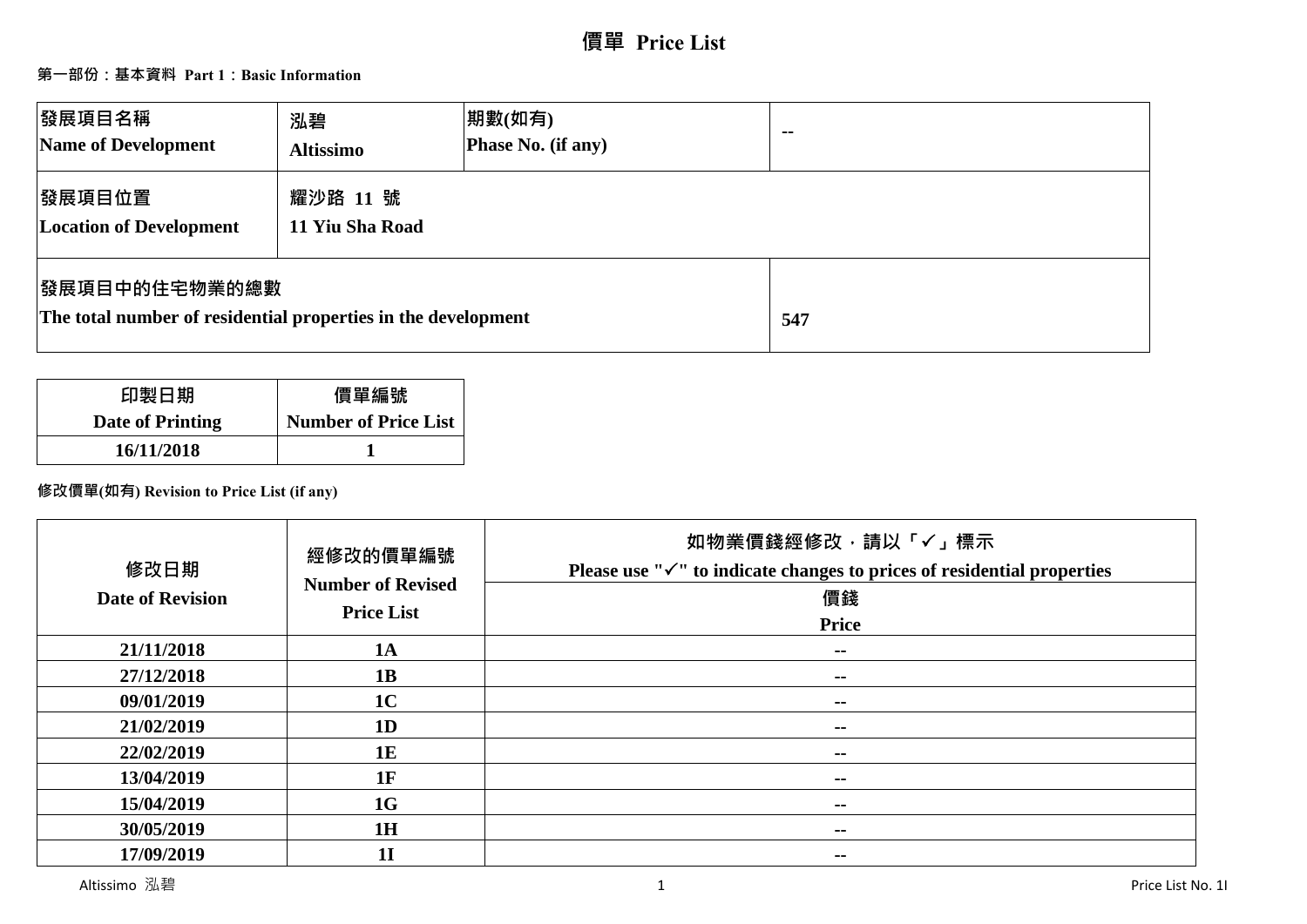# 第二部份:面積及售價資料 Part 2: Information on Area and Price

|                           | 物業的描述<br>Description of<br><b>Residential Property</b> |             | 實用面積<br>(包括露台,工作平台及陽台 如有)                                                                                         |                       | 實用面積<br>每平方米/呎售價                                                                         |                                            |                     |                          |    | 平方米(平方呎)                            | 其他指明項目的面積(不計算入實用面積)<br>Area of other specified items (Not included in the Saleable Area) |            |                 |               |            |
|---------------------------|--------------------------------------------------------|-------------|-------------------------------------------------------------------------------------------------------------------|-----------------------|------------------------------------------------------------------------------------------|--------------------------------------------|---------------------|--------------------------|----|-------------------------------------|------------------------------------------------------------------------------------------|------------|-----------------|---------------|------------|
| 大廈<br>名稱<br>Block<br>Name | 樓層<br>Floor                                            | 單位<br>Unit  | 平方米(平方呎)<br>Saleable Area<br>(including balcony, utility platform and<br>verandah, if any)<br>sq. metre (sq. ft.) | 售價(元)<br>Price $(\$)$ | 元·每平方米<br>(元·每平方呎)<br>Unit Rate of Saleable Area<br>\$ per sq. metre<br>(\$ per sq. ft.) | 空調機房<br>Air-<br>Conditioning<br>plant room | 窗台<br>Bay<br>window | 閣樓<br>Cockloft Flat roof | 平台 | sq. metre (sq. ft.)<br>花園<br>Garden | 停車位<br>Parking<br>space                                                                  | 天台<br>Roof | 梯屋<br>Stairhood | 前庭<br>Terrace | 庭院<br>Yard |
| T <sub>2</sub>            |                                                        | A           | 81.620 (879)<br>露台 Balcony: 2.931 (32);<br>工作平台 Utility Platform: 1.500 (16)                                      | 15,224,000            | 186,523 (17,320)                                                                         |                                            |                     |                          |    |                                     |                                                                                          |            |                 |               |            |
| T <sub>2</sub>            |                                                        | B           | 44.638 (480)<br>露台 Balcony: 2.000 (22);<br>工作平台 Utility Platform: $1.500(16)$                                     | 8,534,000             | 191,182 (17,779)                                                                         |                                            |                     |                          |    |                                     |                                                                                          |            |                 |               |            |
| T <sub>2</sub>            |                                                        | $\mathbf C$ | 43.631 (470)<br>露台 Balcony: 2.000 (22);<br>工作平台 Utility Platform: $1.500(16)$                                     | 7,776,000             | 178,222 (16,545)                                                                         |                                            |                     |                          |    |                                     |                                                                                          |            |                 |               |            |
| T <sub>2</sub>            |                                                        | D           | 81.399 (876)<br>露台 Balcony: 2.954 (32);<br>工作平台 Utility Platform: 1.500 (16)                                      | 14,146,000            | 173,786 (16,148)                                                                         |                                            |                     |                          |    |                                     |                                                                                          |            |                 |               |            |
| T <sub>2</sub>            |                                                        | E           | 49.000 (527)<br>露台 Balcony: 2.000 (22);<br>工作平台 Utility Platform: $0.000(0)$                                      | 9,248,000             | 188,735 (17,548)                                                                         |                                            |                     |                          |    |                                     |                                                                                          |            |                 |               |            |
| T <sub>2</sub>            |                                                        | H           | 29.346 (316)<br>露台 Balcony: 2.000 (22);<br>工作平台 Utility Platform: $0.000(0)$                                      | 6,183,000             | 210,693 (19,566)                                                                         |                                            |                     |                          |    |                                     |                                                                                          |            |                 |               |            |

 $\mathbf{\mathbf{\mathbf{\mathbf{\mathbf{-}}}}}$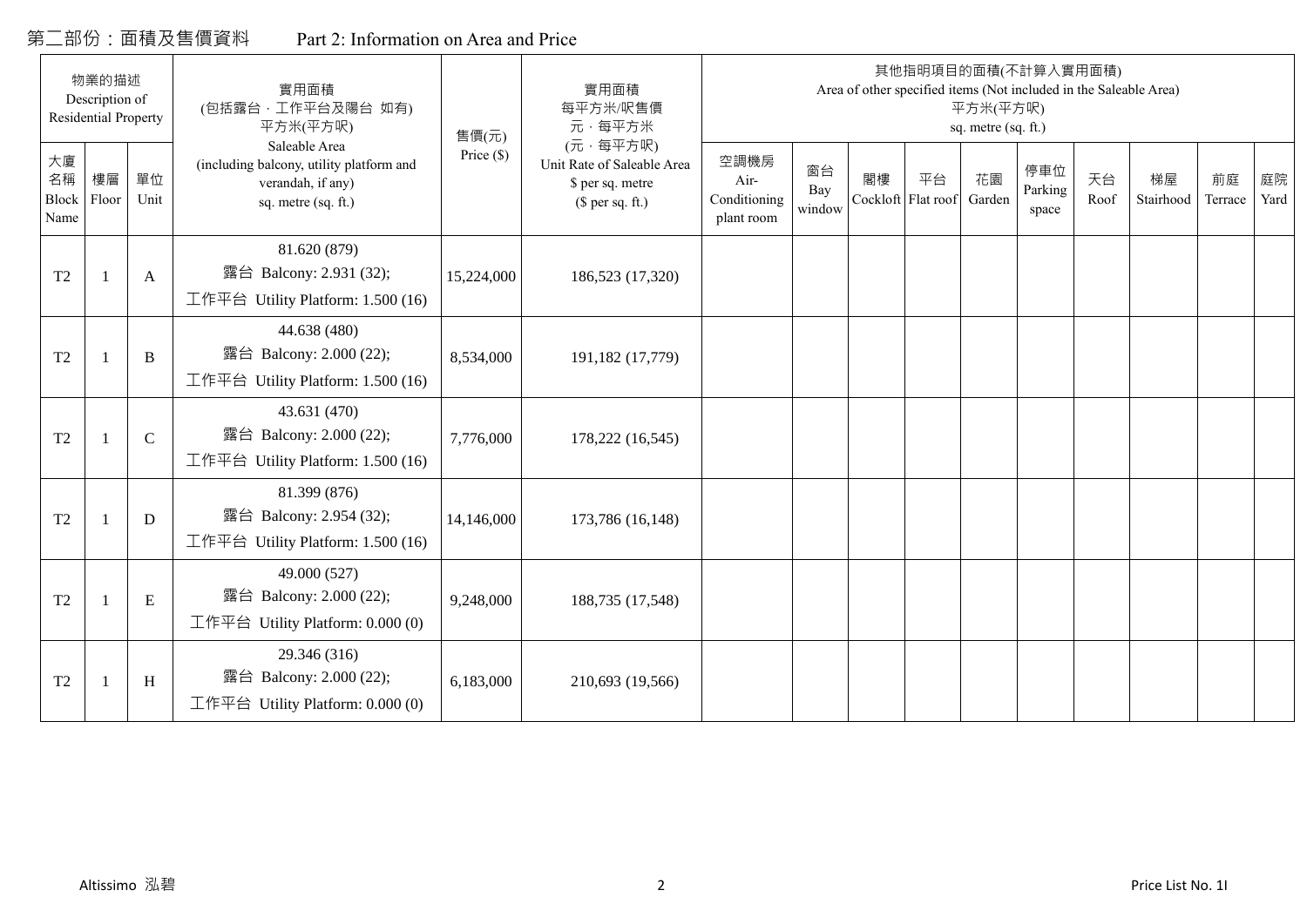|                           | 物業的描述<br>Description of<br><b>Residential Property</b> |               | 實用面積<br>(包括露台,工作平台及陽台 如有)<br>平方米(平方呎)                                                                 | 售價(元)        | 實用面積<br>每平方米/呎售價<br>元·每平方米                                                     |                                            |                     |    |                                 | 平方米(平方呎)<br>sq. metre (sq. ft.) | 其他指明項目的面積(不計算入實用面積)     |            | Area of other specified items (Not included in the Saleable Area) |               |            |
|---------------------------|--------------------------------------------------------|---------------|-------------------------------------------------------------------------------------------------------|--------------|--------------------------------------------------------------------------------|--------------------------------------------|---------------------|----|---------------------------------|---------------------------------|-------------------------|------------|-------------------------------------------------------------------|---------------|------------|
| 大廈<br>名稱<br>Block<br>Name | 樓層<br>Floor                                            | 單位<br>Unit    | Saleable Area<br>(including balcony, utility platform and<br>verandah, if any)<br>sq. metre (sq. ft.) | Price $(\$)$ | (元·每平方呎)<br>Unit Rate of Saleable Area<br>\$ per sq. metre<br>$$$ per sq. ft.) | 空調機房<br>Air-<br>Conditioning<br>plant room | 窗台<br>Bay<br>window | 閣樓 | 平台<br>Cockloft Flat roof Garden | 花園                              | 停車位<br>Parking<br>space | 天台<br>Roof | 梯屋<br>Stairhood                                                   | 前庭<br>Terrace | 庭院<br>Yard |
| T <sub>2</sub>            | $\sqrt{2}$                                             | A             | 81.620 (879)<br>露台 Balcony: 2.931 (32);<br>工作平台 Utility Platform: 1.500 (16)                          | 15,254,000   | 186,890 (17,354)                                                               |                                            |                     |    |                                 |                                 |                         |            |                                                                   |               |            |
| T <sub>2</sub>            | $\sqrt{2}$                                             | B             | 44.638 (480)<br>露台 Balcony: 2.000 (22);<br>工作平台 Utility Platform: 1.500 (16)                          | 8,551,000    | 191,563 (17,815)                                                               |                                            |                     |    |                                 |                                 |                         |            |                                                                   |               |            |
| T <sub>2</sub>            | $\overline{2}$                                         | $\mathcal{C}$ | 43.631 (470)<br>露台 Balcony: 2.000 (22);<br>工作平台 Utility Platform: $1.500(16)$                         | 7,933,000    | 181,820 (16,879)                                                               |                                            |                     |    |                                 |                                 |                         |            |                                                                   |               |            |
| T <sub>2</sub>            | $\overline{2}$                                         | D             | 81.399 (876)<br>露台 Balcony: 2.954 (32);<br>工作平台 Utility Platform: 1.500 (16)                          | 15,032,000   | 184,671 (17,160)                                                               |                                            |                     |    |                                 |                                 |                         |            |                                                                   |               |            |
| T <sub>2</sub>            | $\overline{2}$                                         | E             | 49.000 (527)<br>露台 Balcony: 2.000 (22);<br>工作平台 Utility Platform: 0.000 (0)                           | 9,266,000    | 189, 102 (17, 583)                                                             |                                            |                     |    |                                 |                                 |                         |            |                                                                   |               |            |
| T <sub>2</sub>            | $\overline{2}$                                         | H             | 29.346 (316)<br>露台 Balcony: 2.000 (22);<br>工作平台 Utility Platform: 0.000 (0)                           | 6,195,000    | 211,102 (19,604)                                                               |                                            |                     |    |                                 |                                 |                         |            |                                                                   |               |            |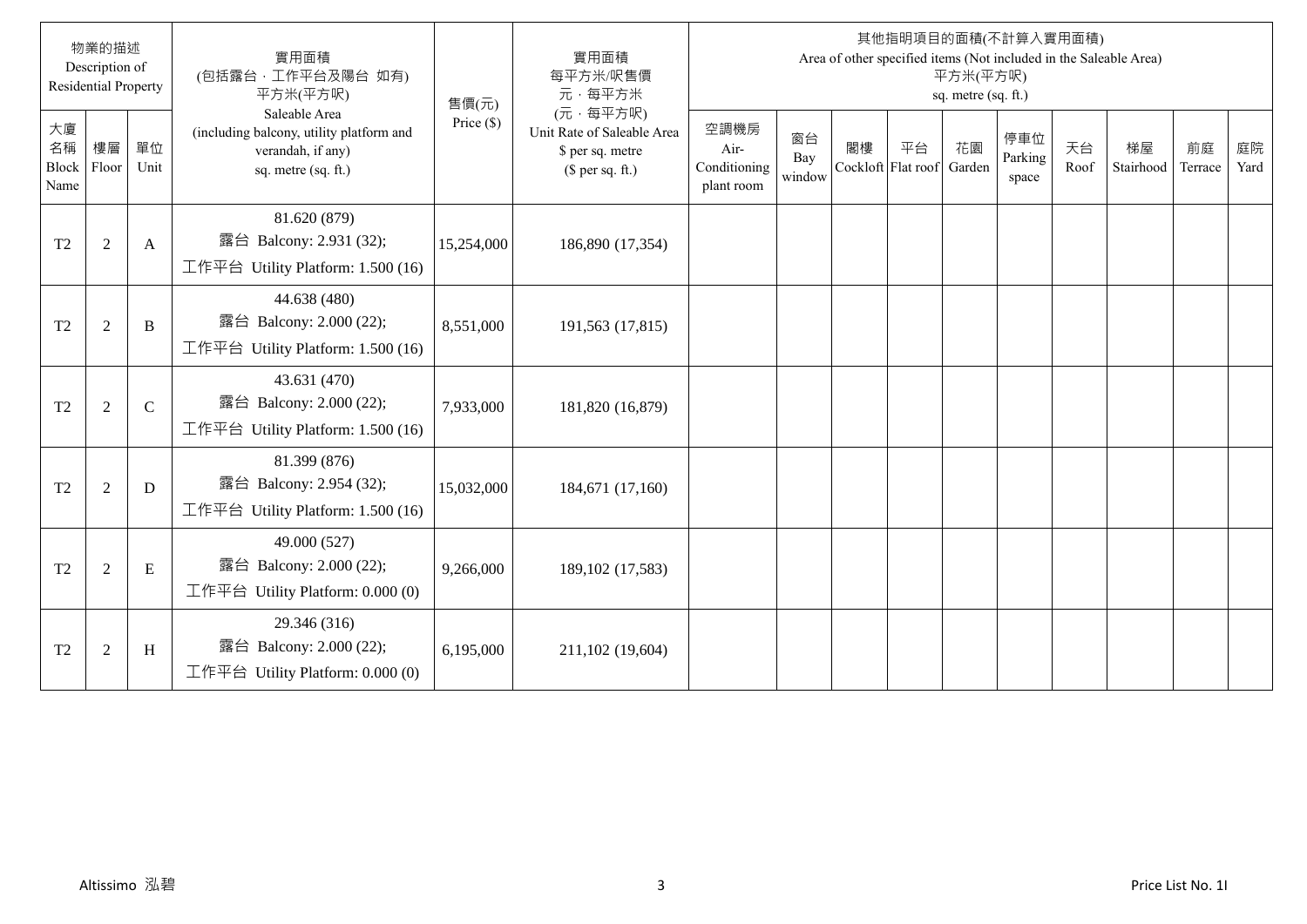|                           | 物業的描述<br>Description of<br><b>Residential Property</b> |               | 實用面積<br>(包括露台,工作平台及陽台 如有)<br>平方米(平方呎)                                                                 | 售價(元)        | 實用面積<br>每平方米/呎售價<br>元·每平方米                                                     |                                            |                     |    |                                 | 平方米(平方呎)<br>sq. metre (sq. ft.) | 其他指明項目的面積(不計算入實用面積)     |            | Area of other specified items (Not included in the Saleable Area) |               |            |
|---------------------------|--------------------------------------------------------|---------------|-------------------------------------------------------------------------------------------------------|--------------|--------------------------------------------------------------------------------|--------------------------------------------|---------------------|----|---------------------------------|---------------------------------|-------------------------|------------|-------------------------------------------------------------------|---------------|------------|
| 大廈<br>名稱<br>Block<br>Name | 樓層<br>Floor                                            | 單位<br>Unit    | Saleable Area<br>(including balcony, utility platform and<br>verandah, if any)<br>sq. metre (sq. ft.) | Price $(\$)$ | (元·每平方呎)<br>Unit Rate of Saleable Area<br>\$ per sq. metre<br>$$$ per sq. ft.) | 空調機房<br>Air-<br>Conditioning<br>plant room | 窗台<br>Bay<br>window | 閣樓 | 平台<br>Cockloft Flat roof Garden | 花園                              | 停車位<br>Parking<br>space | 天台<br>Roof | 梯屋<br>Stairhood                                                   | 前庭<br>Terrace | 庭院<br>Yard |
| T <sub>2</sub>            | 3                                                      | B             | 44.638 (480)<br>露台 Balcony: 2.000 (22);<br>工作平台 Utility Platform: 1.500 (16)                          | 8,568,000    | 191,944 (17,850)                                                               |                                            |                     |    |                                 |                                 |                         |            |                                                                   |               |            |
| T <sub>2</sub>            | $\overline{3}$                                         | $\mathcal{C}$ | 43.631 (470)<br>露台 Balcony: 2.000 (22);<br>工作平台 Utility Platform: 1.500 (16)                          | 7,949,000    | 182,187 (16,913)                                                               |                                            |                     |    |                                 |                                 |                         |            |                                                                   |               |            |
| T <sub>2</sub>            | $\mathfrak{Z}$                                         | D             | 81.399 (876)<br>露台 Balcony: 2.954 (32);<br>工作平台 Utility Platform: $1.500(16)$                         | 15,062,000   | 185,039 (17,194)                                                               |                                            |                     |    |                                 |                                 |                         |            |                                                                   |               |            |
| T <sub>2</sub>            | $\mathfrak{Z}$                                         | E             | 49.000 (527)<br>露台 Balcony: 2.000 (22);<br>工作平台 Utility Platform: 0.000 (0)                           | 9,285,000    | 189,490 (17,619)                                                               |                                            |                     |    |                                 |                                 |                         |            |                                                                   |               |            |
| T <sub>2</sub>            | $\mathfrak{Z}$                                         | H             | 29.346 (316)<br>露台 Balcony: 2.000 (22);<br>工作平台 Utility Platform: 0.000 (0)                           | 6,238,000    | 212,567 (19,741)                                                               |                                            |                     |    |                                 |                                 |                         |            |                                                                   |               |            |
| T <sub>2</sub>            | 5                                                      | B             | 44.638 (480)<br>露台 Balcony: 2.000 (22);<br>工作平台 Utility Platform: 1.500 (16)                          | 8,585,000    | 192,325 (17,885)                                                               |                                            |                     |    |                                 |                                 |                         |            |                                                                   |               |            |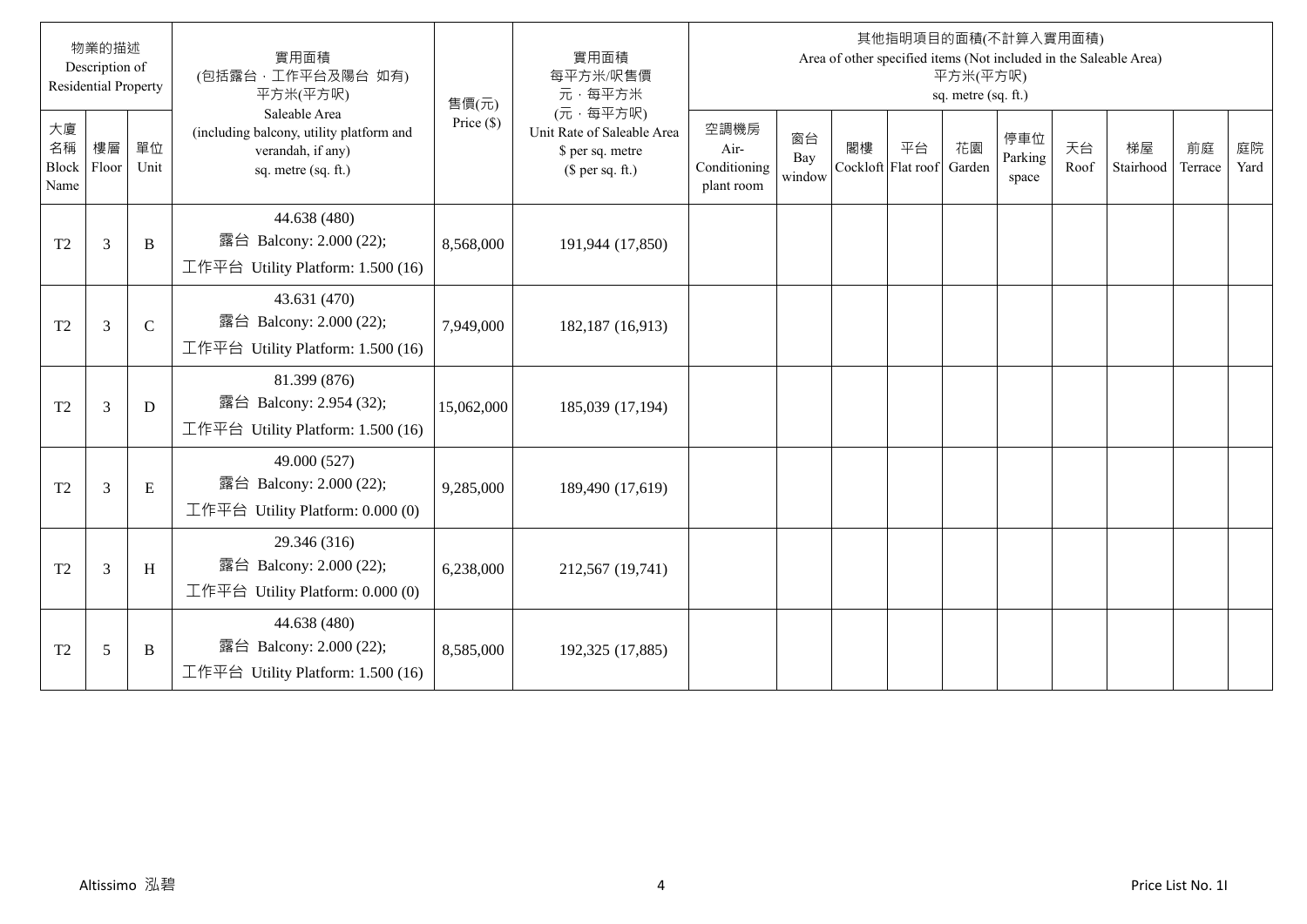|                           | 物業的描述<br>Description of<br><b>Residential Property</b> |              | 實用面積<br>(包括露台,工作平台及陽台 如有)<br>平方米(平方呎)                                                                 | 售價(元)        | 實用面積<br>每平方米/呎售價<br>元·每平方米                                                     |                                            |                     |    |                          | 平方米(平方呎)<br>sq. metre (sq. ft.) | 其他指明項目的面積(不計算入實用面積)<br>Area of other specified items (Not included in the Saleable Area) |            |                 |               |            |
|---------------------------|--------------------------------------------------------|--------------|-------------------------------------------------------------------------------------------------------|--------------|--------------------------------------------------------------------------------|--------------------------------------------|---------------------|----|--------------------------|---------------------------------|------------------------------------------------------------------------------------------|------------|-----------------|---------------|------------|
| 大廈<br>名稱<br>Block<br>Name | 樓層<br>Floor                                            | 單位<br>Unit   | Saleable Area<br>(including balcony, utility platform and<br>verandah, if any)<br>sq. metre (sq. ft.) | Price $(\$)$ | (元·每平方呎)<br>Unit Rate of Saleable Area<br>\$ per sq. metre<br>(\$ per sq. ft.) | 空調機房<br>Air-<br>Conditioning<br>plant room | 窗台<br>Bay<br>window | 閣樓 | 平台<br>Cockloft Flat roof | 花園<br>Garden                    | 停車位<br>Parking<br>space                                                                  | 天台<br>Roof | 梯屋<br>Stairhood | 前庭<br>Terrace | 庭院<br>Yard |
| T <sub>2</sub>            | 5                                                      | $\mathsf{C}$ | 43.631 (470)<br>露台 Balcony: 2.000 (22);<br>工作平台 Utility Platform: $1.500(16)$                         | 7,964,000    | 182,531 (16,945)                                                               |                                            |                     |    |                          |                                 |                                                                                          |            |                 |               |            |
| T2                        | 5                                                      | D            | 81.399 (876)<br>露台 Balcony: 2.954 (32);<br>工作平台 Utility Platform: $1.500(16)$                         | 15,409,000   | 189,302 (17,590)                                                               |                                            |                     |    |                          |                                 |                                                                                          |            |                 |               |            |
| T <sub>2</sub>            | 5                                                      | $\mathbf E$  | 49.000 (527)<br>露台 Balcony: 2.000 (22);<br>工作平台 Utility Platform: $0.000(0)$                          | 9,303,000    | 189,857 (17,653)                                                               |                                            |                     |    |                          |                                 |                                                                                          |            |                 |               |            |
| T <sub>2</sub>            | 5                                                      | H            | 29.346 (316)<br>露台 Balcony: 2.000 (22);<br>工作平台 Utility Platform: 0.000 (0)                           | 6,281,000    | 214,033 (19,877)                                                               |                                            |                     |    |                          |                                 |                                                                                          |            |                 |               |            |
| T <sub>2</sub>            | 6                                                      | B            | 44.638 (480)<br>露台 Balcony: 2.000 (22);<br>工作平台 Utility Platform: $1.500(16)$                         | 8,620,000    | 193,109 (17,958)                                                               |                                            |                     |    |                          |                                 |                                                                                          |            |                 |               |            |
| T <sub>2</sub>            | 6                                                      | $\mathsf{C}$ | 43.631 (470)<br>露台 Balcony: 2.000 (22);<br>工作平台 Utility Platform: $1.500(16)$                         | 7,996,000    | 183,264 (17,013)                                                               |                                            |                     |    |                          |                                 |                                                                                          |            |                 |               |            |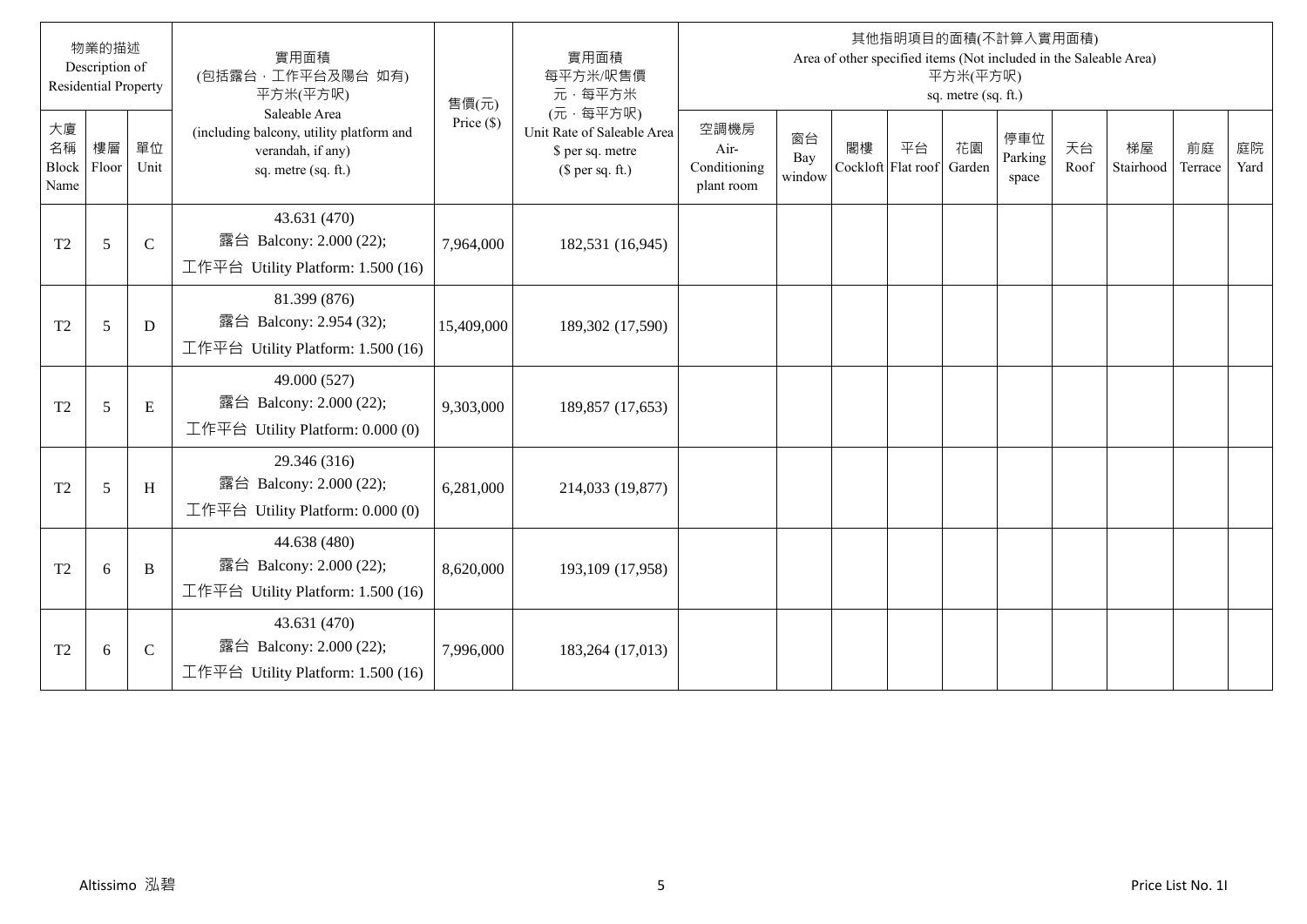|                                  | 物業的描述<br>Description of<br><b>Residential Property</b> |               | 實用面積<br>(包括露台,工作平台及陽台 如有)<br>平方米(平方呎)                                                                 | 售價(元)        | 實用面積<br>每平方米/呎售價<br>元·每平方米                                                     |                                            |                     |    |                                 | 平方米(平方呎)<br>sq. metre (sq. ft.) | 其他指明項目的面積(不計算入實用面積)     |            | Area of other specified items (Not included in the Saleable Area) |               |            |
|----------------------------------|--------------------------------------------------------|---------------|-------------------------------------------------------------------------------------------------------|--------------|--------------------------------------------------------------------------------|--------------------------------------------|---------------------|----|---------------------------------|---------------------------------|-------------------------|------------|-------------------------------------------------------------------|---------------|------------|
| 大廈<br>名稱<br><b>Block</b><br>Name | 樓層<br>Floor                                            | 單位<br>Unit    | Saleable Area<br>(including balcony, utility platform and<br>verandah, if any)<br>sq. metre (sq. ft.) | Price $(\$)$ | (元·每平方呎)<br>Unit Rate of Saleable Area<br>\$ per sq. metre<br>$$$ per sq. ft.) | 空調機房<br>Air-<br>Conditioning<br>plant room | 窗台<br>Bay<br>window | 閣樓 | 平台<br>Cockloft Flat roof Garden | 花園                              | 停車位<br>Parking<br>space | 天台<br>Roof | 梯屋<br>Stairhood                                                   | 前庭<br>Terrace | 庭院<br>Yard |
| T <sub>2</sub>                   | 6                                                      | D             | 81.399 (876)<br>露台 Balcony: 2.954 (32);<br>工作平台 Utility Platform: 1.500 (16)                          | 15,470,000   | 190,051 (17,660)                                                               |                                            |                     |    |                                 |                                 |                         |            |                                                                   |               |            |
| T <sub>2</sub>                   | 6                                                      | E             | 49.000 (527)<br>露台 Balcony: 2.000 (22);<br>工作平台 Utility Platform: $0.000(0)$                          | 9,340,000    | 190,612 (17,723)                                                               |                                            |                     |    |                                 |                                 |                         |            |                                                                   |               |            |
| T <sub>2</sub>                   | 6                                                      | H             | 29.346 (316)<br>露台 Balcony: 2.000 (22);<br>工作平台 Utility Platform: $0.000(0)$                          | 6,337,000    | 215,941 (20,054)                                                               |                                            |                     |    |                                 |                                 |                         |            |                                                                   |               |            |
| T <sub>2</sub>                   | $7\phantom{.0}$                                        | B             | 44.638 (480)<br>露台 Balcony: 2.000 (22);<br>工作平台 Utility Platform: 1.500 (16)                          | 9,434,000    | 211,345 (19,654)                                                               |                                            |                     |    |                                 |                                 |                         |            |                                                                   |               |            |
| T <sub>2</sub>                   | $7\phantom{.0}$                                        | $\mathcal{C}$ | 43.631 (470)<br>露台 Balcony: 2.000 (22);<br>工作平台 Utility Platform: 1.500 (16)                          | 8,062,000    | 184,777 (17,153)                                                               |                                            |                     |    |                                 |                                 |                         |            |                                                                   |               |            |
| T <sub>2</sub>                   | $\overline{7}$                                         | D             | 81.399 (876)<br>露台 Balcony: 2.954 (32);<br>工作平台 Utility Platform: $1.500(16)$                         | 15,516,000   | 190,617 (17,712)                                                               |                                            |                     |    |                                 |                                 |                         |            |                                                                   |               |            |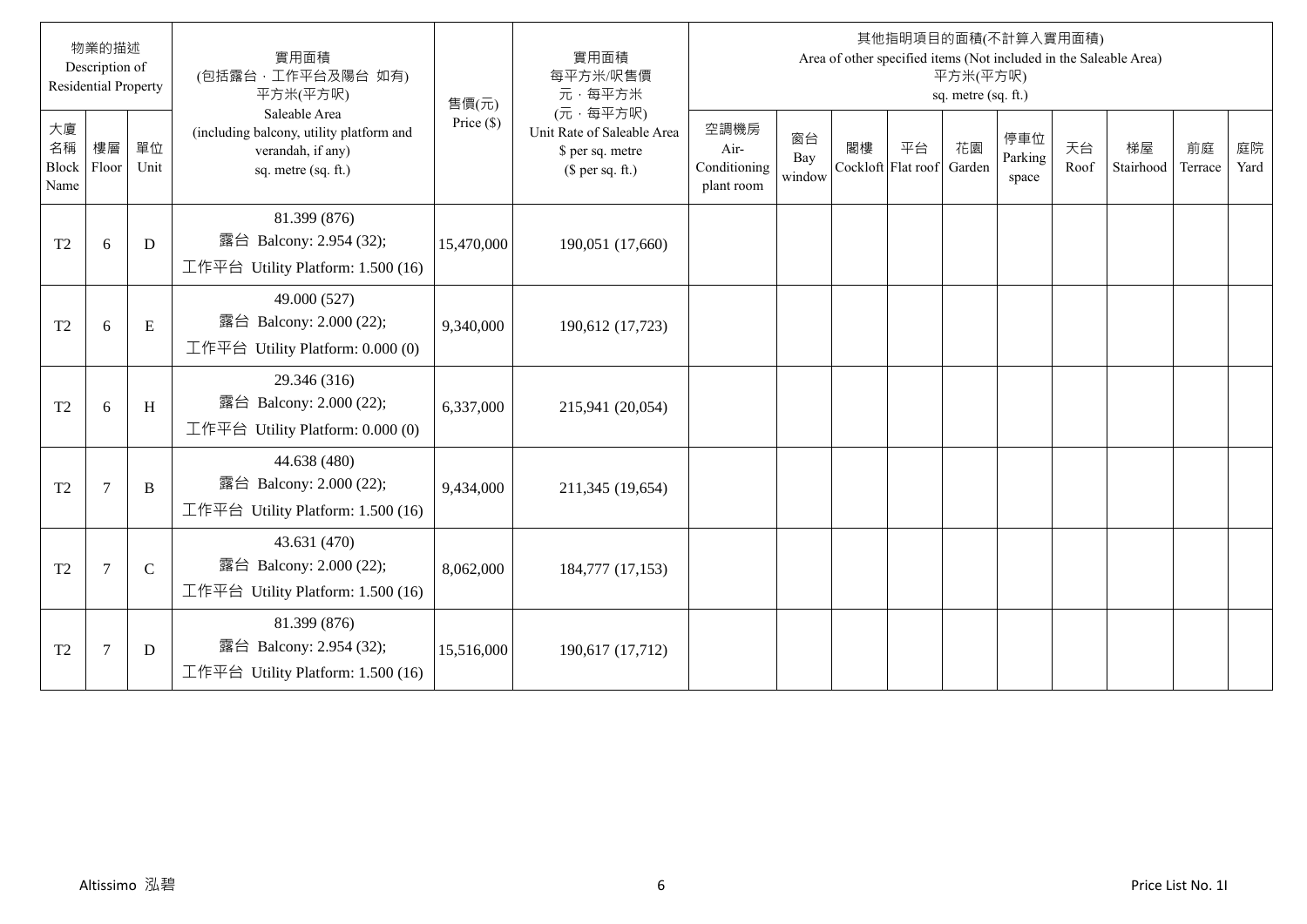|                                  | 物業的描述<br>Description of<br><b>Residential Property</b> |               | 實用面積<br>(包括露台,工作平台及陽台 如有)<br>平方米(平方呎)                                                                 | 售價(元)        | 實用面積<br>每平方米/呎售價<br>元·每平方米                                                     |                                            |                     |    |                                 | 平方米(平方呎)<br>sq. metre (sq. ft.) | 其他指明項目的面積(不計算入實用面積)     |            | Area of other specified items (Not included in the Saleable Area) |               |            |
|----------------------------------|--------------------------------------------------------|---------------|-------------------------------------------------------------------------------------------------------|--------------|--------------------------------------------------------------------------------|--------------------------------------------|---------------------|----|---------------------------------|---------------------------------|-------------------------|------------|-------------------------------------------------------------------|---------------|------------|
| 大廈<br>名稱<br><b>Block</b><br>Name | 樓層<br>Floor                                            | 單位<br>Unit    | Saleable Area<br>(including balcony, utility platform and<br>verandah, if any)<br>sq. metre (sq. ft.) | Price $(\$)$ | (元·每平方呎)<br>Unit Rate of Saleable Area<br>\$ per sq. metre<br>$$$ per sq. ft.) | 空調機房<br>Air-<br>Conditioning<br>plant room | 窗台<br>Bay<br>window | 閣樓 | 平台<br>Cockloft Flat roof Garden | 花園                              | 停車位<br>Parking<br>space | 天台<br>Roof | 梯屋<br>Stairhood                                                   | 前庭<br>Terrace | 庭院<br>Yard |
| T <sub>2</sub>                   | $\overline{7}$                                         | E             | 49.000 (527)<br>露台 Balcony: 2.000 (22);<br>工作平台 Utility Platform: $0.000(0)$                          | 9,368,000    | 191,184 (17,776)                                                               |                                            |                     |    |                                 |                                 |                         |            |                                                                   |               |            |
| T <sub>2</sub>                   | $\overline{7}$                                         | H             | 29.346 (316)<br>露台 Balcony: 2.000 (22);<br>工作平台 Utility Platform: $0.000(0)$                          | 7,089,000    | 241,566 (22,434)                                                               |                                            |                     |    |                                 |                                 |                         |            |                                                                   |               |            |
| T <sub>2</sub>                   | 8                                                      | B             | 44.638 (480)<br>露台 Balcony: 2.000 (22);<br>工作平台 Utility Platform: 1.500 (16)                          | 9,486,000    | 212,510 (19,763)                                                               |                                            |                     |    |                                 |                                 |                         |            |                                                                   |               |            |
| T <sub>2</sub>                   | 8                                                      | $\mathcal{C}$ | 43.631 (470)<br>露台 Balcony: 2.000 (22);<br>工作平台 Utility Platform: 1.500 (16)                          | 8,181,000    | 187,504 (17,406)                                                               |                                            |                     |    |                                 |                                 |                         |            |                                                                   |               |            |
| T <sub>2</sub>                   | $\,8\,$                                                | D             | 81.399 (876)<br>露台 Balcony: 2.954 (32);<br>工作平台 Utility Platform: 1.500 (16)                          | 17,265,000   | 212,103 (19,709)                                                               |                                            |                     |    |                                 |                                 |                         |            |                                                                   |               |            |
| T <sub>2</sub>                   | $\,8\,$                                                | $\mathbf E$   | 49.000 (527)<br>露台 Balcony: 2.000 (22);<br>工作平台 Utility Platform: $0.000(0)$                          | 9,506,000    | 194,000 (18,038)                                                               |                                            |                     |    |                                 |                                 |                         |            |                                                                   |               |            |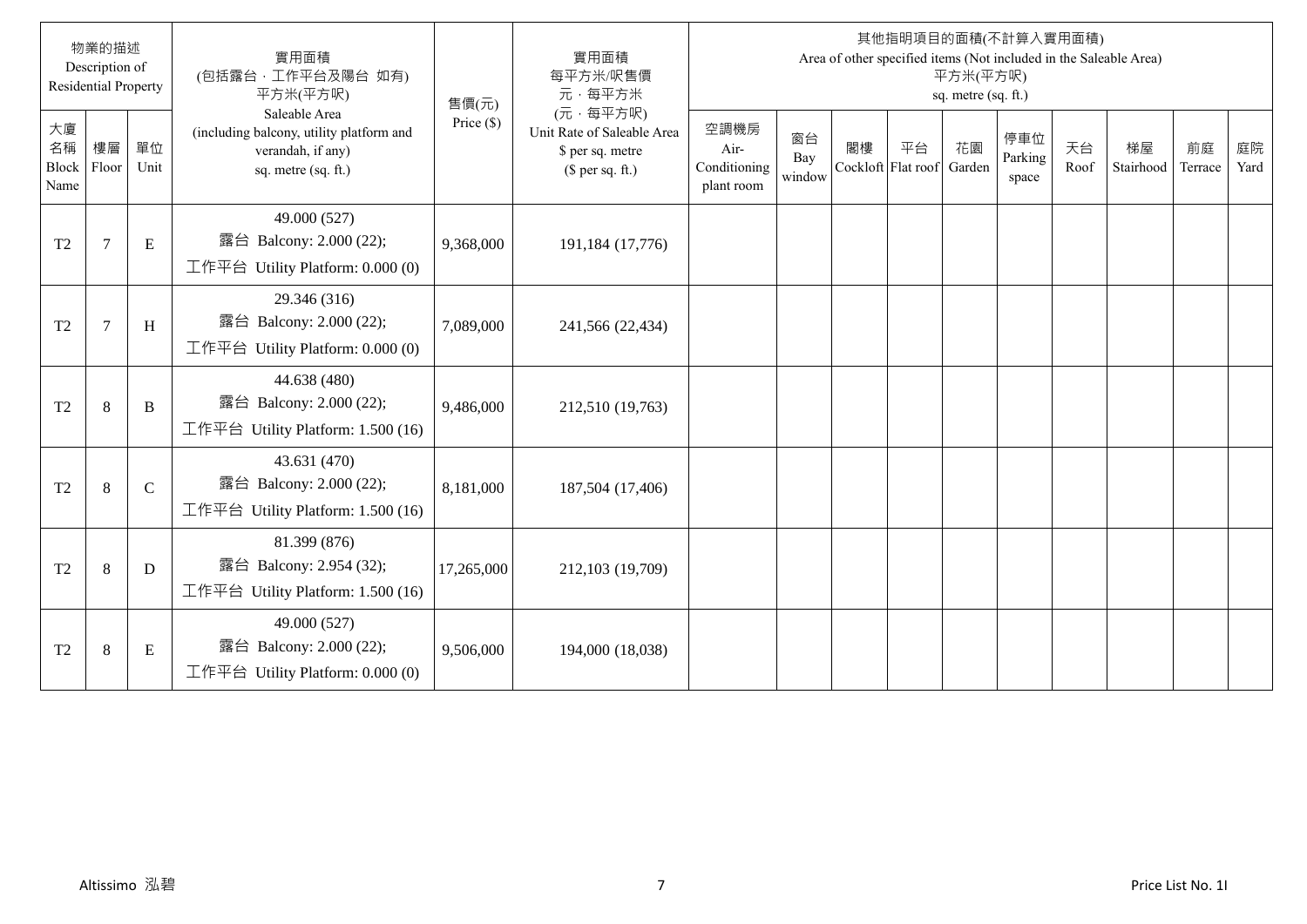|                                  | 物業的描述<br>Description of<br><b>Residential Property</b> |               | 實用面積<br>(包括露台,工作平台及陽台 如有)<br>平方米(平方呎)                                                                 | 售價(元)        | 實用面積<br>每平方米/呎售價<br>元·每平方米                                                     |                                            |                     |    |                                 | 平方米(平方呎)<br>sq. metre (sq. ft.) | 其他指明項目的面積(不計算入實用面積)     |            | Area of other specified items (Not included in the Saleable Area) |               |            |
|----------------------------------|--------------------------------------------------------|---------------|-------------------------------------------------------------------------------------------------------|--------------|--------------------------------------------------------------------------------|--------------------------------------------|---------------------|----|---------------------------------|---------------------------------|-------------------------|------------|-------------------------------------------------------------------|---------------|------------|
| 大廈<br>名稱<br><b>Block</b><br>Name | 樓層<br>Floor                                            | 單位<br>Unit    | Saleable Area<br>(including balcony, utility platform and<br>verandah, if any)<br>sq. metre (sq. ft.) | Price $(\$)$ | (元·每平方呎)<br>Unit Rate of Saleable Area<br>\$ per sq. metre<br>$$$ per sq. ft.) | 空調機房<br>Air-<br>Conditioning<br>plant room | 窗台<br>Bay<br>window | 閣樓 | 平台<br>Cockloft Flat roof Garden | 花園                              | 停車位<br>Parking<br>space | 天台<br>Roof | 梯屋<br>Stairhood                                                   | 前庭<br>Terrace | 庭院<br>Yard |
| T <sub>2</sub>                   | $\,8\,$                                                | H             | 29.346 (316)<br>露台 Balcony: 2.000 (22);<br>工作平台 Utility Platform: $0.000(0)$                          | 7,194,000    | 245,144 (22,766)                                                               |                                            |                     |    |                                 |                                 |                         |            |                                                                   |               |            |
| T <sub>2</sub>                   | 9                                                      | A             | 81.620 (879)<br>露台 Balcony: 2.931 (32);<br>工作平台 Utility Platform: 1.500 (16)                          | 18,311,000   | 224,345 (20,832)                                                               |                                            |                     |    |                                 |                                 |                         |            |                                                                   |               |            |
| T <sub>2</sub>                   | 9                                                      | B             | 44.638 (480)<br>露台 Balcony: 2.000 (22);<br>工作平台 Utility Platform: 1.500 (16)                          | 9,486,000    | 212,510 (19,763)                                                               |                                            |                     |    |                                 |                                 |                         |            |                                                                   |               |            |
| T <sub>2</sub>                   | 9                                                      | $\mathcal{C}$ | 43.631 (470)<br>露台 Balcony: 2.000 (22);<br>工作平台 Utility Platform: 1.500 (16)                          | 8,181,000    | 187,504 (17,406)                                                               |                                            |                     |    |                                 |                                 |                         |            |                                                                   |               |            |
| T <sub>2</sub>                   | 9                                                      | D             | 81.399 (876)<br>露台 Balcony: 2.954 (32);<br>工作平台 Utility Platform: 1.500 (16)                          | 17,265,000   | 212,103 (19,709)                                                               |                                            |                     |    |                                 |                                 |                         |            |                                                                   |               |            |
| T <sub>2</sub>                   | 9                                                      | $\mathbf E$   | 49.000 (527)<br>露台 Balcony: 2.000 (22);<br>工作平台 Utility Platform: $0.000(0)$                          | 9,506,000    | 194,000 (18,038)                                                               |                                            |                     |    |                                 |                                 |                         |            |                                                                   |               |            |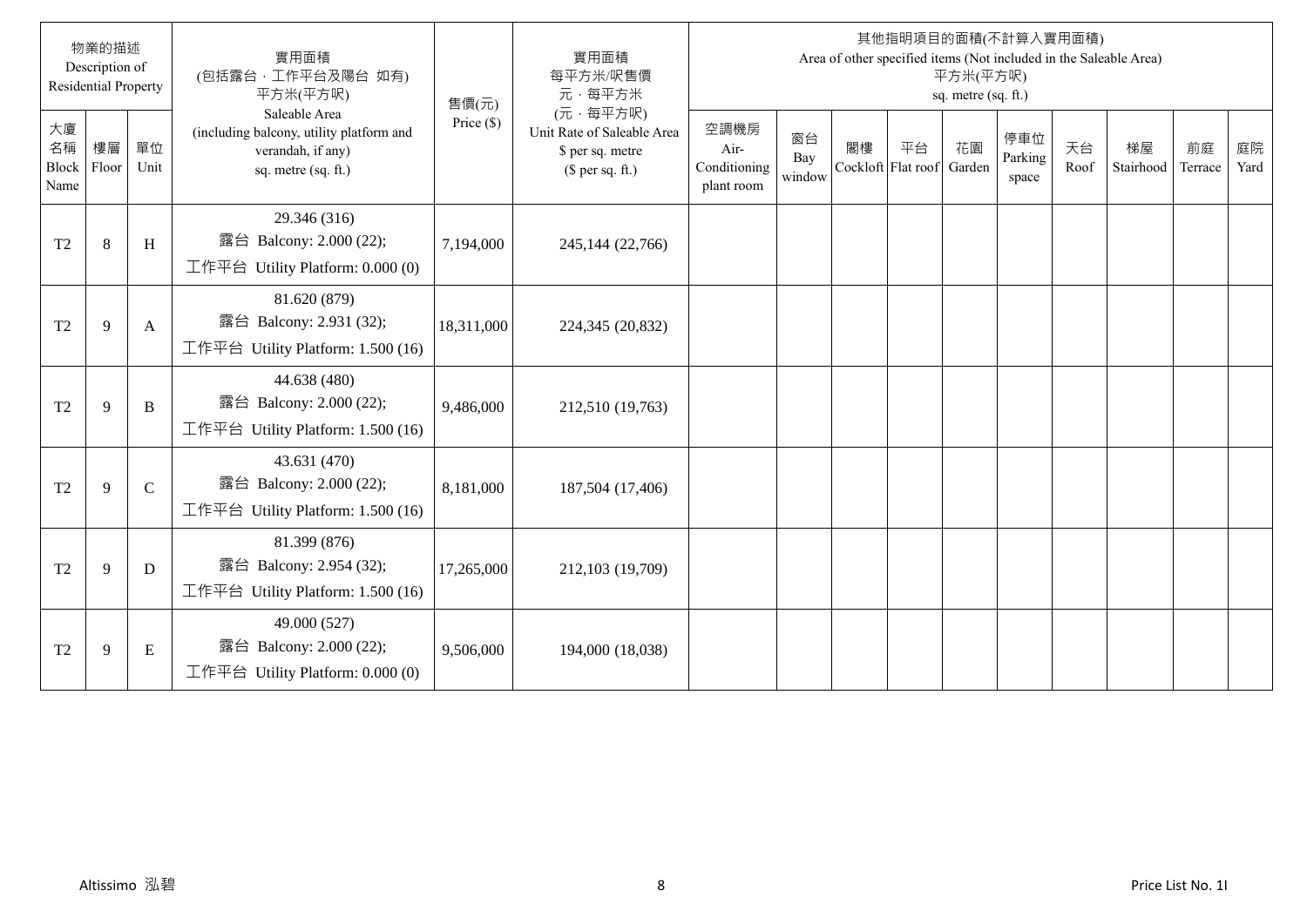|                                  | 物業的描述<br>Description of<br><b>Residential Property</b> |               | 實用面積<br>(包括露台,工作平台及陽台 如有)<br>平方米(平方呎)                                                                 | 售價(元)        | 實用面積<br>每平方米/呎售價<br>元·每平方米                                                     |                                            |                     |    |                                 | 平方米(平方呎)<br>sq. metre (sq. ft.) | 其他指明項目的面積(不計算入實用面積)     |            | Area of other specified items (Not included in the Saleable Area) |               |            |
|----------------------------------|--------------------------------------------------------|---------------|-------------------------------------------------------------------------------------------------------|--------------|--------------------------------------------------------------------------------|--------------------------------------------|---------------------|----|---------------------------------|---------------------------------|-------------------------|------------|-------------------------------------------------------------------|---------------|------------|
| 大廈<br>名稱<br><b>Block</b><br>Name | 樓層<br>Floor                                            | 單位<br>Unit    | Saleable Area<br>(including balcony, utility platform and<br>verandah, if any)<br>sq. metre (sq. ft.) | Price $(\$)$ | (元·每平方呎)<br>Unit Rate of Saleable Area<br>\$ per sq. metre<br>$$$ per sq. ft.) | 空調機房<br>Air-<br>Conditioning<br>plant room | 窗台<br>Bay<br>window | 閣樓 | 平台<br>Cockloft Flat roof Garden | 花園                              | 停車位<br>Parking<br>space | 天台<br>Roof | 梯屋<br>Stairhood                                                   | 前庭<br>Terrace | 庭院<br>Yard |
| T <sub>2</sub>                   | 10                                                     | A             | 81.620 (879)<br>露台 Balcony: 2.931 (32);<br>工作平台 Utility Platform: 1.500 (16)                          | 18,489,000   | 226,525 (21,034)                                                               |                                            |                     |    |                                 |                                 |                         |            |                                                                   |               |            |
| T <sub>2</sub>                   | 10                                                     | B             | 44.638 (480)<br>露台 Balcony: 2.000 (22);<br>工作平台 Utility Platform: 1.500 (16)                          | 9,578,000    | 214,571 (19,954)                                                               |                                            |                     |    |                                 |                                 |                         |            |                                                                   |               |            |
| T <sub>2</sub>                   | 10                                                     | $\mathcal{C}$ | 43.631 (470)<br>露台 Balcony: 2.000 (22);<br>工作平台 Utility Platform: $1.500(16)$                         | 8,260,000    | 189,315 (17,574)                                                               |                                            |                     |    |                                 |                                 |                         |            |                                                                   |               |            |
| T <sub>2</sub>                   | 10                                                     | D             | 81.399 (876)<br>露台 Balcony: 2.954 (32);<br>工作平台 Utility Platform: 1.500 (16)                          | 17,433,000   | 214,167 (19,901)                                                               |                                            |                     |    |                                 |                                 |                         |            |                                                                   |               |            |
| T <sub>2</sub>                   | 10                                                     | E             | 49.000 (527)<br>露台 Balcony: 2.000 (22);<br>工作平台 Utility Platform: $0.000(0)$                          | 9,550,000    | 194,898 (18,121)                                                               |                                            |                     |    |                                 |                                 |                         |            |                                                                   |               |            |
| T <sub>2</sub>                   | 11                                                     | A             | 81.620 (879)<br>露台 Balcony: 2.931 (32);<br>工作平台 Utility Platform: 1.500 (16)                          | 18,755,000   | 229,784 (21,337)                                                               |                                            |                     |    |                                 |                                 |                         |            |                                                                   |               |            |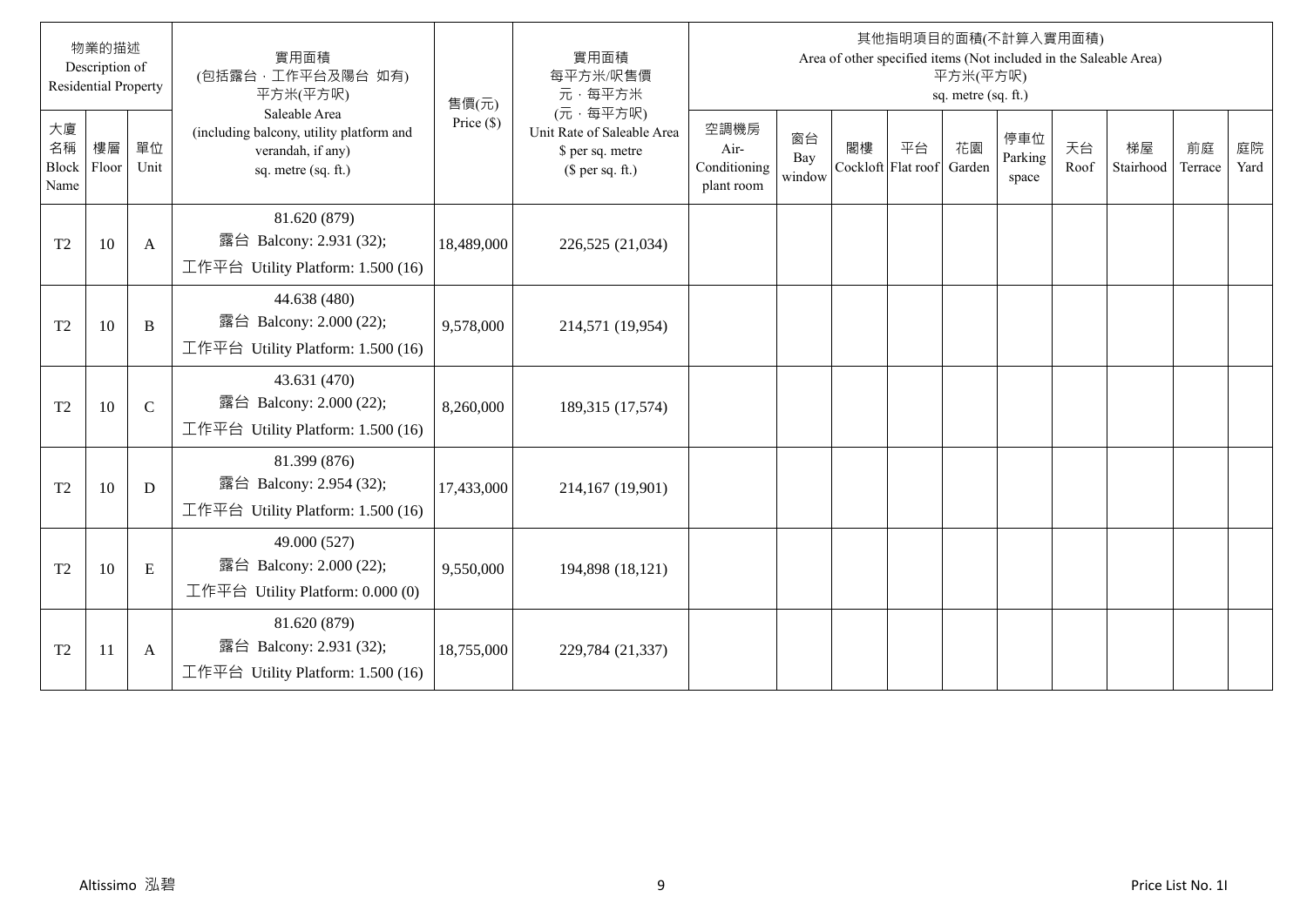|                                  | 物業的描述<br>Description of<br><b>Residential Property</b> |               | 實用面積<br>(包括露台,工作平台及陽台 如有)<br>平方米(平方呎)                                                                 | 售價(元)        | 實用面積<br>每平方米/呎售價<br>元·每平方米                                                     |                                            |                     |    |                                 | 平方米(平方呎)<br>sq. metre (sq. ft.) | 其他指明項目的面積(不計算入實用面積)     |            | Area of other specified items (Not included in the Saleable Area) |               |            |
|----------------------------------|--------------------------------------------------------|---------------|-------------------------------------------------------------------------------------------------------|--------------|--------------------------------------------------------------------------------|--------------------------------------------|---------------------|----|---------------------------------|---------------------------------|-------------------------|------------|-------------------------------------------------------------------|---------------|------------|
| 大廈<br>名稱<br><b>Block</b><br>Name | 樓層<br>Floor                                            | 單位<br>Unit    | Saleable Area<br>(including balcony, utility platform and<br>verandah, if any)<br>sq. metre (sq. ft.) | Price $(\$)$ | (元·每平方呎)<br>Unit Rate of Saleable Area<br>\$ per sq. metre<br>$$$ per sq. ft.) | 空調機房<br>Air-<br>Conditioning<br>plant room | 窗台<br>Bay<br>window | 閣樓 | 平台<br>Cockloft Flat roof Garden | 花園                              | 停車位<br>Parking<br>space | 天台<br>Roof | 梯屋<br>Stairhood                                                   | 前庭<br>Terrace | 庭院<br>Yard |
| T <sub>2</sub>                   | 11                                                     | B             | 44.638 (480)<br>露台 Balcony: 2.000 (22);<br>工作平台 Utility Platform: 1.500 (16)                          | 9,716,000    | 217,662 (20,242)                                                               |                                            |                     |    |                                 |                                 |                         |            |                                                                   |               |            |
| T <sub>2</sub>                   | 11                                                     | $\mathcal{C}$ | 43.631 (470)<br>露台 Balcony: 2.000 (22);<br>工作平台 Utility Platform: 1.500 (16)                          | 8,379,000    | 192,042 (17,828)                                                               |                                            |                     |    |                                 |                                 |                         |            |                                                                   |               |            |
| T <sub>2</sub>                   | 11                                                     | D             | 81.399 (876)<br>露台 Balcony: 2.954 (32);<br>工作平台 Utility Platform: 1.500 (16)                          | 17,684,000   | 217,251 (20,187)                                                               |                                            |                     |    |                                 |                                 |                         |            |                                                                   |               |            |
| T <sub>2</sub>                   | 11                                                     | E             | 49.000 (527)<br>露台 Balcony: 2.000 (22);<br>工作平台 Utility Platform: 0.000 (0)                           | 9,638,000    | 196,694 (18,288)                                                               |                                            |                     |    |                                 |                                 |                         |            |                                                                   |               |            |
| T <sub>2</sub>                   | 12                                                     | A             | 81.620 (879)<br>露台 Balcony: 2.931 (32);<br>工作平台 Utility Platform: 1.500 (16)                          | 19,022,000   | 233,056 (21,641)                                                               |                                            |                     |    |                                 |                                 |                         |            |                                                                   |               |            |
| T <sub>2</sub>                   | 12                                                     | B             | 44.638 (480)<br>露台 Balcony: 2.000 (22);<br>工作平台 Utility Platform: 1.500 (16)                          | 9,854,000    | 220,754 (20,529)                                                               |                                            |                     |    |                                 |                                 |                         |            |                                                                   |               |            |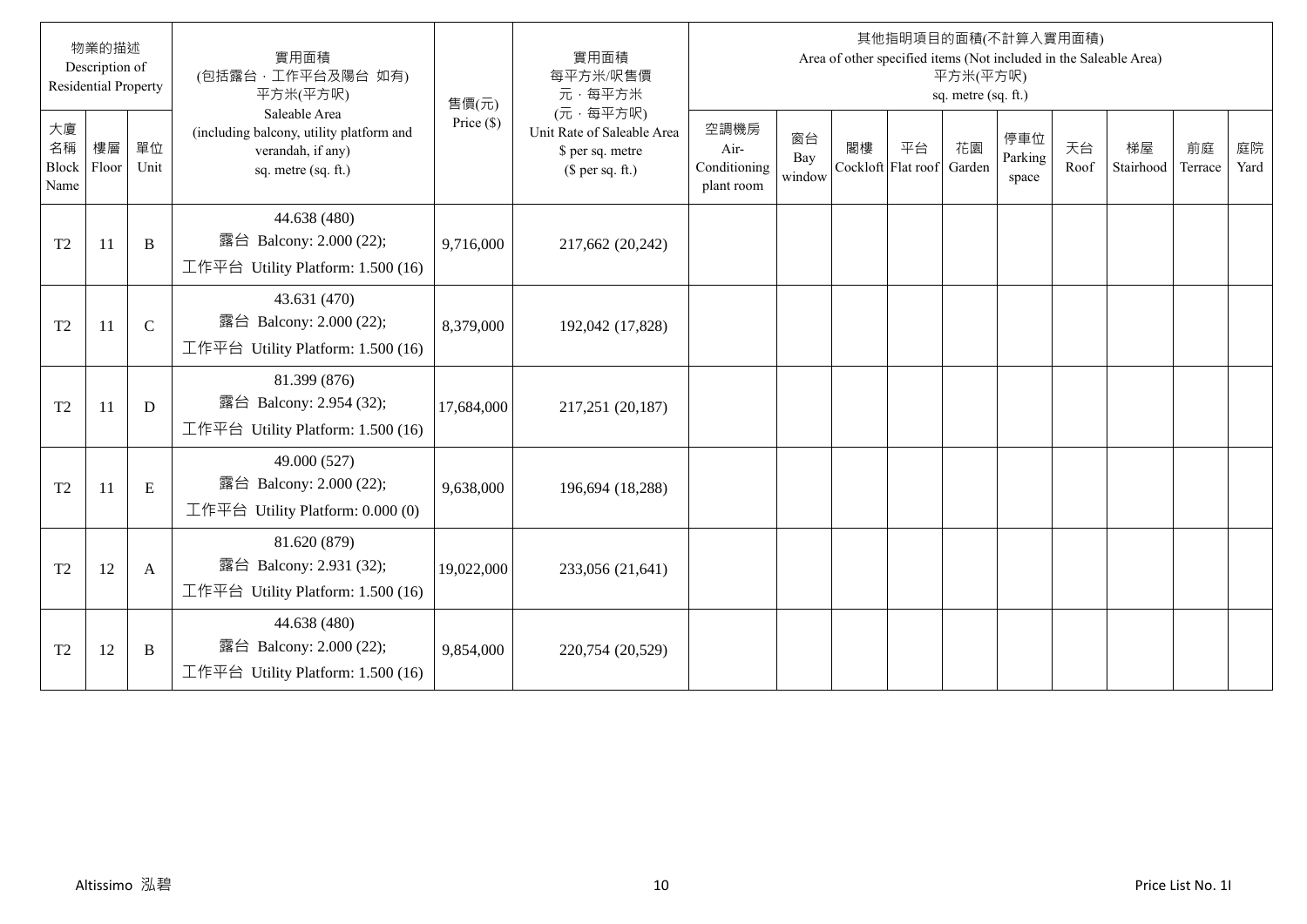|                           | 物業的描述<br>Description of<br><b>Residential Property</b> |               | 實用面積<br>(包括露台,工作平台及陽台 如有)<br>平方米(平方呎)                                                                 | 售價(元)        | 實用面積<br>每平方米/呎售價<br>元·每平方米                                                     |                                            |                     |    |                                 | 平方米(平方呎)<br>sq. metre (sq. ft.) | 其他指明項目的面積(不計算入實用面積)     |            | Area of other specified items (Not included in the Saleable Area) |               |            |
|---------------------------|--------------------------------------------------------|---------------|-------------------------------------------------------------------------------------------------------|--------------|--------------------------------------------------------------------------------|--------------------------------------------|---------------------|----|---------------------------------|---------------------------------|-------------------------|------------|-------------------------------------------------------------------|---------------|------------|
| 大廈<br>名稱<br>Block<br>Name | 樓層<br>Floor                                            | 單位<br>Unit    | Saleable Area<br>(including balcony, utility platform and<br>verandah, if any)<br>sq. metre (sq. ft.) | Price $(\$)$ | (元·每平方呎)<br>Unit Rate of Saleable Area<br>\$ per sq. metre<br>$$$ per sq. ft.) | 空調機房<br>Air-<br>Conditioning<br>plant room | 窗台<br>Bay<br>window | 閣樓 | 平台<br>Cockloft Flat roof Garden | 花園                              | 停車位<br>Parking<br>space | 天台<br>Roof | 梯屋<br>Stairhood                                                   | 前庭<br>Terrace | 庭院<br>Yard |
| T <sub>2</sub>            | 12                                                     | $\mathcal{C}$ | 43.631 (470)<br>露台 Balcony: 2.000 (22);<br>工作平台 Utility Platform: 1.500 (16)                          | 8,498,000    | 194,770 (18,081)                                                               |                                            |                     |    |                                 |                                 |                         |            |                                                                   |               |            |
| T <sub>2</sub>            | 12                                                     | D             | 81.399 (876)<br>露台 Balcony: 2.954 (32);<br>工作平台 Utility Platform: 1.500 (16)                          | 17,936,000   | 220,347 (20,475)                                                               |                                            |                     |    |                                 |                                 |                         |            |                                                                   |               |            |
| T <sub>2</sub>            | 12                                                     | E             | 49.000 (527)<br>露台 Balcony: 2.000 (22);<br>工作平台 Utility Platform: $0.000(0)$                          | 10,071,000   | 205,531 (19,110)                                                               |                                            |                     |    |                                 |                                 |                         |            |                                                                   |               |            |
| T <sub>2</sub>            | 15                                                     | A             | 81.620 (879)<br>露台 Balcony: 2.931 (32);<br>工作平台 Utility Platform: 1.500 (16)                          | 19,378,000   | 237,417 (22,046)                                                               |                                            |                     |    |                                 |                                 |                         |            |                                                                   |               |            |
| T <sub>2</sub>            | 15                                                     | B             | 44.638 (480)<br>露台 Balcony: 2.000 (22);<br>工作平台 Utility Platform: 1.500 (16)                          | 10,039,000   | 224,898 (20,915)                                                               |                                            |                     |    |                                 |                                 |                         |            |                                                                   |               |            |
| T <sub>2</sub>            | 15                                                     | $\mathsf{C}$  | 43.631 (470)<br>露台 Balcony: 2.000 (22);<br>工作平台 Utility Platform: 1.500 (16)                          | 8,747,000    | 200,477 (18,611)                                                               |                                            |                     |    |                                 |                                 |                         |            |                                                                   |               |            |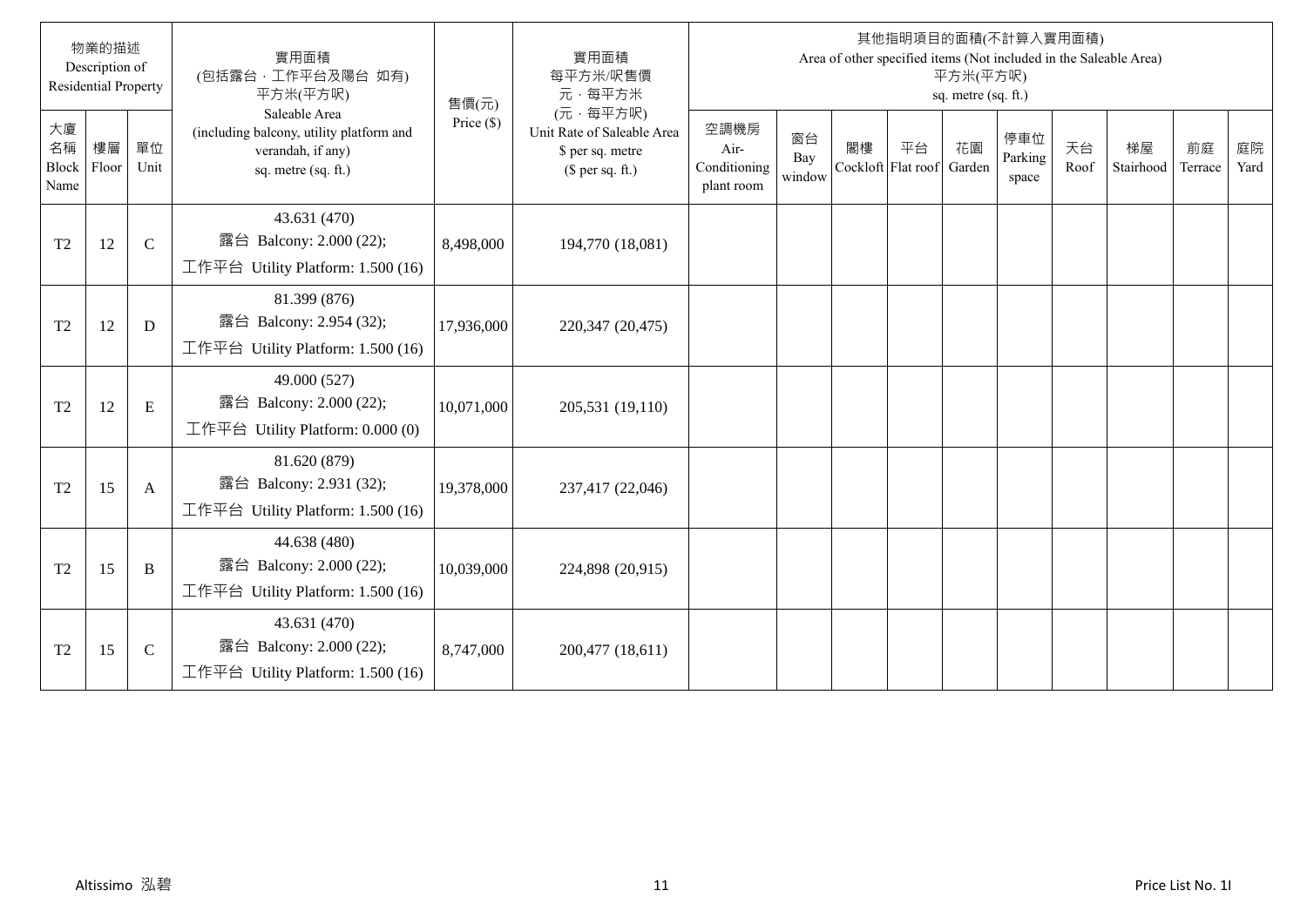|                                  | 物業的描述<br>Description of<br><b>Residential Property</b> |               | 實用面積<br>(包括露台,工作平台及陽台 如有)<br>平方米(平方呎)                                                                 | 售價(元)        | 實用面積<br>每平方米/呎售價<br>元·每平方米                                                     |                                            |                     |    |                                 | 平方米(平方呎)<br>sq. metre (sq. ft.) | 其他指明項目的面積(不計算入實用面積)     |            | Area of other specified items (Not included in the Saleable Area) |               |            |
|----------------------------------|--------------------------------------------------------|---------------|-------------------------------------------------------------------------------------------------------|--------------|--------------------------------------------------------------------------------|--------------------------------------------|---------------------|----|---------------------------------|---------------------------------|-------------------------|------------|-------------------------------------------------------------------|---------------|------------|
| 大廈<br>名稱<br><b>Block</b><br>Name | 樓層<br>Floor                                            | 單位<br>Unit    | Saleable Area<br>(including balcony, utility platform and<br>verandah, if any)<br>sq. metre (sq. ft.) | Price $(\$)$ | (元·每平方呎)<br>Unit Rate of Saleable Area<br>\$ per sq. metre<br>$$$ per sq. ft.) | 空調機房<br>Air-<br>Conditioning<br>plant room | 窗台<br>Bay<br>window | 閣樓 | 平台<br>Cockloft Flat roof Garden | 花園                              | 停車位<br>Parking<br>space | 天台<br>Roof | 梯屋<br>Stairhood                                                   | 前庭<br>Terrace | 庭院<br>Yard |
| T <sub>2</sub>                   | 15                                                     | D             | 81.399 (876)<br>露台 Balcony: 2.954 (32);<br>工作平台 Utility Platform: $1.500(16)$                         | 18,179,000   | 223,332 (20,752)                                                               |                                            |                     |    |                                 |                                 |                         |            |                                                                   |               |            |
| T <sub>2</sub>                   | 15                                                     | ${\bf E}$     | 49.000 (527)<br>露台 Balcony: 2.000 (22);<br>工作平台 Utility Platform: $0.000(0)$                          | 10,259,000   | 209,367 (19,467)                                                               |                                            |                     |    |                                 |                                 |                         |            |                                                                   |               |            |
| T <sub>2</sub>                   | 16                                                     | B             | 44.638 (480)<br>露台 Balcony: 2.000 (22);<br>工作平台 Utility Platform: 1.500 (16)                          | 10,223,000   | 229,020 (21,298)                                                               |                                            |                     |    |                                 |                                 |                         |            |                                                                   |               |            |
| T <sub>2</sub>                   | 16                                                     | $\mathcal{C}$ | 43.631 (470)<br>露台 Balcony: 2.000 (22);<br>工作平台 Utility Platform: 1.500 (16)                          | 8,908,000    | 204,167 (18,953)                                                               |                                            |                     |    |                                 |                                 |                         |            |                                                                   |               |            |
| T <sub>2</sub>                   | 16                                                     | D             | 81.399 (876)<br>露台 Balcony: 2.954 (32);<br>工作平台 Utility Platform: 1.500 (16)                          | 18,420,000   | 226,293 (21,027)                                                               |                                            |                     |    |                                 |                                 |                         |            |                                                                   |               |            |
| T <sub>2</sub>                   | 16                                                     | E             | 49.000 (527)<br>露台 Balcony: 2.000 (22);<br>工作平台 Utility Platform: $0.000(0)$                          | 10,447,000   | 213,204 (19,824)                                                               |                                            |                     |    |                                 |                                 |                         |            |                                                                   |               |            |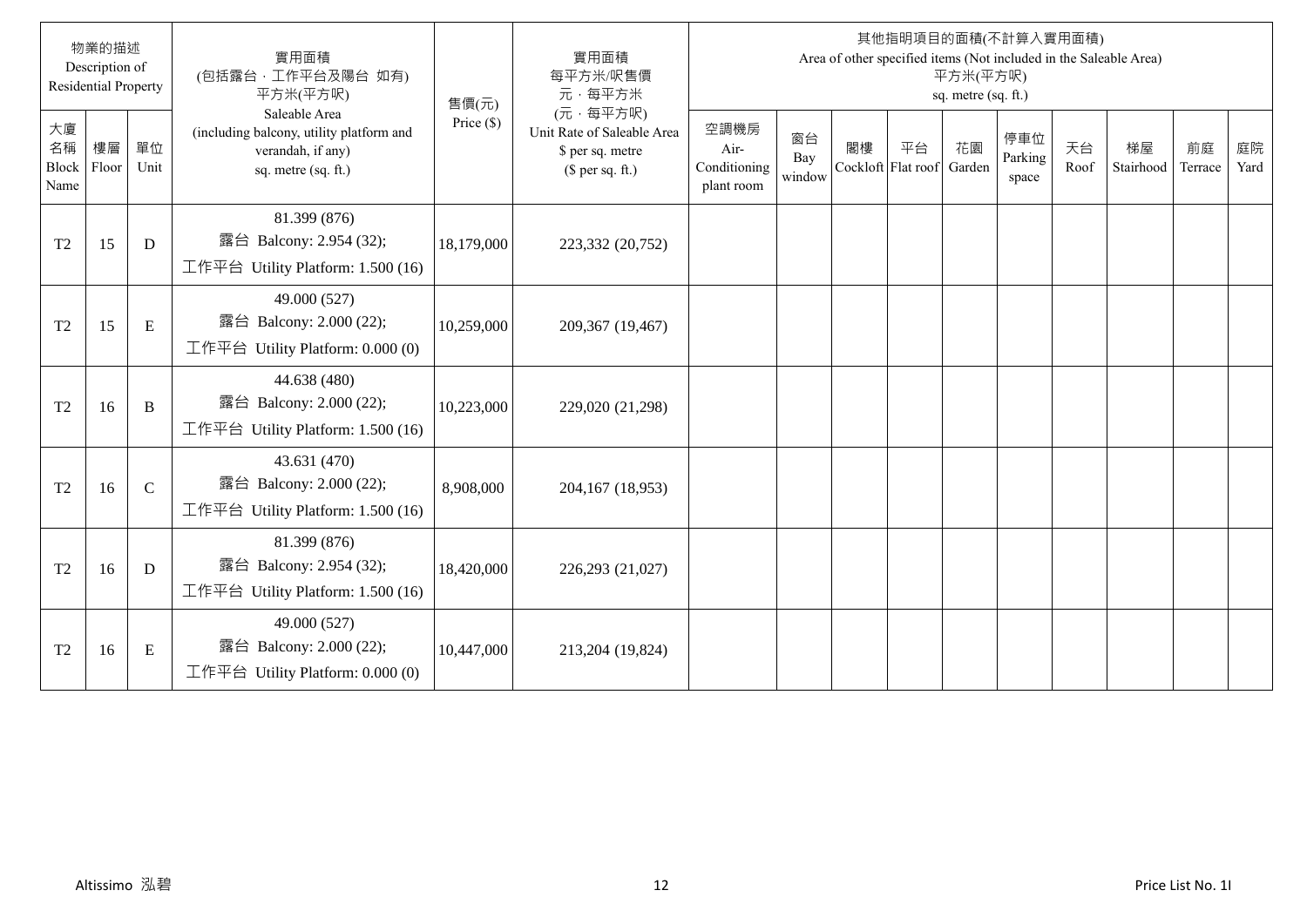|                                  | 物業的描述<br>Description of<br><b>Residential Property</b> |               | 實用面積<br>(包括露台,工作平台及陽台 如有)<br>平方米(平方呎)                                                                 | 售價(元)        | 實用面積<br>每平方米/呎售價<br>元·每平方米                                                     |                                            |                     |    |                                 | 平方米(平方呎)<br>sq. metre (sq. ft.) | 其他指明項目的面積(不計算入實用面積)     |            | Area of other specified items (Not included in the Saleable Area) |               |            |
|----------------------------------|--------------------------------------------------------|---------------|-------------------------------------------------------------------------------------------------------|--------------|--------------------------------------------------------------------------------|--------------------------------------------|---------------------|----|---------------------------------|---------------------------------|-------------------------|------------|-------------------------------------------------------------------|---------------|------------|
| 大廈<br>名稱<br><b>Block</b><br>Name | 樓層<br>Floor                                            | 單位<br>Unit    | Saleable Area<br>(including balcony, utility platform and<br>verandah, if any)<br>sq. metre (sq. ft.) | Price $(\$)$ | (元·每平方呎)<br>Unit Rate of Saleable Area<br>\$ per sq. metre<br>$$$ per sq. ft.) | 空調機房<br>Air-<br>Conditioning<br>plant room | 窗台<br>Bay<br>window | 閣樓 | 平台<br>Cockloft Flat roof Garden | 花園                              | 停車位<br>Parking<br>space | 天台<br>Roof | 梯屋<br>Stairhood                                                   | 前庭<br>Terrace | 庭院<br>Yard |
| T <sub>5</sub>                   | $\overline{1}$                                         | $\mathbf C$   | 29.552 (318)<br>露台 Balcony: 2.000 (22);<br>工作平台 Utility Platform: $0.000(0)$                          | 6,160,000    | 208,446 (19,371)                                                               |                                            |                     |    |                                 |                                 |                         |            |                                                                   |               |            |
| T <sub>5</sub>                   | $\overline{1}$                                         | G             | 29.197 (314)<br>露台 Balcony: 2.000 (22);<br>工作平台 Utility Platform: $0.000(0)$                          | 5,962,000    | 204,199 (18,987)                                                               |                                            |                     |    |                                 |                                 |                         |            |                                                                   |               |            |
| T <sub>5</sub>                   | $\overline{1}$                                         | H             | 48.895 (526)<br>露台 Balcony: 2.000 (22);<br>工作平台 Utility Platform: $0.000(0)$                          | 9,279,000    | 189,774 (17,641)                                                               |                                            |                     |    | 6.324<br>(68)                   |                                 |                         |            |                                                                   |               |            |
| T <sub>5</sub>                   | - 1                                                    | $\bf K$       | 28.968 (312)<br>露台 Balcony: 2.000 (22);<br>工作平台 Utility Platform: 0.000 (0)                           | 5,800,000    | 200,221 (18,590)                                                               |                                            |                     |    |                                 |                                 |                         |            |                                                                   |               |            |
| T <sub>5</sub>                   | $\overline{2}$                                         | $\mathcal{C}$ | 29.552 (318)<br>露台 Balcony: 2.000 (22);<br>工作平台 Utility Platform: $0.000(0)$                          | 6,203,000    | 209,901 (19,506)                                                               |                                            |                     |    |                                 |                                 |                         |            |                                                                   |               |            |
| T <sub>5</sub>                   | $\overline{2}$                                         | G             | 29.197 (314)<br>露台 Balcony: 2.000 (22);<br>工作平台 Utility Platform: $0.000(0)$                          | 6,034,000    | 206,665 (19,217)                                                               |                                            |                     |    |                                 |                                 |                         |            |                                                                   |               |            |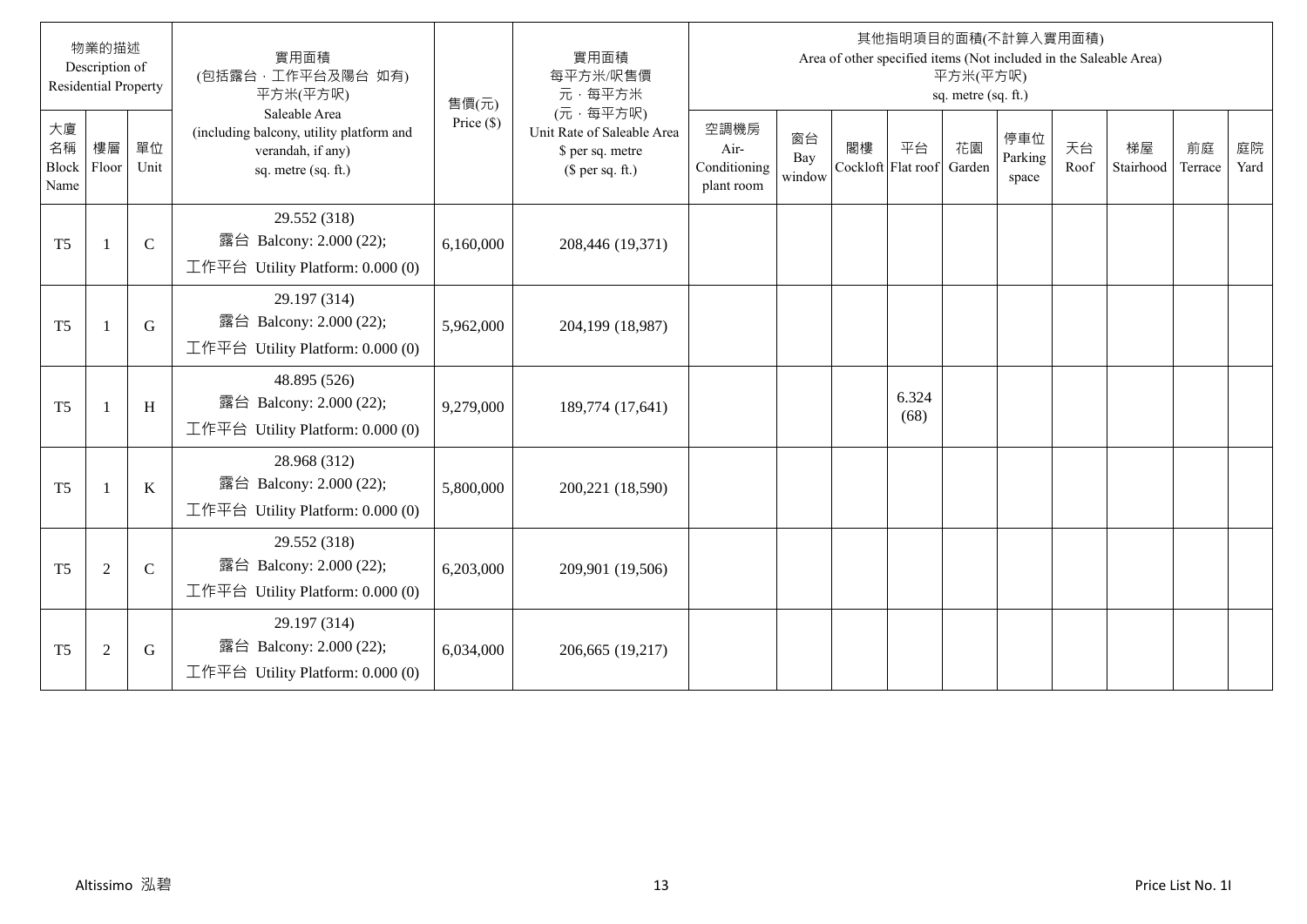|                                  | 物業的描述<br>Description of<br><b>Residential Property</b> |               | 實用面積<br>(包括露台,工作平台及陽台 如有)<br>平方米(平方呎)                                                                 | 售價(元)        | 實用面積<br>每平方米/呎售價<br>元·每平方米                                                     |                                            |                     |    |                                 | 平方米(平方呎)<br>sq. metre (sq. ft.) | 其他指明項目的面積(不計算入實用面積)     |            | Area of other specified items (Not included in the Saleable Area) |               |            |
|----------------------------------|--------------------------------------------------------|---------------|-------------------------------------------------------------------------------------------------------|--------------|--------------------------------------------------------------------------------|--------------------------------------------|---------------------|----|---------------------------------|---------------------------------|-------------------------|------------|-------------------------------------------------------------------|---------------|------------|
| 大廈<br>名稱<br><b>Block</b><br>Name | 樓層<br>Floor                                            | 單位<br>Unit    | Saleable Area<br>(including balcony, utility platform and<br>verandah, if any)<br>sq. metre (sq. ft.) | Price $(\$)$ | (元·每平方呎)<br>Unit Rate of Saleable Area<br>\$ per sq. metre<br>$$$ per sq. ft.) | 空調機房<br>Air-<br>Conditioning<br>plant room | 窗台<br>Bay<br>window | 閣樓 | 平台<br>Cockloft Flat roof Garden | 花園                              | 停車位<br>Parking<br>space | 天台<br>Roof | 梯屋<br>Stairhood                                                   | 前庭<br>Terrace | 庭院<br>Yard |
| T <sub>5</sub>                   | $\sqrt{2}$                                             | H             | 48.895 (526)<br>露台 Balcony: 2.000 (22);<br>工作平台 Utility Platform: $0.000(0)$                          | 9,298,000    | 190,163 (17,677)                                                               |                                            |                     |    |                                 |                                 |                         |            |                                                                   |               |            |
| T <sub>5</sub>                   | $\overline{2}$                                         | K             | 28.968 (312)<br>露台 Balcony: 2.000 (22);<br>工作平台 Utility Platform: $0.000(0)$                          | 6,086,000    | 210,094 (19,506)                                                               |                                            |                     |    |                                 |                                 |                         |            |                                                                   |               |            |
| T <sub>5</sub>                   | $\overline{3}$                                         | $\mathcal{C}$ | 29.552 (318)<br>露台 Balcony: 2.000 (22);<br>工作平台 Utility Platform: $0.000(0)$                          | 6,247,000    | 211,390 (19,645)                                                               |                                            |                     |    |                                 |                                 |                         |            |                                                                   |               |            |
| T <sub>5</sub>                   | $\overline{3}$                                         | G             | 29.197 (314)<br>露台 Balcony: 2.000 (22);<br>工作平台 Utility Platform: 0.000 (0)                           | 6,076,000    | 208,104 (19,350)                                                               |                                            |                     |    |                                 |                                 |                         |            |                                                                   |               |            |
| T <sub>5</sub>                   | $\mathfrak{Z}$                                         | H             | 48.895 (526)<br>露台 Balcony: 2.000 (22);<br>工作平台 Utility Platform: $0.000(0)$                          | 9,410,000    | 192,453 (17,890)                                                               |                                            |                     |    |                                 |                                 |                         |            |                                                                   |               |            |
| T <sub>5</sub>                   | $\mathfrak{Z}$                                         | $\bf K$       | 28.968 (312)<br>露台 Balcony: 2.000 (22);<br>工作平台 Utility Platform: $0.000(0)$                          | 6,129,000    | 211,578 (19,644)                                                               |                                            |                     |    |                                 |                                 |                         |            |                                                                   |               |            |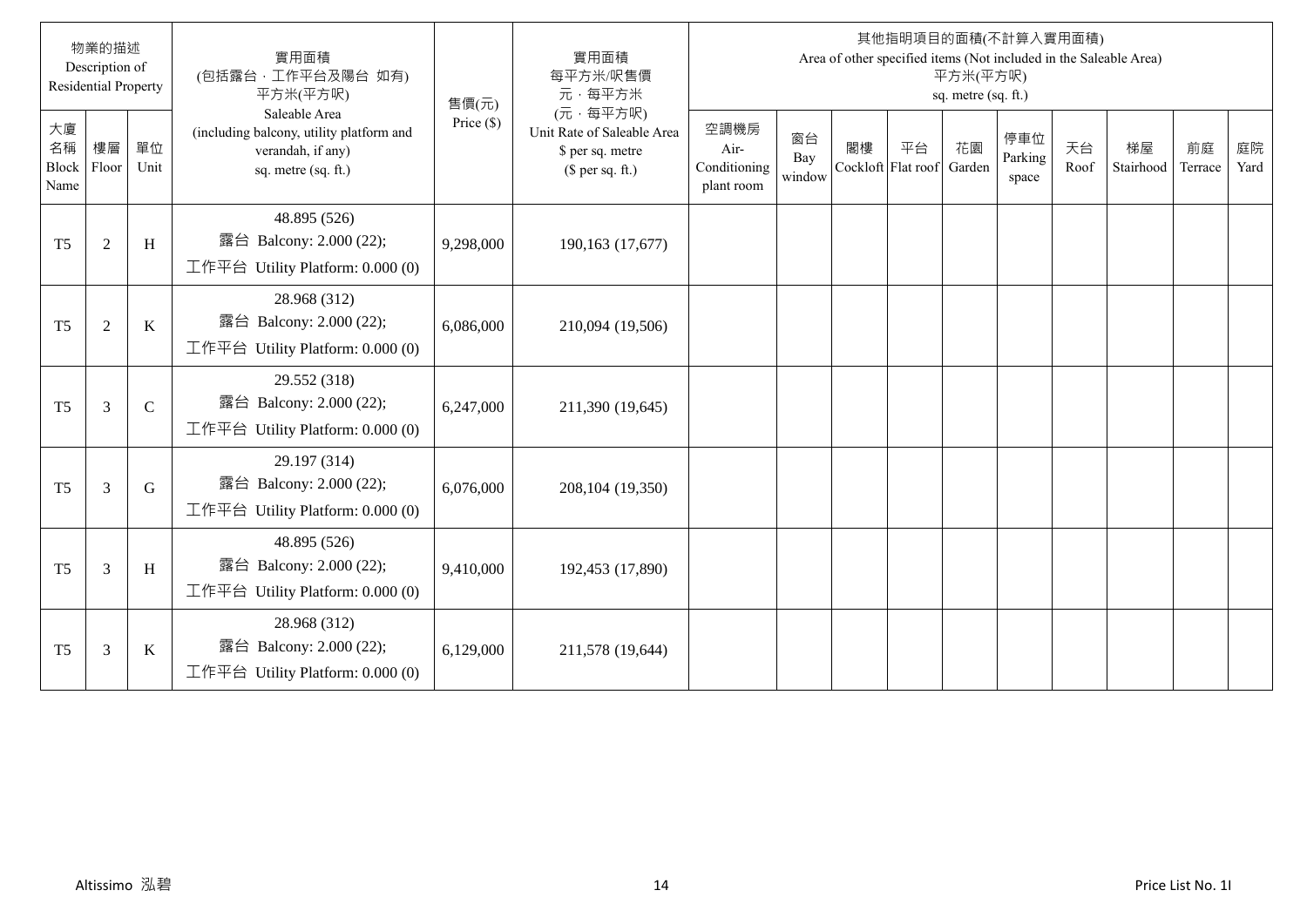|                           | 物業的描述<br>Description of<br><b>Residential Property</b> |               | 實用面積<br>(包括露台,工作平台及陽台 如有)<br>平方米(平方呎)                                                                 | 售價(元)        | 實用面積<br>每平方米/呎售價<br>元·每平方米                                                     |                                            |                     |    |                                 | 平方米(平方呎)<br>sq. metre (sq. ft.) | 其他指明項目的面積(不計算入實用面積)     |            | Area of other specified items (Not included in the Saleable Area) |               |            |
|---------------------------|--------------------------------------------------------|---------------|-------------------------------------------------------------------------------------------------------|--------------|--------------------------------------------------------------------------------|--------------------------------------------|---------------------|----|---------------------------------|---------------------------------|-------------------------|------------|-------------------------------------------------------------------|---------------|------------|
| 大廈<br>名稱<br>Block<br>Name | 樓層<br>Floor                                            | 單位<br>Unit    | Saleable Area<br>(including balcony, utility platform and<br>verandah, if any)<br>sq. metre (sq. ft.) | Price $(\$)$ | (元·每平方呎)<br>Unit Rate of Saleable Area<br>\$ per sq. metre<br>$$$ per sq. ft.) | 空調機房<br>Air-<br>Conditioning<br>plant room | 窗台<br>Bay<br>window | 閣樓 | 平台<br>Cockloft Flat roof Garden | 花園                              | 停車位<br>Parking<br>space | 天台<br>Roof | 梯屋<br>Stairhood                                                   | 前庭<br>Terrace | 庭院<br>Yard |
| T <sub>5</sub>            | 5                                                      | $\mathcal{C}$ | 29.552 (318)<br>露台 Balcony: 2.000 (22);<br>工作平台 Utility Platform: $0.000(0)$                          | 6,290,000    | 212,845 (19,780)                                                               |                                            |                     |    |                                 |                                 |                         |            |                                                                   |               |            |
| T <sub>5</sub>            | 5                                                      | G             | 29.197 (314)<br>露台 Balcony: 2.000 (22);<br>工作平台 Utility Platform: $0.000(0)$                          | 6,119,000    | 209,576 (19,487)                                                               |                                            |                     |    |                                 |                                 |                         |            |                                                                   |               |            |
| T <sub>5</sub>            | 5                                                      | H             | 48.895 (526)<br>露台 Balcony: 2.000 (22);<br>工作平台 Utility Platform: $0.000(0)$                          | 9,428,000    | 192,821 (17,924)                                                               |                                            |                     |    |                                 |                                 |                         |            |                                                                   |               |            |
| T <sub>5</sub>            | 5                                                      | $\bf K$       | 28.968 (312)<br>露台 Balcony: 2.000 (22);<br>工作平台 Utility Platform: 0.000 (0)                           | 6,171,000    | 213,028 (19,779)                                                               |                                            |                     |    |                                 |                                 |                         |            |                                                                   |               |            |
| T <sub>5</sub>            | 6                                                      | $\mathcal{C}$ | 29.552 (318)<br>露台 Balcony: 2.000 (22);<br>工作平台 Utility Platform: $0.000(0)$                          | 6,315,000    | 213,691 (19,858)                                                               |                                            |                     |    |                                 |                                 |                         |            |                                                                   |               |            |
| T <sub>5</sub>            | 6                                                      | G             | 29.197 (314)<br>露台 Balcony: 2.000 (22);<br>工作平台 Utility Platform: $0.000(0)$                          | 6,205,000    | 212,522 (19,761)                                                               |                                            |                     |    |                                 |                                 |                         |            |                                                                   |               |            |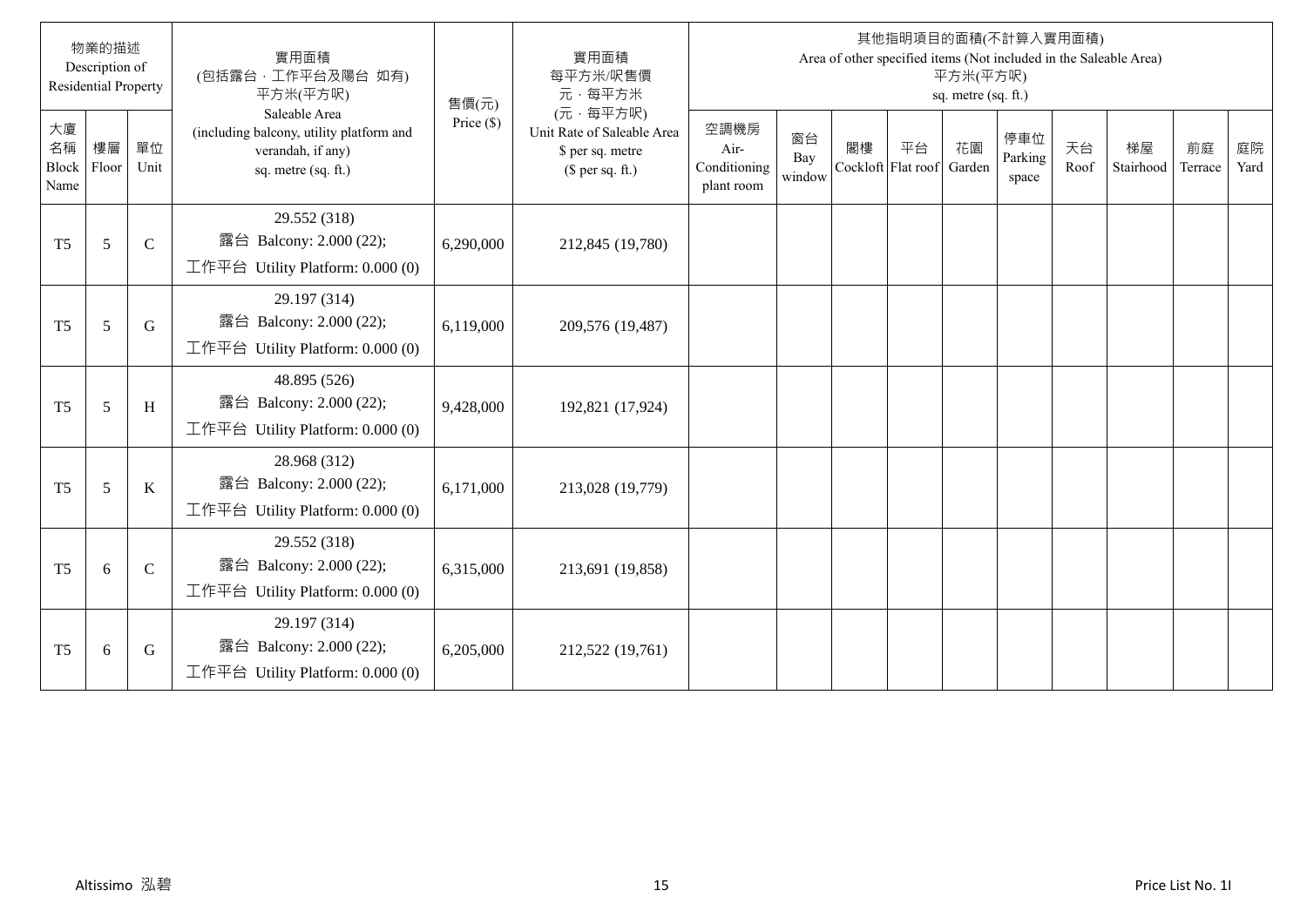|                                  | 物業的描述<br>Description of<br><b>Residential Property</b> |               | 實用面積<br>(包括露台,工作平台及陽台 如有)<br>平方米(平方呎)                                                                 | 售價(元)        | 實用面積<br>每平方米/呎售價<br>元·每平方米                                                     |                                            |                     |    |                                 | 平方米(平方呎)<br>sq. metre (sq. ft.) | 其他指明項目的面積(不計算入實用面積)     |            | Area of other specified items (Not included in the Saleable Area) |               |            |
|----------------------------------|--------------------------------------------------------|---------------|-------------------------------------------------------------------------------------------------------|--------------|--------------------------------------------------------------------------------|--------------------------------------------|---------------------|----|---------------------------------|---------------------------------|-------------------------|------------|-------------------------------------------------------------------|---------------|------------|
| 大廈<br>名稱<br><b>Block</b><br>Name | 樓層<br>Floor                                            | 單位<br>Unit    | Saleable Area<br>(including balcony, utility platform and<br>verandah, if any)<br>sq. metre (sq. ft.) | Price $(\$)$ | (元·每平方呎)<br>Unit Rate of Saleable Area<br>\$ per sq. metre<br>$$$ per sq. ft.) | 空調機房<br>Air-<br>Conditioning<br>plant room | 窗台<br>Bay<br>window | 閣樓 | 平台<br>Cockloft Flat roof Garden | 花園                              | 停車位<br>Parking<br>space | 天台<br>Roof | 梯屋<br>Stairhood                                                   | 前庭<br>Terrace | 庭院<br>Yard |
| T <sub>5</sub>                   | 6                                                      | H             | 48.895 (526)<br>露台 Balcony: 2.000 (22);<br>工作平台 Utility Platform: $0.000(0)$                          | 9,559,000    | 195,501 (18,173)                                                               |                                            |                     |    |                                 |                                 |                         |            |                                                                   |               |            |
| T <sub>5</sub>                   | 6                                                      | K             | 28.968 (312)<br>露台 Balcony: 2.000 (22);<br>工作平台 Utility Platform: $0.000(0)$                          | 6,196,000    | 213,891 (19,859)                                                               |                                            |                     |    |                                 |                                 |                         |            |                                                                   |               |            |
| T <sub>5</sub>                   | $\overline{7}$                                         | $\mathcal{C}$ | 29.552 (318)<br>露台 Balcony: 2.000 (22);<br>工作平台 Utility Platform: $0.000(0)$                          | 6,366,000    | 215,417 (20,019)                                                               |                                            |                     |    |                                 |                                 |                         |            |                                                                   |               |            |
| T <sub>5</sub>                   | $\overline{7}$                                         | G             | 29.197 (314)<br>露台 Balcony: 2.000 (22);<br>工作平台 Utility Platform: 0.000 (0)                           | 6,786,000    | 232,421 (21,611)                                                               |                                            |                     |    |                                 |                                 |                         |            |                                                                   |               |            |
| T <sub>5</sub>                   | $7\phantom{.0}$                                        | H             | 48.895 (526)<br>露台 Balcony: 2.000 (22);<br>工作平台 Utility Platform: $0.000(0)$                          | 10,017,000   | 204,868 (19,044)                                                               |                                            |                     |    |                                 |                                 |                         |            |                                                                   |               |            |
| T <sub>5</sub>                   | $\overline{7}$                                         | $\bf K$       | 28.968 (312)<br>露台 Balcony: 2.000 (22);<br>工作平台 Utility Platform: $0.000(0)$                          | 6,214,000    | 214,513 (19,917)                                                               |                                            |                     |    |                                 |                                 |                         |            |                                                                   |               |            |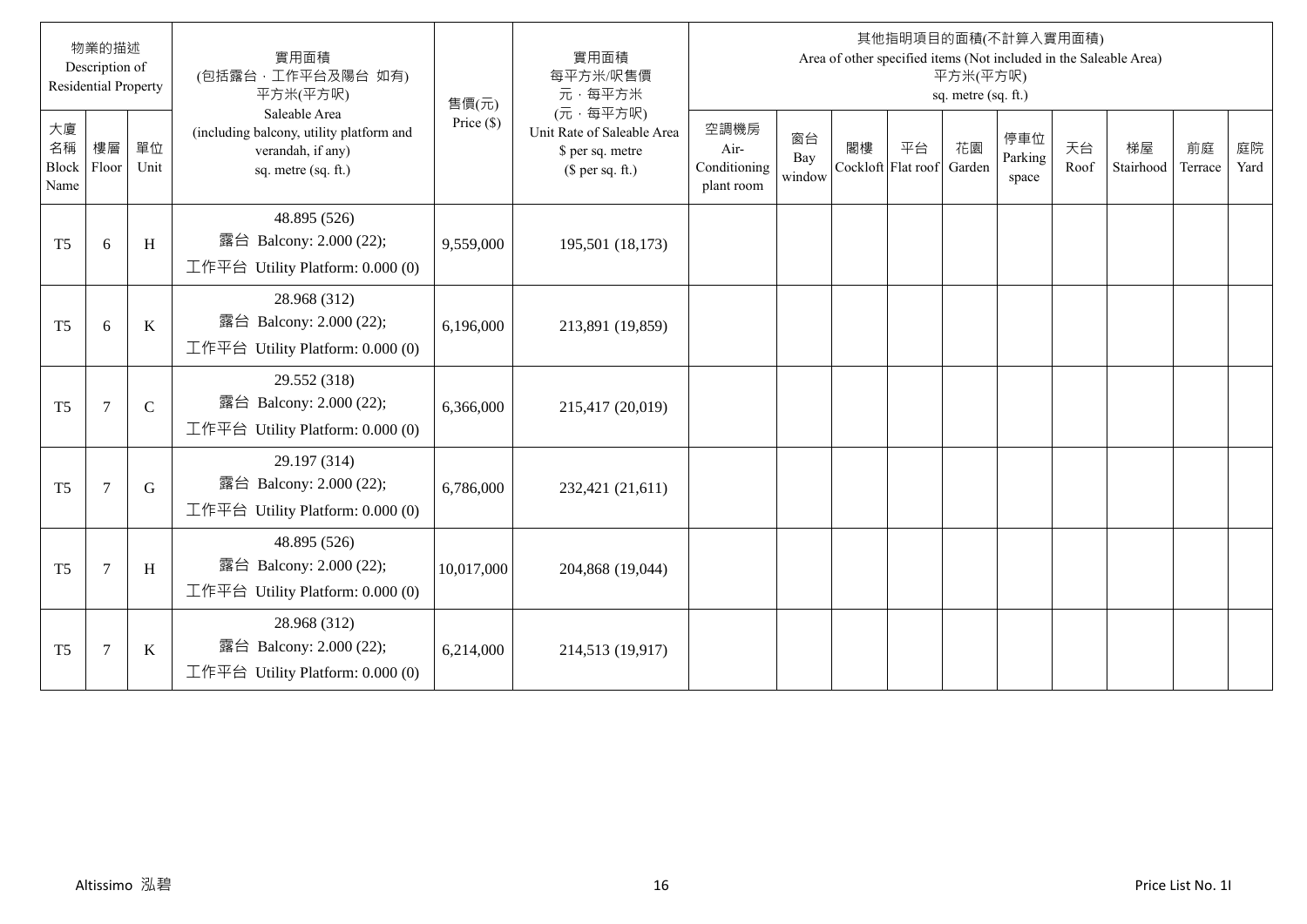|                                  | 物業的描述<br>Description of<br><b>Residential Property</b> |               | 實用面積<br>(包括露台,工作平台及陽台 如有)<br>平方米(平方呎)                                                                 | 售價(元)        | 實用面積<br>每平方米/呎售價<br>元·每平方米                                                     |                                            |                     |    |                                 | 平方米(平方呎)<br>sq. metre (sq. ft.) | 其他指明項目的面積(不計算入實用面積)     |            | Area of other specified items (Not included in the Saleable Area) |               |            |
|----------------------------------|--------------------------------------------------------|---------------|-------------------------------------------------------------------------------------------------------|--------------|--------------------------------------------------------------------------------|--------------------------------------------|---------------------|----|---------------------------------|---------------------------------|-------------------------|------------|-------------------------------------------------------------------|---------------|------------|
| 大廈<br>名稱<br><b>Block</b><br>Name | 樓層<br>Floor                                            | 單位<br>Unit    | Saleable Area<br>(including balcony, utility platform and<br>verandah, if any)<br>sq. metre (sq. ft.) | Price $(\$)$ | (元·每平方呎)<br>Unit Rate of Saleable Area<br>\$ per sq. metre<br>$$$ per sq. ft.) | 空調機房<br>Air-<br>Conditioning<br>plant room | 窗台<br>Bay<br>window | 閣樓 | 平台<br>Cockloft Flat roof Garden | 花園                              | 停車位<br>Parking<br>space | 天台<br>Roof | 梯屋<br>Stairhood                                                   | 前庭<br>Terrace | 庭院<br>Yard |
| T <sub>5</sub>                   | $\,8\,$                                                | $\mathbf C$   | 29.552 (318)<br>露台 Balcony: 2.000 (22);<br>工作平台 Utility Platform: $0.000(0)$                          | 6,460,000    | 218,598 (20,314)                                                               |                                            |                     |    |                                 |                                 |                         |            |                                                                   |               |            |
| T <sub>5</sub>                   | 8                                                      | G             | 29.197 (314)<br>露台 Balcony: 2.000 (22);<br>工作平台 Utility Platform: $0.000(0)$                          | 6,982,000    | 239,134 (22,236)                                                               |                                            |                     |    |                                 |                                 |                         |            |                                                                   |               |            |
| T <sub>5</sub>                   | 8                                                      | H             | 48.895 (526)<br>露台 Balcony: 2.000 (22);<br>工作平台 Utility Platform: $0.000(0)$                          | 10,165,000   | 207,894 (19,325)                                                               |                                            |                     |    |                                 |                                 |                         |            |                                                                   |               |            |
| T <sub>5</sub>                   | 8                                                      | K             | 28.968 (312)<br>露台 Balcony: 2.000 (22);<br>工作平台 Utility Platform: 0.000 (0)                           | 6,306,000    | 217,688 (20,212)                                                               |                                            |                     |    |                                 |                                 |                         |            |                                                                   |               |            |
| T <sub>5</sub>                   | 9                                                      | $\mathcal{C}$ | 29.552 (318)<br>露台 Balcony: 2.000 (22);<br>工作平台 Utility Platform: $0.000(0)$                          | 6,460,000    | 218,598 (20,314)                                                               |                                            |                     |    |                                 |                                 |                         |            |                                                                   |               |            |
| T <sub>5</sub>                   | 9                                                      | G             | 29.197 (314)<br>露台 Balcony: 2.000 (22);<br>工作平台 Utility Platform: $0.000(0)$                          | 6,982,000    | 239,134 (22,236)                                                               |                                            |                     |    |                                 |                                 |                         |            |                                                                   |               |            |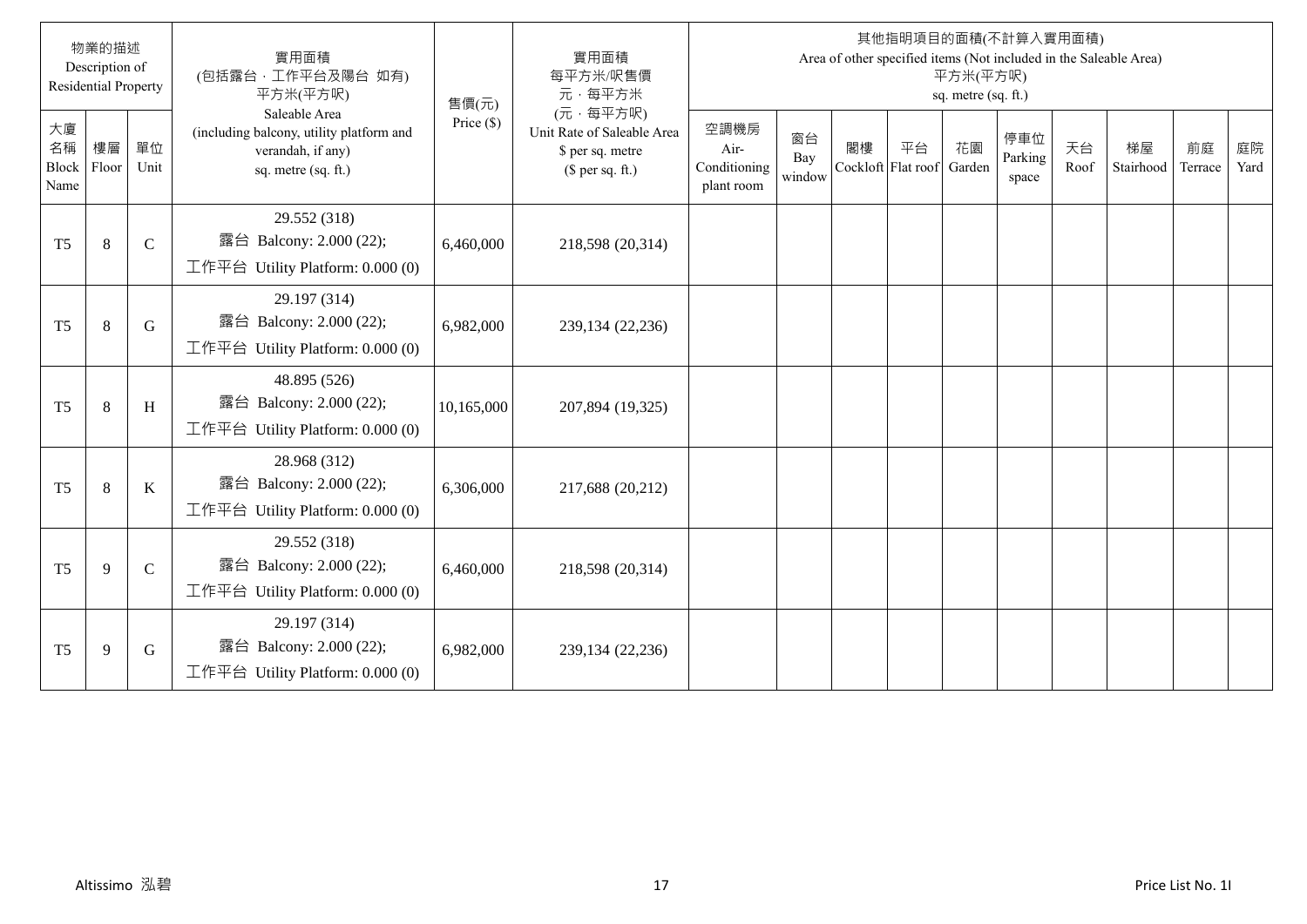|                           | 物業的描述<br>Description of<br><b>Residential Property</b> |               | 實用面積<br>(包括露台,工作平台及陽台 如有)<br>平方米(平方呎)                                                                 | 售價(元)        | 實用面積<br>每平方米/呎售價<br>元·每平方米                                                     |                                            |                     |    |                                 | 平方米(平方呎)<br>sq. metre (sq. ft.) | 其他指明項目的面積(不計算入實用面積)     |            | Area of other specified items (Not included in the Saleable Area) |               |            |
|---------------------------|--------------------------------------------------------|---------------|-------------------------------------------------------------------------------------------------------|--------------|--------------------------------------------------------------------------------|--------------------------------------------|---------------------|----|---------------------------------|---------------------------------|-------------------------|------------|-------------------------------------------------------------------|---------------|------------|
| 大廈<br>名稱<br>Block<br>Name | 樓層<br>Floor                                            | 單位<br>Unit    | Saleable Area<br>(including balcony, utility platform and<br>verandah, if any)<br>sq. metre (sq. ft.) | Price $(\$)$ | (元·每平方呎)<br>Unit Rate of Saleable Area<br>\$ per sq. metre<br>$$$ per sq. ft.) | 空調機房<br>Air-<br>Conditioning<br>plant room | 窗台<br>Bay<br>window | 閣樓 | 平台<br>Cockloft Flat roof Garden | 花園                              | 停車位<br>Parking<br>space | 天台<br>Roof | 梯屋<br>Stairhood                                                   | 前庭<br>Terrace | 庭院<br>Yard |
| T <sub>5</sub>            | 9                                                      | H             | 48.895 (526)<br>露台 Balcony: 2.000 (22);<br>工作平台 Utility Platform: $0.000(0)$                          | 10,165,000   | 207,894 (19,325)                                                               |                                            |                     |    |                                 |                                 |                         |            |                                                                   |               |            |
| T <sub>5</sub>            | 9                                                      | $\bf K$       | 28.968 (312)<br>露台 Balcony: 2.000 (22);<br>工作平台 Utility Platform: $0.000(0)$                          | 6,306,000    | 217,688 (20,212)                                                               |                                            |                     |    |                                 |                                 |                         |            |                                                                   |               |            |
| T <sub>5</sub>            | 10                                                     | $\mathcal{C}$ | 29.552 (318)<br>露台 Balcony: 2.000 (22);<br>工作平台 Utility Platform: $0.000(0)$                          | 6,522,000    | 220,696 (20,509)                                                               |                                            |                     |    |                                 |                                 |                         |            |                                                                   |               |            |
| T <sub>5</sub>            | 10                                                     | G             | 29.197 (314)<br>露台 Balcony: 2.000 (22);<br>工作平台 Utility Platform: 0.000 (0)                           | 7,147,000    | 244,785 (22,761)                                                               |                                            |                     |    |                                 |                                 |                         |            |                                                                   |               |            |
| T <sub>5</sub>            | 10                                                     | H             | 48.895 (526)<br>露台 Balcony: 2.000 (22);<br>工作平台 Utility Platform: $0.000(0)$                          | 10,264,000   | 209,919 (19,513)                                                               |                                            |                     |    |                                 |                                 |                         |            |                                                                   |               |            |
| T <sub>5</sub>            | 10                                                     | $\bf K$       | 28.968 (312)<br>露台 Balcony: 2.000 (22);<br>工作平台 Utility Platform: $0.000(0)$                          | 6,367,000    | 219,794 (20,407)                                                               |                                            |                     |    |                                 |                                 |                         |            |                                                                   |               |            |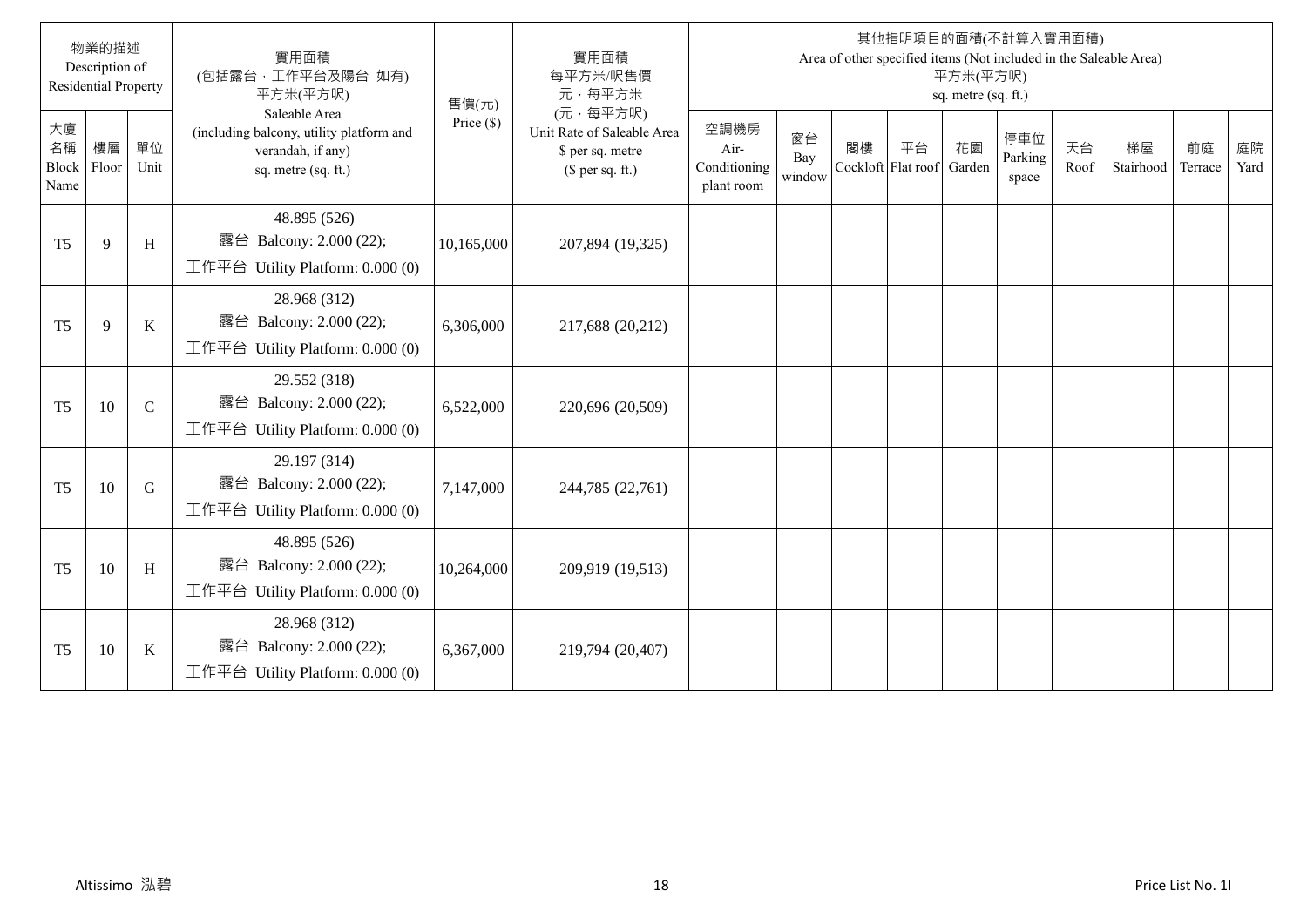|                           | 物業的描述<br>Description of<br><b>Residential Property</b> |               | 實用面積<br>(包括露台,工作平台及陽台 如有)<br>平方米(平方呎)                                                                 | 售價(元)        | 實用面積<br>每平方米/呎售價<br>元·每平方米                                                     |                                            |                     |                          |    | 平方米(平方呎)<br>sq. metre (sq. ft.) | 其他指明項目的面積(不計算入實用面積)     |            | Area of other specified items (Not included in the Saleable Area) |               |            |
|---------------------------|--------------------------------------------------------|---------------|-------------------------------------------------------------------------------------------------------|--------------|--------------------------------------------------------------------------------|--------------------------------------------|---------------------|--------------------------|----|---------------------------------|-------------------------|------------|-------------------------------------------------------------------|---------------|------------|
| 大廈<br>名稱<br>Block<br>Name | 樓層<br>Floor                                            | 單位<br>Unit    | Saleable Area<br>(including balcony, utility platform and<br>verandah, if any)<br>sq. metre (sq. ft.) | Price $(\$)$ | (元·每平方呎)<br>Unit Rate of Saleable Area<br>\$ per sq. metre<br>$$$ per sq. ft.) | 空調機房<br>Air-<br>Conditioning<br>plant room | 窗台<br>Bay<br>window | 閣樓<br>Cockloft Flat roof | 平台 | 花園<br>Garden                    | 停車位<br>Parking<br>space | 天台<br>Roof | 梯屋<br>Stairhood                                                   | 前庭<br>Terrace | 庭院<br>Yard |
| T <sub>5</sub>            | 11                                                     | $\mathcal{C}$ | 29.552 (318)<br>露台 Balcony: 2.000 (22);<br>工作平台 Utility Platform: 0.000 (0)                           | 6,629,000    | 224,316 (20,846)                                                               |                                            |                     |                          |    |                                 |                         |            |                                                                   |               |            |
| T <sub>5</sub>            | 11                                                     | G             | 29.197 (314)<br>露台 Balcony: 2.000 (22);<br>工作平台 Utility Platform: 0.000 (0)                           | 7,250,000    | 248,313 (23,089)                                                               |                                            |                     |                          |    |                                 |                         |            |                                                                   |               |            |
| T <sub>5</sub>            | 11                                                     | H             | 48.895 (526)<br>露台 Balcony: 2.000 (22);<br>工作平台 Utility Platform: 0.000 (0)                           | 10,412,000   | 212,946 (19,795)                                                               |                                            |                     |                          |    |                                 |                         |            |                                                                   |               |            |
| T <sub>5</sub>            | 11                                                     | K             | 28.968 (312)<br>露台 Balcony: 2.000 (22);<br>工作平台 Utility Platform: $0.000(0)$                          | 6,459,000    | 222,970 (20,702)                                                               |                                            |                     |                          |    |                                 |                         |            |                                                                   |               |            |
| T <sub>5</sub>            | 12                                                     | $\mathcal{C}$ | 29.552 (318)<br>露台 Balcony: 2.000 (22);<br>工作平台 Utility Platform: 0.000 (0)                           | 6,764,000    | 228,885 (21,270)                                                               |                                            |                     |                          |    |                                 |                         |            |                                                                   |               |            |
| T <sub>5</sub>            | 12                                                     | G             | 29.197 (314)<br>露台 Balcony: 2.000 (22);<br>工作平台 Utility Platform: 0.000 (0)                           | 7,353,000    | 251,841 (23,417)                                                               |                                            |                     |                          |    |                                 |                         |            |                                                                   |               |            |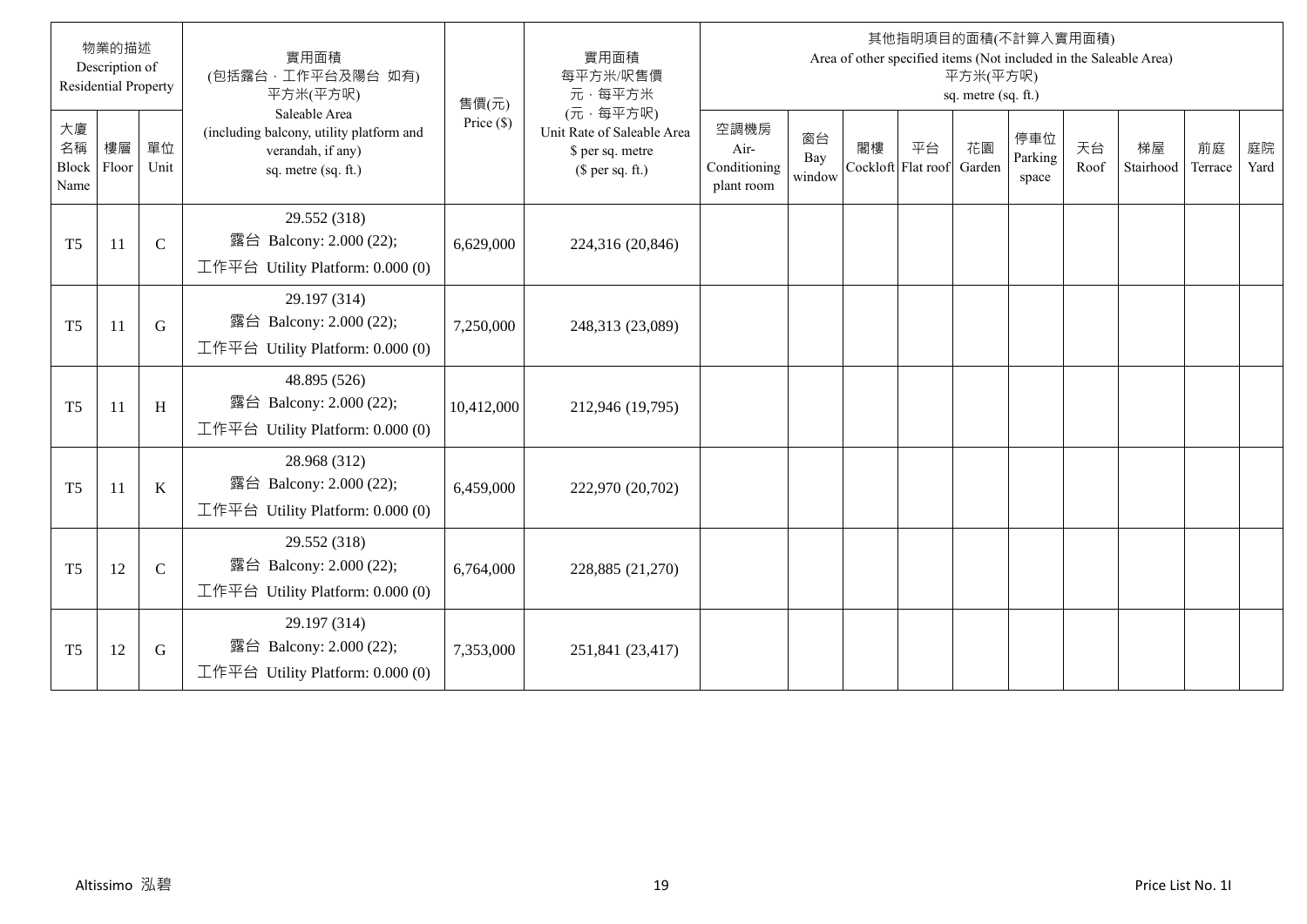|                           | 物業的描述<br>Description of<br><b>Residential Property</b> |            | 實用面積<br>(包括露台,工作平台及陽台 如有)<br>平方米(平方呎)                                                                   | 售價(元)        | 實用面積<br>每平方米/呎售價<br>元·每平方米                                                     |                                            |                     |    |                          | 平方米(平方呎)<br>sq. metre (sq. ft.) | 其他指明項目的面積(不計算入實用面積)     |            | Area of other specified items (Not included in the Saleable Area) |               |            |
|---------------------------|--------------------------------------------------------|------------|---------------------------------------------------------------------------------------------------------|--------------|--------------------------------------------------------------------------------|--------------------------------------------|---------------------|----|--------------------------|---------------------------------|-------------------------|------------|-------------------------------------------------------------------|---------------|------------|
| 大廈<br>名稱<br>Block<br>Name | 樓層<br>Floor                                            | 單位<br>Unit | Saleable Area<br>(including balcony, utility platform and<br>verandah, if any)<br>sq. metre $(sq. ft.)$ | Price $(\$)$ | (元·每平方呎)<br>Unit Rate of Saleable Area<br>\$ per sq. metre<br>$$$ per sq. ft.) | 空調機房<br>Air-<br>Conditioning<br>plant room | 窗台<br>Bay<br>window | 閣樓 | 平台<br>Cockloft Flat roof | 花園<br>Garden                    | 停車位<br>Parking<br>space | 天台<br>Roof | 梯屋<br>Stairhood                                                   | 前庭<br>Terrace | 庭院<br>Yard |
| T <sub>5</sub>            | 12                                                     | H          | 48.895 (526)<br>露台<br>Balcony: 2.000 (22);<br>工作平台 Utility Platform: $0.000(0)$                         | 10,560,000   | 215,973 (20,076)                                                               |                                            |                     |    |                          |                                 |                         |            |                                                                   |               |            |
| T <sub>5</sub>            | 12                                                     | $\bf K$    | 28.968 (312)<br>露台<br>Balcony: 2.000 (22);<br>工作平台<br>Utility Platform: 0.000 (0)                       | 6,551,000    | 226,146 (20,997)                                                               |                                            |                     |    |                          |                                 |                         |            |                                                                   |               |            |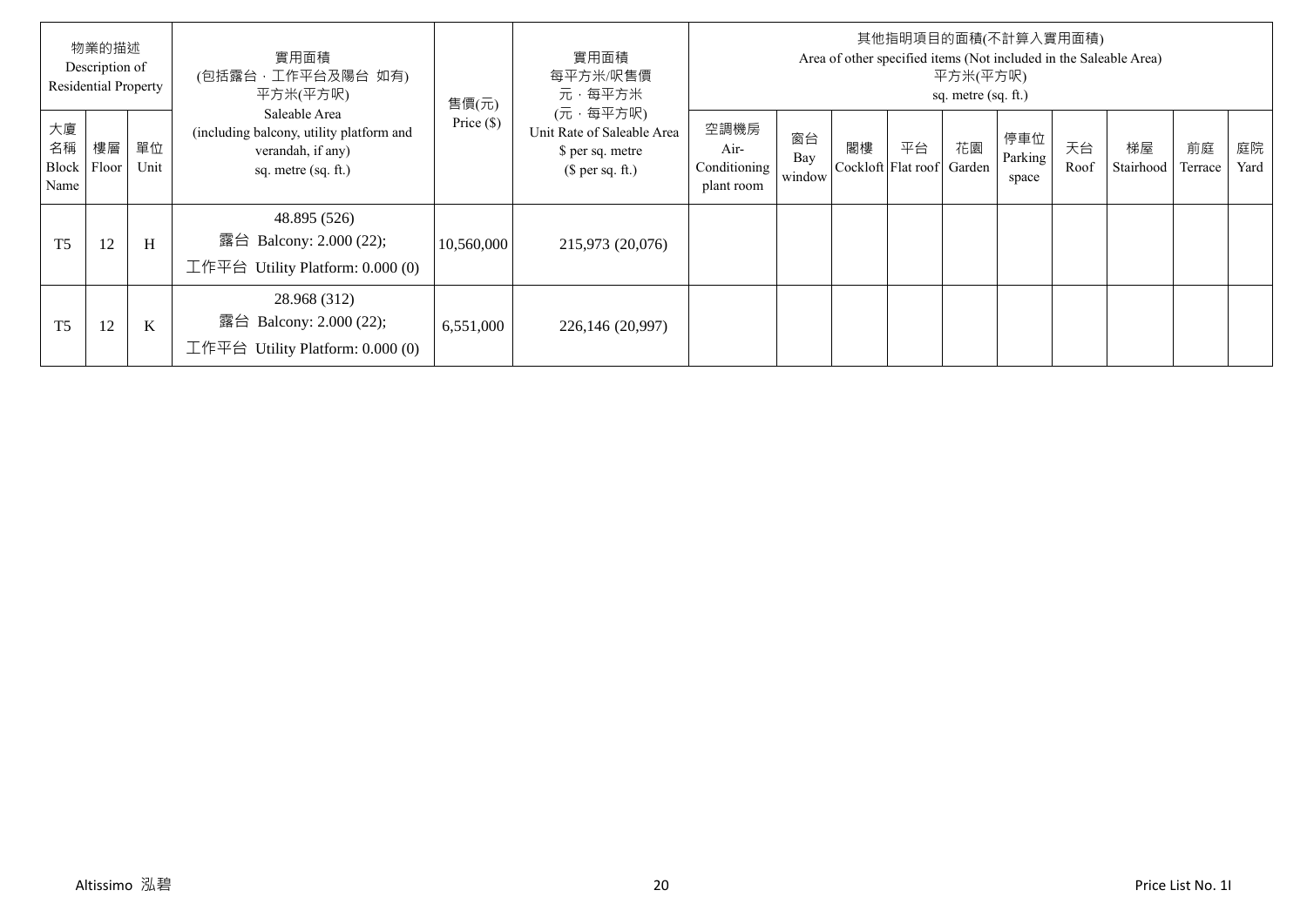## **第三部份:其他資料 Part 3: Other Information**

# (1) 準買家應參閱發展項目的售樓說明書,以了解該項目的資料。

Prospective purchasers are advised to refer to the sales brochure for the development for information on the development.

# $(2)$  根據《一手住宅物業銷售條例》第 52(1)條及第 53(2)及(3)條,

According to sections 52(1) and 53(2) and (3) of the Residential Properties (First-hand Sales) Ordinance, –

# 第 52(1) 條 / Section 52(1)

# 在某人就指明住宅物業與擁有人訂立臨時買賣合約時,該人須向擁有人支付售價的 5%的臨時訂金。

A preliminary deposit of 5% of the purchase price is payable by a person to the owner on entering into a preliminary agreement for sale and purchase in respect of the specified residential property with the owner.

#### 第 53(2) 條 / Section 53(2)

如某人於某日期訂立臨時買賣合約,並於該日期後的 5 個工作日內,就有關住宅物業簽立買賣合約,則擁有人必須在該日期後的 8 個工作日內,簽立該買賣合約。 If a person executes an agreement for sale and purchase in respect of the residential property within 5 working days after the date on which the person enters into the preliminary agreement for sale and purchase, the owner must execute the agreement for sale and purchase within 8 working days after that date.

## 第 53(3) 條 / Section 53(3)

如某人於某日期訂立臨時買賣合約時,但沒有於該日期後的 5 個工作日內,就有關住宅物業簽立買賣合約,則 – (i) 該臨時合約即告終止;(ii) 有關的臨時訂金即予沒收;及 (iii) 擁 有人不得就該人沒有簽立買賣合約而針對該人提出進一步申索。

If a person does not execute an agreement for sale and purchase in respect of the residential property within 5 working days after the date on which the person enters into the preliminary agreement for sale and purchase-

(i) the preliminary agreement is terminated; (ii) the preliminary deposit is forfeited; and (iii) the owner does not have any further claim against the person for the failure.

## (3) 實用面積及屬該住宅物業其他指明項目的面積是按《一手住宅物業銷售條例》第 8 條及附表二第 2 部的計算得出的。

The saleable area and area of other specified items of the residential property are calculated in accordance with section 8 and Part 2 of Schedule 2 to the Residential Properties(First-hand Sales) Ordinance.

- 
- (4) (i) 註:在第(4)段中: (a) 「售價」指本價單第二部份中所列之住宅物業的售價,而「成交金額」指將於臨時合約中訂明的住宅物業的實際售價。因應不同支付條款 及/或折扣按售價計算得出之價目,皆以進位到最接近的千位數作為成交金額。
	- (b) 「工作日」按《一手住宅物業銷售條例》第 2(1)條所定義。
	- (c) 「臨時合約」指臨時買賣合約。
	- (d) 「正式合約」指正式買賣合約。

Note: In paragraph (4): (a)

- "price" means the price of the residential property set out in Part 2 of this price list, and "transaction price" means the actual price of the residential property to be set out in PASP. The price obtained after applying the relevant terms of payment and/or applicable discount(s) on the price will be rounded up to the nearest thousand to determine the transaction price.
	- (b) "working day" shall be as defined in section 2(1) of the Residential Properties (First-hand Sales) Ordinance.
	- (c) "PASP" means the Preliminary Agreement for Sale and Purchase.
	- (d) "ASP" means the Agreement for Sale and Purchase.

於簽署臨時合約時,買方須繳付相等於成交金額的 5%作為臨時訂金,請帶備港幣\$100,000 銀行本票以支付部份臨時訂金,抬頭請寫「的近律師行」或"Deacons"。請另備支 票以繳付臨時訂金之餘額。

The purchasers shall pay the preliminary deposit equivalent to 5% of the transaction price upon signing of the PASP. Please bring along a cashiers' order of HK\$100,000 made payable to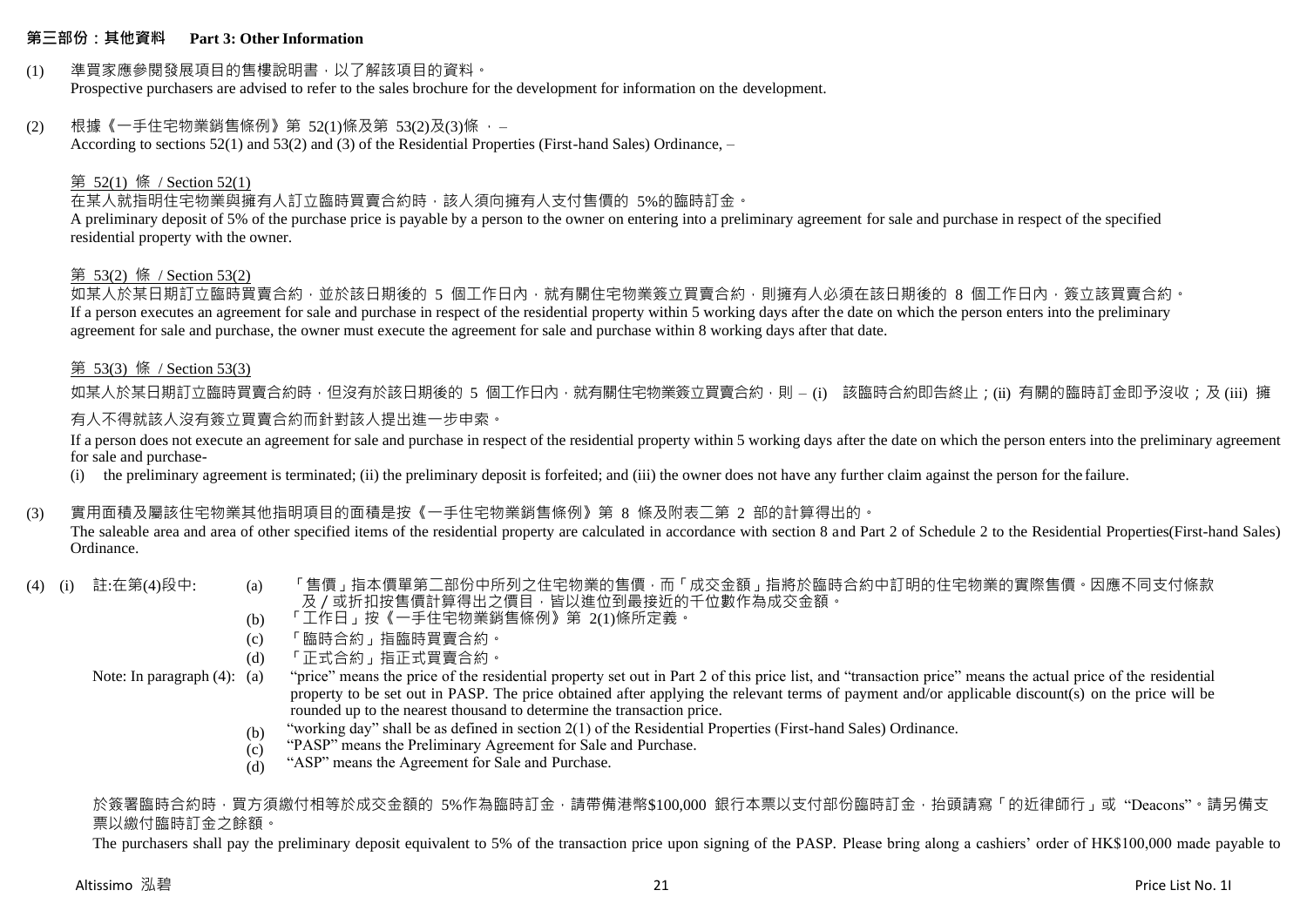"Deacons" for payment of part of the preliminary deposit. Please also bring along a cheque for payment of the balance of the preliminary deposit.

# **支付條款**

# **Terms of Payment**

- (A) 120 天現金優惠付款計劃 120-day Cash Payment Plan (照售價減 10%) (10% discount from the price)
	- (1) 買方須於簽署臨時合約時繳付相等於成交金額 5%作為臨時訂金。買方須於簽署臨時合約後 5 個工作日內簽署正式合約。 The purchaser shall pay the preliminary deposit equivalent to 5% of the transaction price upon signing of the PASP. The ASP shall be signed by the purchaser within 5 working days after signing of the PASP.
	- (2) 買方簽署臨時合約後 30 天內再付成交金額 5%作為加付訂金。 A further 5% of the transaction price being further deposit shall be paid by the purchaser within 30 days after signing of the PASP.
	- (3) 成交金額90%即成交金額餘款於買方簽署臨時合約後120 天內或於賣方就其有能力將有關住宅物業有效地轉讓予買方一事向買方發出書面通知的日期後的14 日內由 買方付清,以較早者為準。 90% of the transaction price being balance of the transaction price shall be paid by the purchaser within 120 days after signing of the PASP or within 14 days after the date of written notification to the purchaser that the vendor is in a position validly to assign the relevant residential property to the purchaser, whichever is earlier.
- (A1) 288 天輕鬆付款計劃 288-day Easy Payment Plan (照售價減 7%) (7% discount from the price)
	- (1) 買方須於簽署臨時合約時繳付相等於成交金額 5%作為臨時訂金。買方須於簽署臨時合約後 5 個工作日內簽署正式合約。 The purchaser shall pay the preliminary deposit equivalent to 5% of the transaction price upon signing of the PASP. The ASP shall be signed by the purchaser within 5 working days after signing of the PASP.
	- (2) 買方簽署臨時合約後 60 天內再付成交金額 5%作為部份成交金額。 A further 5% of the transaction price being part payment of the transaction price shall be paid by the purchaser within 60 days after signing of the PASP.
	- (3) 買方簽署臨時合約後 90 天內再付成交金額 5%作為部份成交金額。 A further 5% of the transaction price being part payment of the transaction price shall be paid by the purchaser within 90 days after signing of the PASP.
	- (4) 成交金額 85%即成交金額餘款於於買方簽署臨時合約後 288 天內或於賣方就其有能力將有關住宅物業有效地轉讓予買方一事向買方發出通知的日期後的 14 日內由 買方付清,以較早者為準。 85% of the transaction price being balance of the transaction price shall be paid by the purchaser within 288 days after signing of the PASP or within 14 days after the date of notification to the purchaser that the vendor is in a position validly to assign the relevant residential property to the purchaser, whichever is earlier.
- (A2) (並無此編號之支付條款)

( No Terms of Payment of such numbering)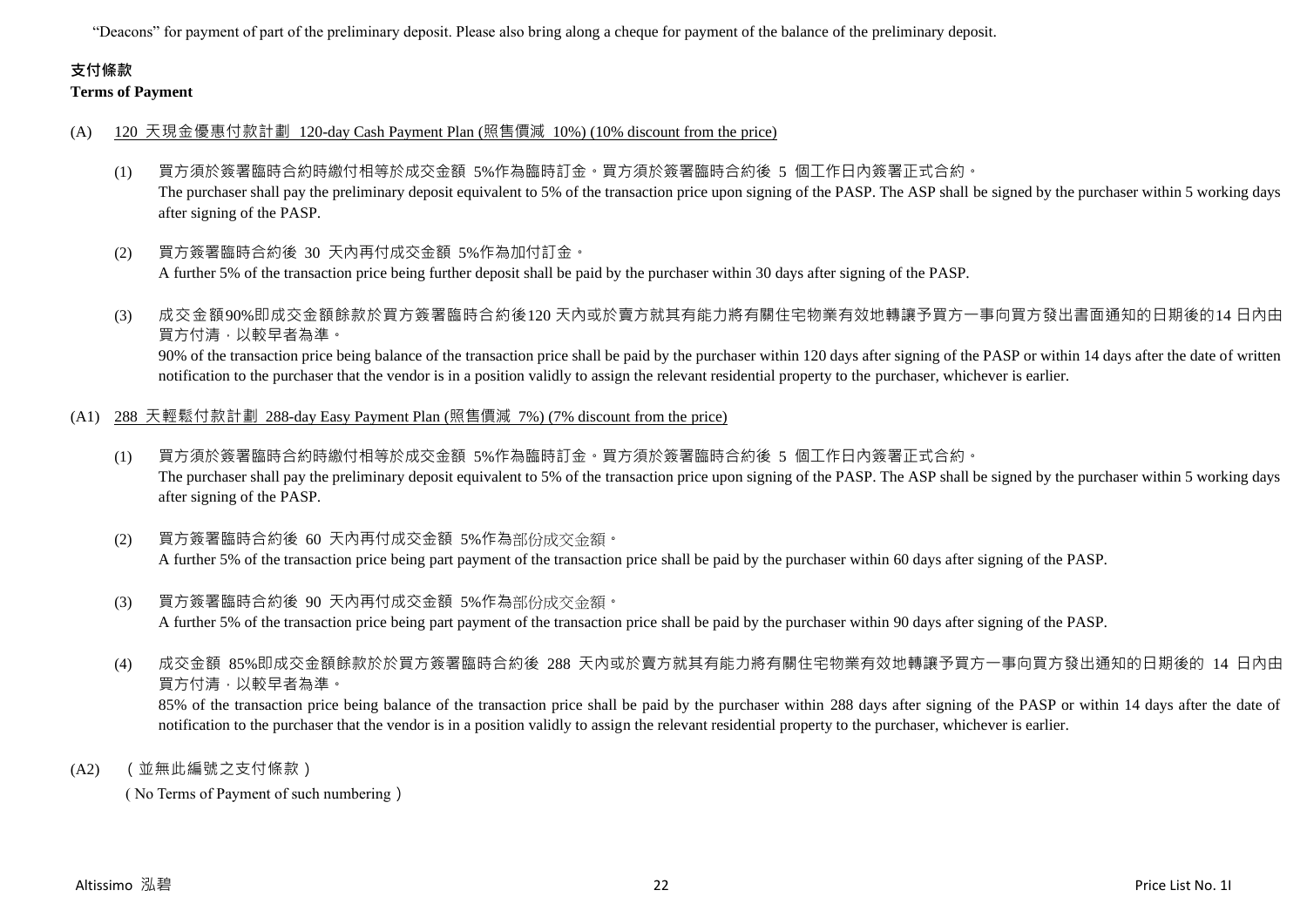## (A3) 180 天卓越按揭付款計劃 180-day Premium Mortgage Payment Plan (照售價減 6%) (6% discount from the price)

- (1) 買方須於簽署臨時合約時繳付相等於成交金額 5%作為臨時訂金。買方須於簽署臨時合約後 5 個工作日內簽署正式合約。 The purchaser shall pay the preliminary deposit equivalent to 5% of the transaction price upon signing of the PASP. The ASP shall be signed by the purchaser within 5 working days after signing of the PASP.
- (2) 買方簽署臨時合約後 30 天內再付成交金額 5%作為加付訂金。

A further 5% of the transaction price being further deposit shall be paid by the purchaser within 30 days after signing of the PASP.

(3) 成交金額90%即成交金額餘款於買方簽署臨時合約後180 天內或於賣方就其有能力將有關住宅物業有效地轉讓予買方一事向買方發出書面通知的日期後的14 日內由 買方付清,以較早者為準。

90% of the transaction price being balance of the transaction price shall be paid by the purchaser within 180 days after signing of the PASP or within 14 days after the date of written notification to the purchaser that the vendor is in a position validly to assign the relevant residential property to the purchaser, whichever is earlier.

## **本付款計劃提供「成交金額 75%第一按揭」安排,該安排詳情見第 (4)(iii)(b)段。**

**The arrangements of "First Mortgage for 75% of the transaction price" will be provided under this payment plan. Please see paragraph (4)(iii)(b) for the details of that arrangement.**

- (A4) 180 天現金優惠付款計劃 180-day Cash Payment Payment Plan (照售價減 9%) (9% discount from the price)
	- (1) 買方須於簽署臨時合約時繳付相等於成交金額 5%作為臨時訂金。買方須於簽署臨時合約後 5 個工作日內簽署正式合約。 The purchaser shall pay the preliminary deposit equivalent to 5% of the transaction price upon signing of the PASP. The ASP shall be signed by the purchaser within 5 working days after signing of the PASP.
	- (2) 買方簽署臨時合約後 30 天內再付成交金額 5%作為加付訂金。 A further 5% of the transaction price being further deposit shall be paid by the purchaser within 30 days after signing of the PASP.
	- (3) 成交金額90%即成交金額餘款於買方簽署臨時合約後180 天內或於賣方就其有能力將有關住宅物業有效地轉讓予買方一事向買方發出書面通知的日期後的14 日內由 買方付清,以較早者為準。

90% of the transaction price being balance of the transaction price shall be paid by the purchaser within 180 days after signing of the PASP or within 14 days after the date of written notification to the purchaser that the vendor is in a position validly to assign the relevant residential property to the purchaser, whichever is earlier.

(B) (並無此編號之支付條款)

( No Terms of Payment of such numbering)

(C) (並無此編號之支付條款)

( No Terms of Payment of such numbering)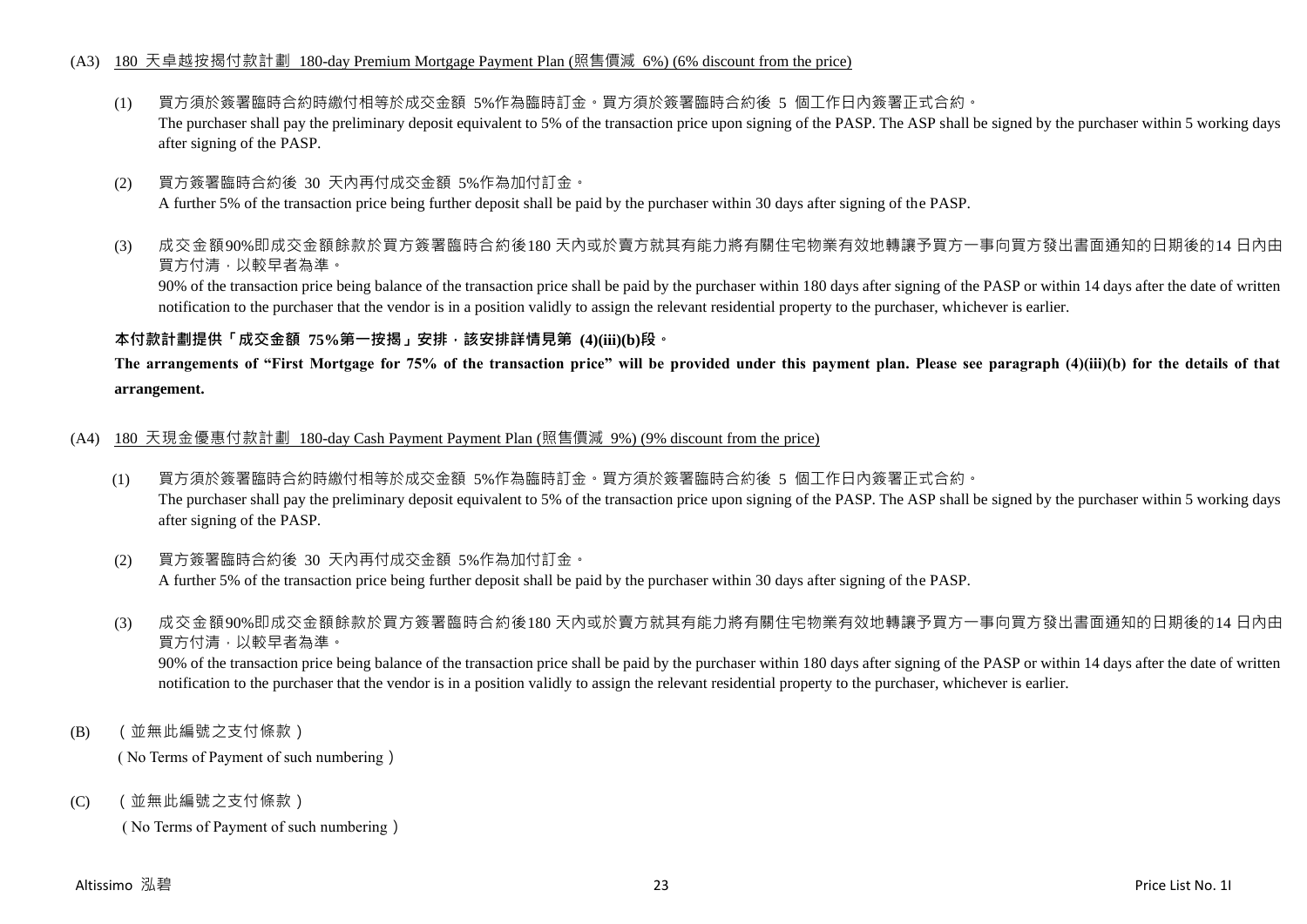## (C1) 優越建築期付款計劃 Premium Stage Payment Plan (照售價減 4%) (4% discount from the price)

- (1) 買方須於簽署臨時合約時繳付相等於成交金額 5%作為臨時訂金。買方須於簽署臨時合約後 5 個工作日內簽署正式合約。 The purchaser shall pay the preliminary deposit equivalent to 5% of the transaction price upon signing of the PASP. The ASP shall be signed by the purchaser within 5 working days after signing of the PASP.
- (2) 買方簽署臨時合約後 30 天內再付成交金額 5%作為加付訂金。 A further 5% of the transaction price being further deposit shall be paid by the purchaser within 30 days after signing of the PASP.
- (3) 買方簽署臨時合約後 90 天內再付成交金額 5%作為部份成交金額。 A further 5% of the transaction price being part payment of the transaction price shall be paid by the purchaser within 90 days after signing of the PASP.
- (4) 買方簽署臨時合約後 180 天內再付成交金額 5%作為部份成交金額。 A further 5% of the transaction price being part payment of the transaction price shall be paid by the purchaser within 180 days after signing of the PASP.
- (5) 成交金額 80%即成交金額餘款於賣方就其有能力將有關住宅物業有效地轉讓予買方一事向買方發出書面通知的日期後的 14 日內由買方付清 80% of the transaction price being balance of the transaction price shall be paid by the purchaser within 14 days after the date of written notification to the purchaser that the vendor is in a position validly to assign the relevant residential property to the purchaser.

# **本付款計劃提供「成交金額 30%第二按揭」安排,該安排詳情見第 (4)(iii)(c)段。**

**The arrangements of "Second Mortgage for 30% of the transaction price" will be provided under this payment plan. Please see paragraph (4)(iii)(c) for the details of that arrangement.**

## (C2) 至輕鬆建築期付款計劃 Super Relax Stage Payment Plan (照售價減 5%) (5% discount from the price)

- (1) 買方須於簽署臨時合約時繳付相等於成交金額 5%作為臨時訂金。買方須於簽署臨時合約後 5 個工作日內簽署正式合約。 The purchaser shall pay the preliminary deposit equivalent to 5% of the transaction price upon signing of the PASP. The ASP shall be signed by the purchaser within 5 working days after signing of the PASP.
- (2) 買方簽署臨時合約後 60 天內再付成交金額 5%作為加付訂金。 A further 5% of the transaction price being further deposit shall be paid by the purchaser within 60 days after signing of the PASP.
- (3) 買方簽署臨時合約後 90 天內再付成交金額 1%作為部份成交金額。 A further 1% of the transaction price being part payment of the transaction price shall be paid by the purchaser within 90 days after signing of the PASP.
- (4) 買方簽署臨時合約後 120 天內再付成交金額 1%作為部份成交金額。 A further 1% of the transaction price being part payment of the transaction price shall be paid by the purchaser within 120 days after signing of the PASP.
- (5) 買方簽署臨時合約後 150 天內再付成交金額 1%作為部份成交金額。 A further 1% of the transaction price being part payment of the transaction price shall be paid by the purchaser within 150 days after signing of the PASP.
- (6) 買方簽署臨時合約後 180 天內再付成交金額 2%作為部份成交金額。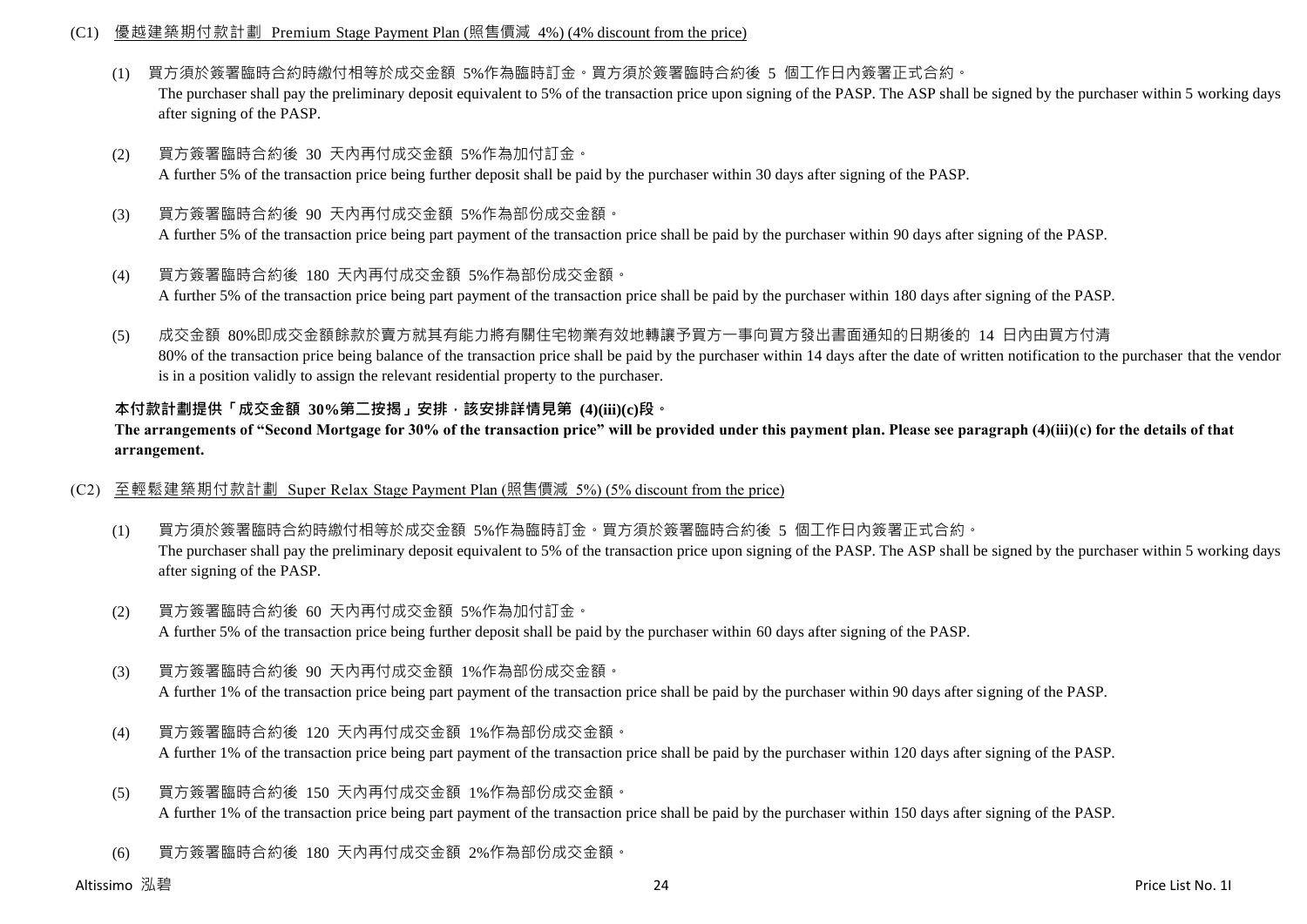A further 2% of the transaction price being part payment of the transaction price shall be paid by the purchaser within 180 days after signing of the PASP.

(7) 成交金額 85%即成交金額餘款於賣方就其有能力將有關住宅物業有效地轉讓予買方一事向買方發出書面通知的日期後的 14 日內由買方付清。 85% of the transaction price being balance of the transaction price shall be paid by the purchaser within 14 days after the date of written notification to the purchaser that the vendor is in a position validly to assign the relevant residential property to the purchaser.

# **本付款計劃提供「成交金額 75%第一按揭」安排,該安排詳情見第 (4)(iii)(b)段。**

**The arrangements of "First Mortgage for 75% of the transaction price" will be provided under this payment plan. Please see paragraph (4)(iii)(b) for the details of that arrangement.**

- (C3) 建築期付款計劃 Relax Stage Payment Plan (照售價減 7%) (7% discount from the price)
	- (1) 買方須於簽署臨時合約時繳付相等於成交金額 5%作為臨時訂金。買方須於簽署臨時合約後 5 個工作日內簽署正式合約。 The purchaser shall pay the preliminary deposit equivalent to 5% of the transaction price upon signing of the PASP. The ASP shall be signed by the purchaser within 5 working days after signing of the PASP.
	- (2) 買方簽署臨時合約後 60 天內再付成交金額 5%作為加付訂金。 A further 5% of the transaction price being further deposit shall be paid by the purchaser within 60 days after signing of the PASP.
	- (3) 買方簽署臨時合約後 90 天內再付成交金額 1%作為部份成交金額。 A further 1% of the transaction price being part payment of the transaction price shall be paid by the purchaser within 90 days after signing of the PASP.
	- (4) 買方簽署臨時合約後 120 天內再付成交金額 1%作為部份成交金額。 A further 1% of the transaction price being part payment of the transaction price shall be paid by the purchaser within 120 days after signing of the PASP.
	- (5) 買方簽署臨時合約後 150 天內再付成交金額 1%作為部份成交金額。 A further 1% of the transaction price being part payment of the transaction price shall be paid by the purchaser within 150 days after signing of the PASP.
	- (6) 買方簽署臨時合約後 180 天內再付成交金額 2%作為部份成交金額。 A further 2% of the transaction price being part payment of the transaction price shall be paid by the purchaser within 180 days after signing of the PASP.
	- (7) 成交金額 85%即成交金額餘款於賣方就其有能力將有關住宅物業有效地轉讓予買方一事向買方發出書面通知的日期後的 14 日內由買方付清。 85% of the transaction price being balance of the transaction price shall be paid by the purchaser within 14 days after the date of written notification to the purchaser that the vendor is in a position validly to assign the relevant residential property to the purchaser.
- (C4) 建築期 1+2 按付款計劃 1 plus 2 mortgage with Stage Payment Plan (照售價減 4.5%) (4.5% discount from the price)
	- (1) 買方須於簽署臨時合約時繳付相等於成交金額 5%作為臨時訂金。買方須於簽署臨時合約後 5 個工作日內簽署正式合約。 The purchaser shall pay the preliminary deposit equivalent to 5% of the transaction price upon signing of the PASP. The ASP shall be signed by the purchaser within 5 working days after signing of the PASP.
	- (2) 買方簽署臨時合約後 60 天內再付成交金額 5%作為加付訂金。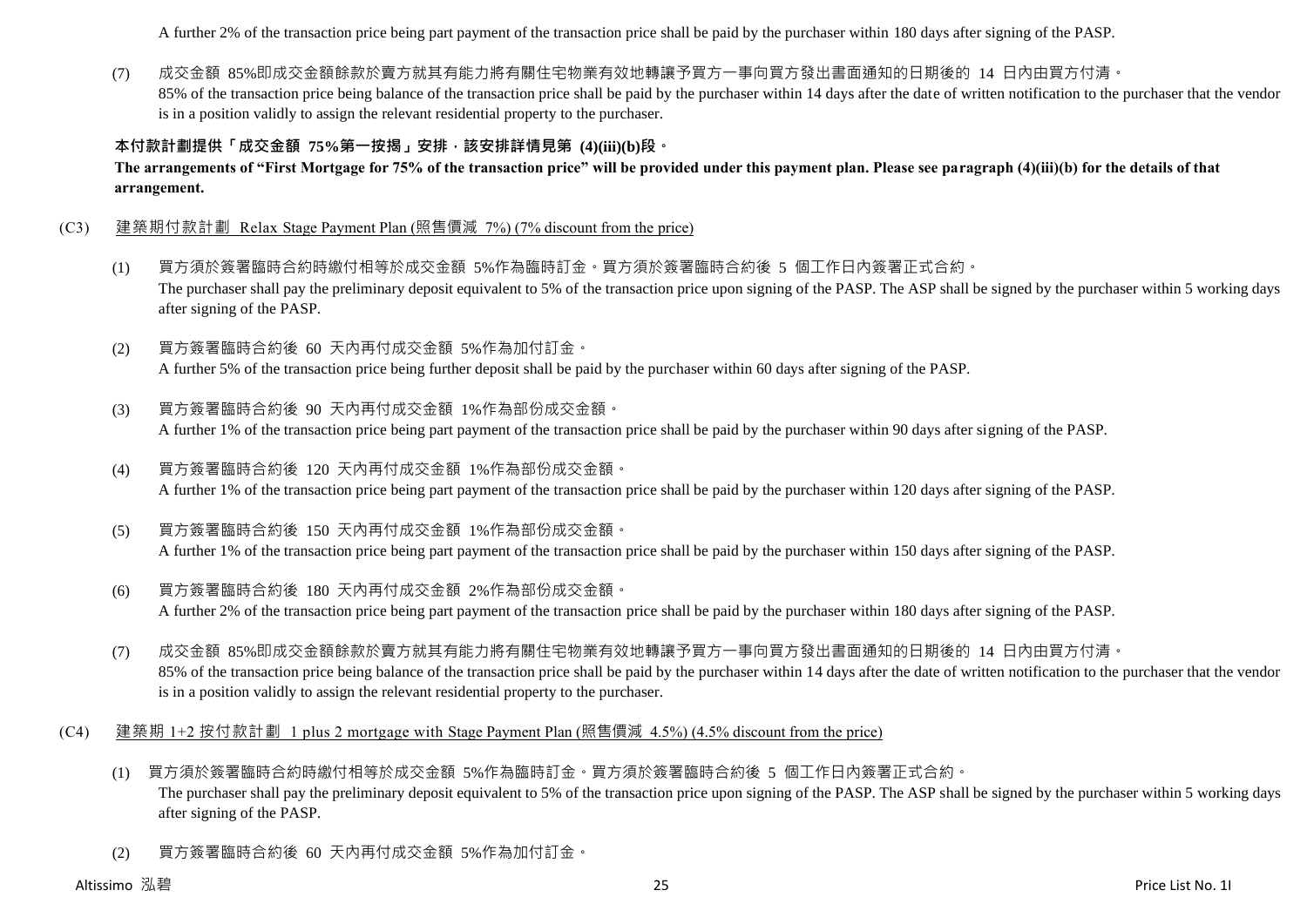A further 5% of the transaction price being further deposit shall be paid by the purchaser within 60 days after signing of the PASP.

- (3) 買方簽署臨時合約後 90 天內再付成交金額 1%作為部份成交金額。 A further 1% of the transaction price being part payment of the transaction price shall be paid by the purchaser within 90 days after signing of the PASP.
- (4) 買方簽署臨時合約後 120 天內再付成交金額 1%作為部份成交金額。 A further 1% of the transaction price being part payment of the transaction price shall be paid by the purchaser within 120 days after signing of the PASP.
- (5) 買方簽署臨時合約後 150 天內再付成交金額 1%作為部份成交金額。 A further 1% of the transaction price being part payment of the transaction price shall be paid by the purchaser within 150 days after signing of the PASP.
- (6) 買方簽署臨時合約後 180 天內再付成交金額 2%作為部份成交金額。 A further 2% of the transaction price being part payment of the transaction price shall be paid by the purchaser within 180 days after signing of the PASP.
- (7) 成交金額 85%即成交金額餘款於賣方就其有能力將有關住宅物業有效地轉讓予買方一事向買方發出書面通知的日期後的 14 日內由買方付清。 85% of the transaction price being balance of the transaction price shall be paid by the purchaser within 14 days after the date of written notification to the purchaser that the vendor is in a position validly to assign the relevant residential property to the purchaser.

# **本付款計劃提供「成交金額 75%第一按揭」安排,該安排詳情見第 (4)(iii)(b)段。**

**The arrangements of "First Mortgage for 75% of the transaction price" will be provided under this payment plan. Please see paragraph (4)(iii)(b) for the details of that arrangement.**

## **本付款計劃提供「成交金額 10%第二按揭」安排,該安排詳情見第 (4)(iii)(d)段。**

**The arrangements of "Second Mortgage for 10% of the transaction price" will be provided under this payment plan. Please see paragraph (4)(iii)(d) for the details of that arrangement.**

## (ii) **售價獲得折扣的基礎**

**The basis on which any discount on the price is available**

- (a) 見 4(i) See 4(i)
- (b) 「置業售價折扣」:額外售價 2%折扣優惠

(只適用於 120 天現金優惠付款計劃、288 天輕鬆付款計劃、180 天卓越按揭付款計劃及 180 天現金優惠付款計劃) "Home Purchase Price Discount": An extra 2% discount from the price. (Only applicable to 120-day Cash Payment Plan, 288-day Easy Payment Plan, 180-day Premium Mortgage Payment Plan and 180-day Cash Payment Plan)

(c) 員工置業折扣 Staff Purchasing Discount

如買方(或構成買方之任何人士)屬任何「員工合資格人士」,並且沒有委任地產代理就購入住宅物業代其行事,可獲額外 5% 售價折扣優惠,折扣優惠受相關公司內 部條款約束。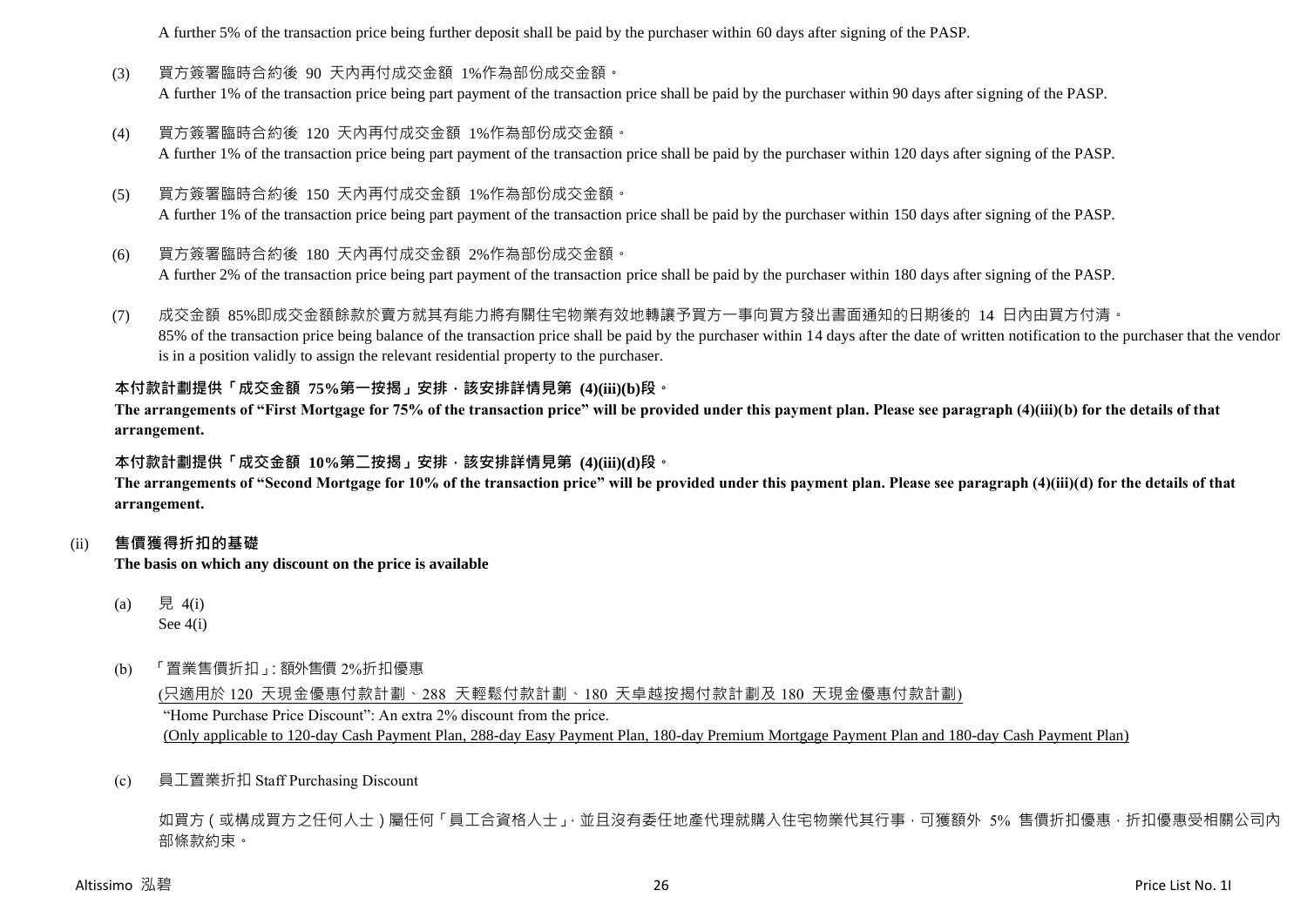If the purchaser (or any person comprising the purchaser) is a "Qualified Staff", provided that the purchaser did not appoint any estate agent to act for him/her in the purchase of the residential property, an extra 5% discount on the Price would be offered, subject to the internal regulation of Respective Related Parties.

「員工合資格人士」指碧桂園控股有限公司及其附屬公司、宏安集團有限公司及其附屬公司、宏安地產有限公司、位元堂藥業控股有限公司、易易壹金融集團有限公 司、中國農產品交易有限公司或中國建築國際集團及其附屬公司之任何董事、員工及其直系親屬(任何個人的配偶、父母、子女、兄弟及姐妹為該個人之「直系親屬」, 惟須提供令賣方滿意的有關證明文件 以茲證明有關關係,且賣方對是否存在近親關係保留最終決定權)。

"Qualified Staff" means any director or employee (and his/her close family member (a spouse, parent, child, brother and sister of a person is a "close family member" of that person provided that the relevant supporting documents to the satisfaction of the Vendor must be provided to prove the relationship concerned and that the Vendor reserves the final right to decide whether or not such relationship exists)) of any of Country Garden Holdings Company Limited and its subsidiaries, Wang On Group Limited and its subsidiaries, Wang On Properties Limited, Wai Yuen Tong Medicine Holdings Limited, Easy One Financial Group Limited, China Agri-Products Exchange Limited and China State Construction International Holdings Ltd. and its subsidiaries.

買方須在遞交購樓意向登記表格時或前提供令賣方滿意的證據証明其為「員工合資格人士」及(如適用)直系親屬關係,賣方就相關買方是否「員工合資格人士」及 (如適用)存在直系親屬關係有最終決定權,而賣方之決定為最終及對買方具有約束力。

The purchaser shall on or before submission of the Registration of Intent form on the spot provide evidence for proof of being a (if applicable) "Qualified Staff" to the satisfaction of the Vendor and in this respect the Vendor shall have absolute discretion and the Vendor's decision shall be final and binding on the purchaser.

# (iii) **可就購買發展項目中的指明住宅物業而連帶獲得的任何贈品、財務優惠或利益**

**Any gift, or any financial advantage or benefit, to be made available in connection with the purchase of a specified residential property in the Development**

- (a) 見 4(i) 及 4(ii) See 4(i) and 4(ii)
- (b) 「成交金額 75%第一按揭」 "First Mortgage for 75% of the transaction price"

## **只適用於第(4)(i)(A3)、第(4)(i)(C2)段及第(4)(i)(C4)段之付款計劃。 Only applicable to the payment plan under paragraphs (4)(i)(A3) , (4)(i)(C2) and (4)(i)(C4).**

買方可向賣方介紹之財務機構或賣方指定的其它公司(「介紹之第一承按人」)申請最高達成交金額之 75%之第一按揭(「第一按揭貸款」)。第一按揭貸款及其申請受以下 條款及條件規限:

The purchaser may apply to the financial institution referred by the Vendor or any other company designated by the Vendor (the "Referred First Mortgagee") for first mortgage with a maximum loan amount equivalent to 75% of the transaction price (the "First Mortgage Loan"). The First Mortgage and its application are subject to the following terms and conditions:

- (1) 買方必須於付清成交金額餘款之日起計最少 60 日前以指定的申請書向介紹之第一承按人申請第一按揭貸款。 The purchaser shall by prescribed form apply to the Referred First Mortgagee for the First Mortgage Loan, not less than 60 days before the due date of payment of the balance of the transaction price.
- (2) 買方須依照介紹之第一承按人之要求提供足夠之入息證明文件。 The purchaser shall provide sufficient proof of income in accordance with the requirements of the Referred First Mortgagee.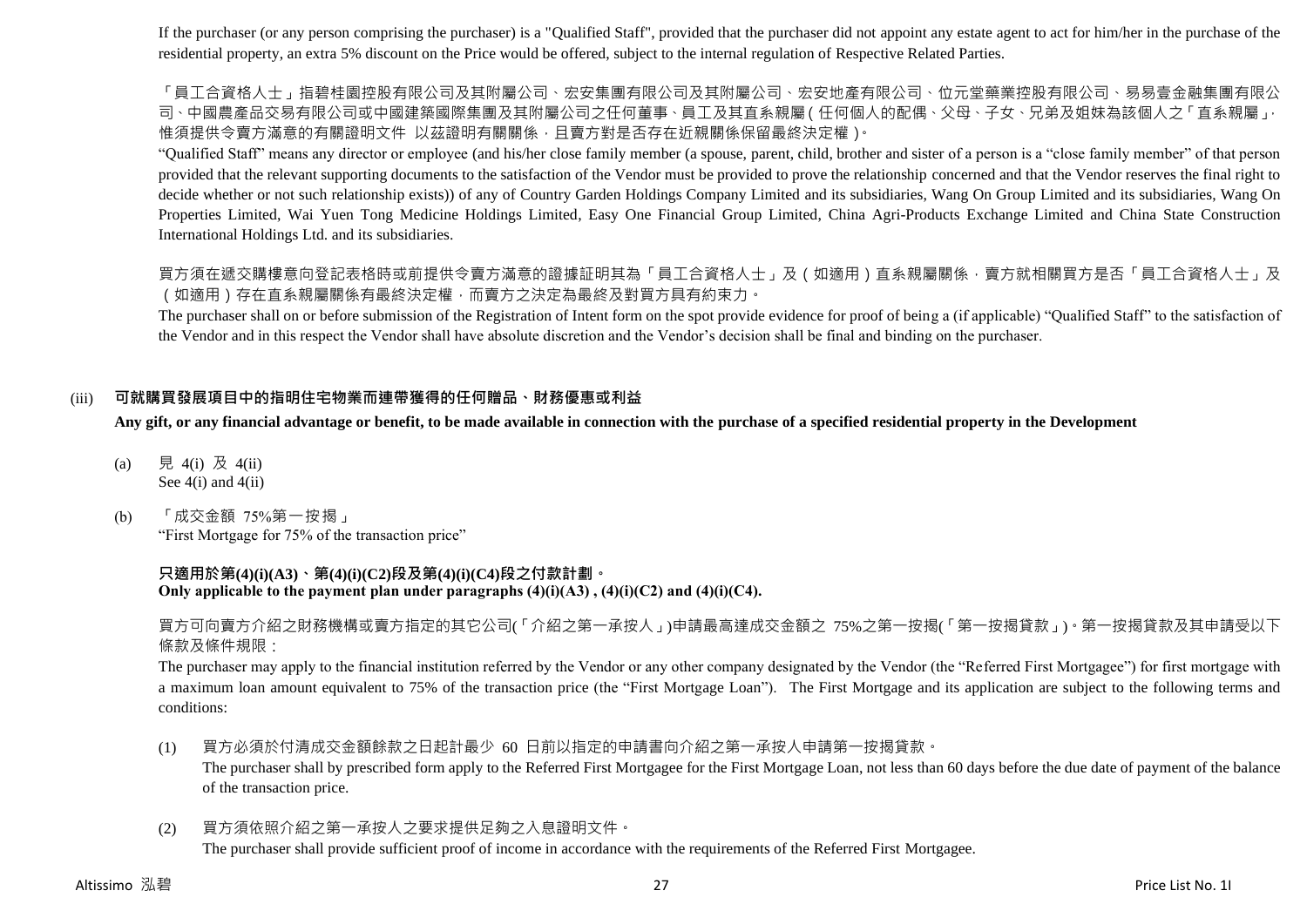(3) 買方須以所購之發展項目住宅物業之第一衡平法按揭及第一法定按揭作抵押。

The First Mortgage Loan shall be secured by a first equitable mortgage and a first legal mortgage over the residential property in the Development purchased by the purchaser.

- (4) 第一按揭貸款年期最長為 25年。 The maximum tenor of the First Mortgage Loan shall not exceed 25 years.
- (5) 第一按揭貸款首 24 個月之年利率以介紹之第一承按人引用之最優惠利率(P)減 2% (P-2%)計算。其後的年利率以最優惠利率加 2.375%(P+2.375%)計算。P 為浮動 利率,於本價單日期 P 為每年 5.375%。最終按揭利率以介紹之第一承按人審批結果而定,賣方並無就其作出,亦不得被視為就其作出任何不論明示或隱含之陳 述、承諾或保證。

The interest rate of the first 24 months of the First Mortgage Loan shall be Prime Rate (P) quoted by the Referred First Mortgagee minus 2% (P-2%). The interest rate for the rest of the term of the First Mortgage Loan shall be Prime Rate (P) plus 2.375% (P+2.375%). P is subject to fluctuation. P as at the date of this price list is 5.375% per annum. The final mortgage rate will be subject to final approval by the Referred First Mortgagee. No representation, undertaking or warranty, whether express or implied, is given, or shall be deemed to have been given by the Vendor in respect thereof.

(6) 第一按揭貸款之文件必須由介紹之第一承按人指定之律師行辦理,並由買方負責有關律師費用及其他開支。

All legal documents in relation to the First Mortgage Loan must be prepared by the solicitors' firm designated by the Referred First Mortgagee. All legal costs and other expenses incurred shall be paid by the Purchaser.

(7) 買方於決定選擇此安排前,請先向介紹之第一承按人查詢清楚按揭條款及條件、批核條件及申請手續。

The purchaser is advised to enquire with the Referred First Mortgagee on details of the terms and conditions of the mortgage, approval conditions and application procedures of the First Mortgage before choosing this arrangement.

- (8) 第一按揭貸款條款及批核條件僅供參考,介紹之第一承按人保留不時更改第一按揭貸款條款及批核條件的權利。 The terms and conditions and approval conditions of the First Mortgage Loan are for reference only, the Referred First Mortgagee reserves the right to change the terms and conditions and approval conditions of the First Mortgage Loan from time to time as it sees fit.
- (9) 有關第一按揭貸款之批核與否及借貸條款以介紹之第一承按人之最終決定為準,與賣方無關,且於任何情況賣方均無需為此負責。賣方並無或不得被視為就第一 按揭貸款之按揭條款及條件以及申請之批核作出任何不論明示或隱含之陳述、承諾或保證。不論貸款獲批與否,買方仍須按正式合約完成交易及付清成交金額餘 款。

The terms and conditions and the approval of applications for the First Mortgage Loan are subject to the final decision of the Referred First Mortgagee, and are not related to the Vendor (who shall under no circumstances be responsible therefor). No representation, undertaking or warranty, whether express or implied, is given, or shall be deemed to have been given by Vendor in respect of the terms and conditions and the approval of applications for the First Mortgage Loan. Regardless the First Mortgage Loan is granted or not, the purchaser(s) shall complete the sale and purchase in accordance with the ASP and pay the balance of the transaction price.

(c) 「成交金額 30%第二按揭」 "Second Mortgage for 30% of the transaction price"

# **只適用於第(4)(i)(C1)段之付款計劃。**

## **Only applicable to the payment plans under paragraphs (4)(i)(C1).**

買方可向賣方介紹之財務機構或賣方指定的其它公司(「介紹之第二承按人」) 申請最高達成交額之 30%之第二按揭,基本條款如下:

The Purchaser may apply to the financial institution referred by the Vendor or any other company designated by the Vendor (the "Referred Second Mortgagee") for second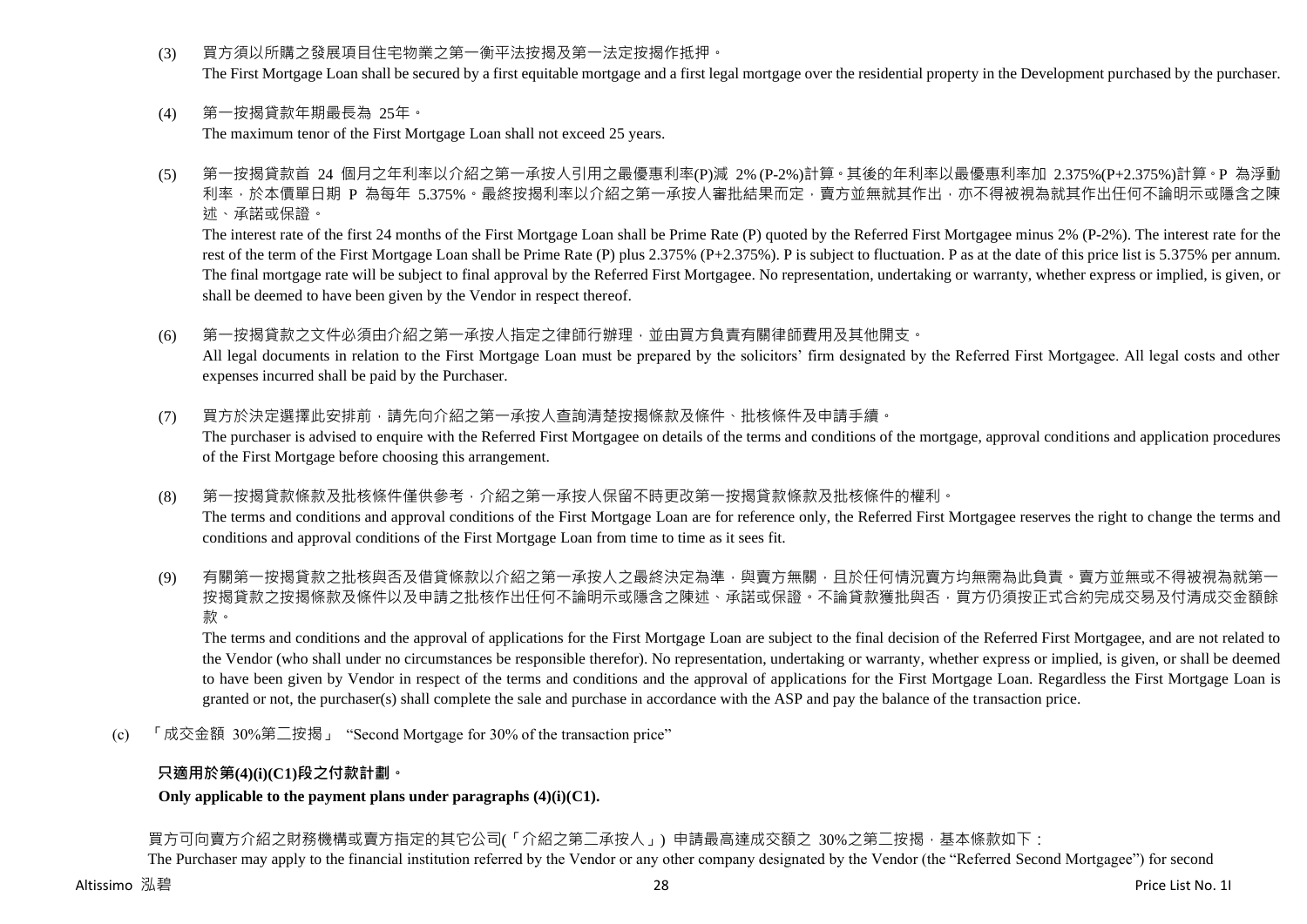mortgage with a maximum loan amount equivalent to 30% of the Transaction Price (the "Second Mortgage"). The Second Mortgage and its application are subject to the following terms and conditions:

(1) 買方必須於付清成交金額餘款之日起計最少 60 日前以指定的申請書向介紹之第二承按人申請按揭貸款。

The purchaser(s) shall by prescribed form apply to the Referred Second Mortgagee for mortgage loan, not less than 60 days before the due date of payment of the balance of the transaction price.

- (2) 買方須依照介紹之第二承按人之要求提供足夠之入息證明文件。 The purchaser shall provide sufficient proof of income in accordance with the requirements of the Referred Second Mortgagee.
- (3) 第二按揭貸款年期最長為 25 年或與第一按揭貸款同等年期,以較短者為準

The maximum tenor of second mortgage loan shall be 25 years or the same tenor of first mortgage loan, whichever is the shorter.

(4) 第二按揭首 24 個月之年利率以介紹之第二承按人引用之最優惠利率(P)減 2.75% (P-2.75%)計算。其後的年利率以最優惠利率計算。P 為浮動利率,於本價 單日期 P 為每年 5.375%。最終按揭利率以介紹之第二承按人審批結果而定,賣方並無就其作出,亦不得被視為就其作出任何不論明示或隱含之陳述、承諾 或保證。

The interest rate of the first 24 months of the Second Mortgage shall be Prime Rate (P) quoted by the Referred Second Mortgagee minus 2.75% (P-2.75%). The interest rate for the rest of the term of the Second Mortgage shall be Prime Rate (P). P is subject to fluctuation. P as at the date of this price list is 5.375% per annum. The final mortgage rate will be subject to final approval by the Referred Second Mortgagee. No representation, undertaking or warranty, whether express or implied, is given, or shall be deemed to have been given by the Vendor in respect thereof.

- (5) 第二按揭貸款最高金額為成交金額的 30%,惟第一按揭貸款及第二按揭貸款總金額不可超過成交金額或有關住宅物業的估價 (以較低者為準) 的 80%。 The maximum second mortgage loan amount shall be 30% of the transaction price, but the total amount of the first mortgage loan and the second mortgage loan together shall not exceed 80% of the transaction price or the valuation of the relevant residential property, whichever is the lower.
- (6) 第一按揭貸款銀行須為介紹之第二承按人所指定之銀行,買方並須首先得到該銀行書面同意辦理第二按揭貸款。 The first mortgagee bank shall be one which is nominated by the Referred Second Mortgagee. The purchaser(s) shall obtain the prior written consent from the first mortgagee bank for the application of second mortgage loan.
- (7) 第一按揭貸款及第二按揭貸款申請將由有關承按機構獨立處理。 The applications for first mortgage loan and the second mortgage loan will be processed by the relevant mortgagees independently.
- (8) 所有第二按揭貸款及其相關擔保之法律文件必須由介紹之第二承按人指定律師行辦理,買方及其擔保人(如有) 須支付所有第二按揭貸款及其擔保相關之律師 費及雜費。

All legal documents of the second mortgage loan and its related guarantee shall be handled by the solicitors designated by the Referred Second Mortgagee and all legal costs and disbursement relating thereto shall be borne by the purchaser(s) and his/her/their guarantor(s) (if any).

(9) 第二按揭貸款批出與否及其條款, 介紹之第二承按人有最終決定權, 其決定與賣方無關, 賣方亦無需為此負責。不論貸款獲批與否, 買方仍須按正式合約完 成交易及付清 成交金額餘款。

The approval or disapproval of the second mortgage loan and terms thereof are subject to the final decision of the Referred Second Mortgagee. The decision is not related to the vendor and the vendor shall not be responsible therefor. Regardless the loan is granted or not, the purchaser(s) shall complete the sale and purchase in accordance with the ASP and pay the balance of the transaction price.

(10) 第二按揭貸款受其他條款及細則約束。 The second mortgage loan is subject to other terms and conditions.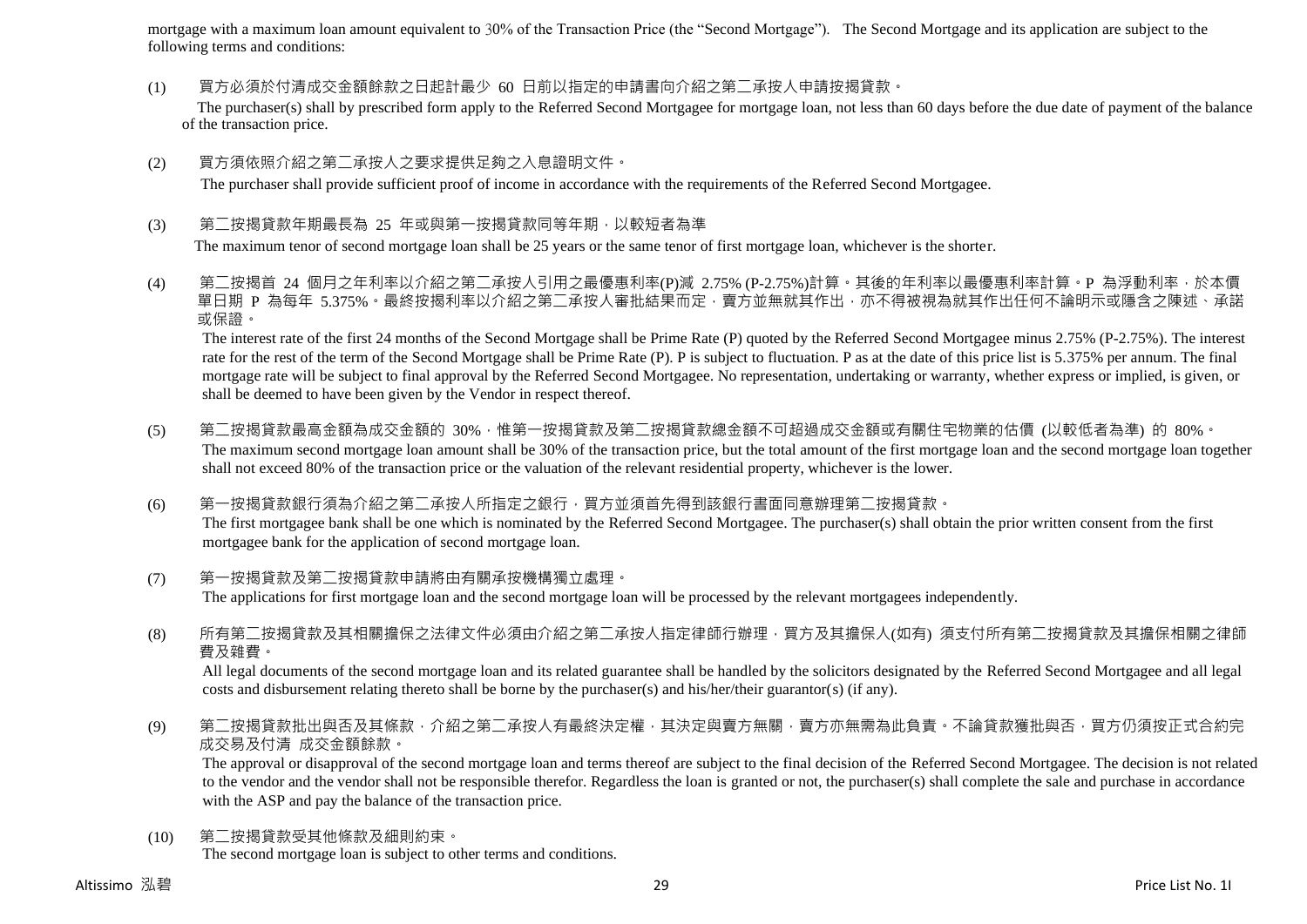(d) 「成交金額 10%第二按揭」 "Second Mortgage for 10% of the transaction price"

## **只適用於第(4)(i)(C4)段之付款計劃。**

**Only applicable to the payment plans under paragraphs (4)(i)(C4).**

買方可向賣方介紹之財務機構或賣方指定的其它公司(「介紹之第二承按人」) 申請最高達成交額之 10%之第二按揭,基本條款如下:

The Purchaser may apply to the financial institution referred by the Vendor or any other company designated by the Vendor (the "Referred Second Mortgagee") for second mortgage with a maximum loan amount equivalent to 10% of the Transaction Price (the "Second Mortgage"). The Second Mortgage and its application are subject to the following terms and conditions:

- (1) 買方必須於付清成交金額餘款之日起計最少 60 日前以指定的申請書向介紹之第二承按人申請按揭貸款。 The purchaser(s) shall by prescribed form apply to the Referred Second Mortgagee for mortgage loan, not less than 60 days before the due date of payment of the balance of the transaction price.
- (2) 買方須依照介紹之第二承按人之要求提供足夠之入息證明文件。 The purchaser shall provide sufficient proof of income in accordance with the requirements of the Referred Second Mortgagee.
- (3) 第二按揭貸款年期最長為 5 年或與第一按揭貸款同等年期,以較短者為準

The maximum tenor of second mortgage loan shall be 5 years or the same tenor of first mortgage loan, whichever is the shorter.

(4) 第二按揭首 24 個月之年利率以介紹之第二承按人引用之最優惠利率(P)減 2.75% (P-2.75%)計算。其後的年利率以最優惠利率計算。P 為浮動利率,於本價 。<br>單日期 P 為每年 5.375%。最終按揭利率以介紹之第二承按人審批結果而定,賣方並無就其作出,亦不得被視為就其作出任何不論明示或隱含之陳述、承諾 或保證。

The interest rate of the first 24 months of the Second Mortgage shall be Prime Rate (P) quoted by the Referred Second Mortgagee minus 2.75% (P-2.75%). The interest rate for the rest of the term of the Second Mortgage shall be Prime Rate (P). P is subject to fluctuation. P as at the date of this price list is 5.375% per annum. The final mortgage rate will be subject to final approval by the Referred Second Mortgagee. No representation, undertaking or warranty, whether express or implied, is given, or shall be deemed to have been given by the Vendor in respect thereof.

- (5) 第<sup>一</sup>按揭貸款最高金額為成交金額的 10%,惟第一按揭貸款及第<sup>一</sup>按揭貸款總金額不可超過成交金額或有關住宅物業的估價 (以較低者為進) 的 85%。 The maximum second mortgage loan amount shall be 10% of the transaction price, but the total amount of the first mortgage loan and the second mortgage loan together shall not exceed 85% of the transaction price or the valuation of the relevant residential property, whichever is the lower.
- (6) 第一按揭貸款銀行須為介紹之第二承按人所指定之銀行,買方並須首先得到該銀行書面同意辦理第二按揭貸款。 The first mortgagee bank shall be one which is nominated by the Referred Second Mortgagee. The purchaser(s) shall obtain the prior written consent from the first mortgagee bank for the application of second mortgage loan.
- (7) 第一按揭貸款及第二按揭貸款申請將由有關承按機構獨立處理。 The applications for first mortgage loan and the second mortgage loan will be processed by the relevant mortgagees independently.
- (8) 所有第二按揭貸款及其相關擔保之法律文件必須由介紹之第二承按人指定律師行辦理,買方及其擔保人(如有) 須支付所有第二按揭貸款及其擔保相關之律師 費及雜費。

All legal documents of the second mortgage loan and its related guarantee shall be handled by the solicitors designated by the Referred Second Mortgagee and all legal costs and disbursement relating thereto shall be borne by the purchaser(s) and his/her/their guarantor(s) (if any).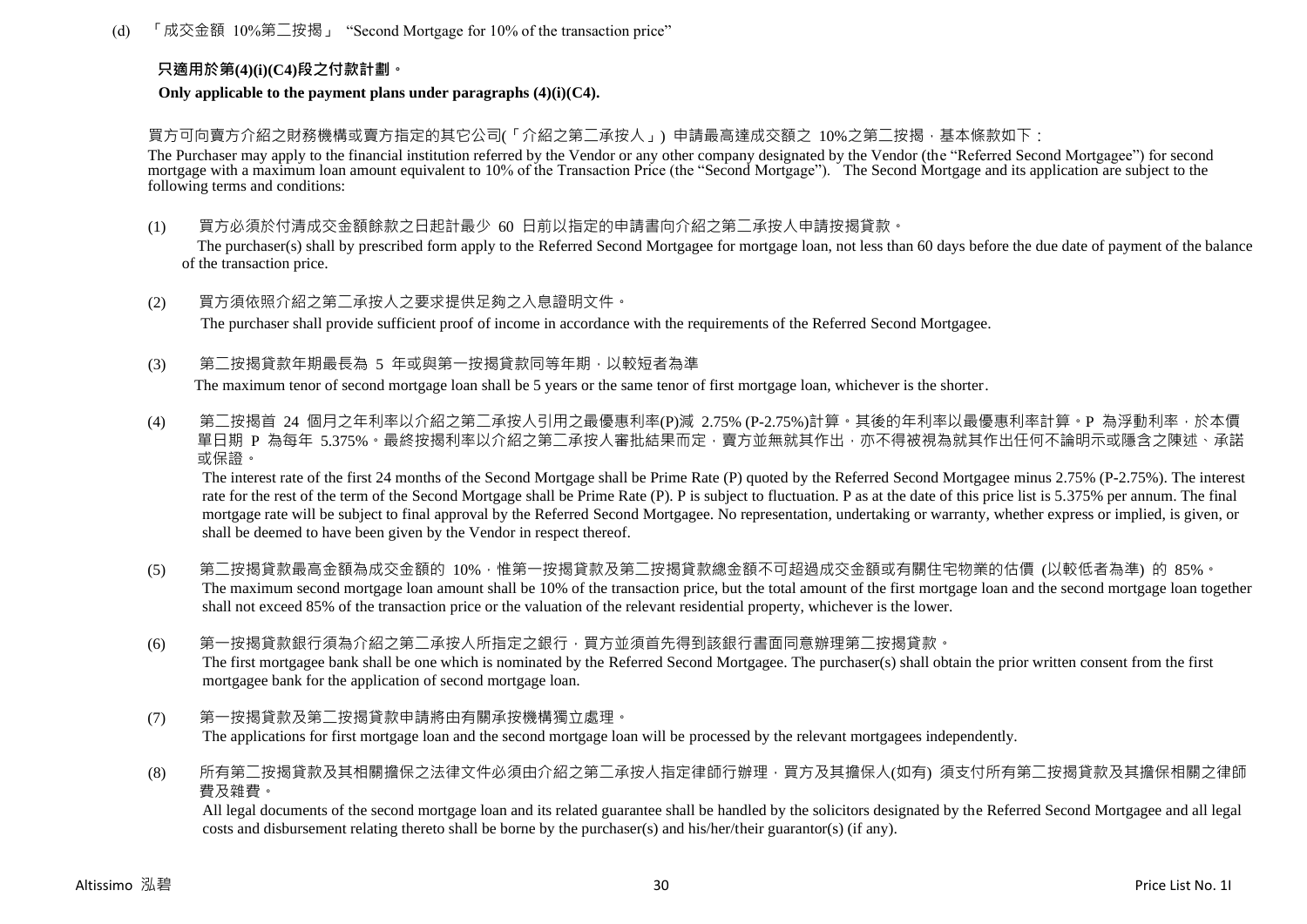(9) 第二按揭貸款批出與否及其條款,介紹之第二承按人有最終決定權,其決定與賣方無關,賣方亦無需為此負責。不論貸款獲批與否,買方仍須按正式合約完 成交易及付清 成交金額餘款。

The approval or disapproval of the second mortgage loan and terms thereof are subject to the final decision of the Referred Second Mortgagee. The decision is not related to the vendor and the vendor shall not be responsible therefor. Regardless the loan is granted or not, the purchaser(s) shall complete the sale and purchase in accordance with the ASP and pay the balance of the transaction price.

- (10) 第二按揭貸款受其他條款及細則約束。 The second mortgage loan is subject to other terms and conditions.
- (e) 優先邀請認購住宅車位 The Benefit of "Car Parking Space Purchase Priority"

簽署臨時合約以購買下表所列任何一個住宅物業的買方將於賣方首次發售發展項目的住客停車位 (各稱「住客停車位」) 時獲賣方優先邀請申請認購 (受制於合約)一 個住客停車位。若買方購買多於一個下表所列的住宅物業(不論透過一份或多於一份臨時合約),買方最多可申請認購等同於買方所購買下表所列的住宅物業之數目之住 客停車位。可供認購的住客停車位的位置、售價及銷售詳情將由賣方全權酌情決定,並容後公佈。如賣方接納上述買方按邀請函中特定的時限內作出的申請,則出售 相關住客停車位的前提是上述買方須於邀請函中特定的時限內簽署相關住客停車位的臨時買賣合約。倘若上述買方未有於該特定的時限內作出申請及/或簽署相關住客 停車位的臨時買賣合約,上述買方將被視為放棄本優惠論。此優惠受相關交易文件中的條款及條件約束。所有住客停車位之出售均會按發展項目的預售樓花同意書(如 適用)的規定進行。本優惠只屬上述購買下表所列任何住宅物業之買方個人所有,不可轉讓及不可兌現為現金或任何其他優惠。

The purchaser who enters into a preliminary agreement for sale and purchase to purchase any one of the residential properties listed in the table below will, upon the first launch of sale of the residential parking spaces (each of which a "Residential Parking Space") in the development by the vendor, enjoy the benefit of being first invited to apply for the purchase (subject to contract) of ONE (1) Residential Parking Space. If the purchaser purchases more than one of the residential properties listed in the table below, the maximum number of Residential Parking Spaces that the said purchaser is entitled to apply for purchase shall be equal to the number of residential properties listed in the table below so purchased by the purchaser. Location of the Residential Parking Space(s) made available for such sale, its/their price(s) and the details of such sale will be determined by the vendor at its sole and absolute discretion and will be announced later. If the vendor accepts an application made by the said purchaser within the time prescribed by the invitation, the sale of the Residential Parking Space(s) concerned will then be subject to the signing of the relevant preliminary agreement(s) for sale and purchase by the said purchaser within the time limit prescribed in the invitation. If the said purchaser fails to make an application and/or sign the preliminary agreement(s) for sale and purchase of the Residential Parking Space(s) concerned within such prescribed time limit, he/she will be deemed to have given up this benefit. This benefit is subject to the terms and conditions of the relevant transaction documents. The sale of all Residential Parking Space(s) will be carried out in accordance with the conditions of the pre-sale consent of the development (if applicable). This benefit is personal to the said purchaser of the residential property(ies) listed in the table below and is non-transferable and cannot be redeemed for cash or any other benefit.

| 大廈名稱 Block Name | 樓層 Floor                                   | 單位<br>Unit |
|-----------------|--------------------------------------------|------------|
| 第2座<br>Tower 2  | 15, 12, 11, 10, 9, 2,                      |            |
|                 | 16, 15, 12, 11, 10, 9, 8, 7, 6, 5, 3, 2, 1 |            |

## (iv) **誰人負責支付買賣該發展項目中的指明住宅物業的有關律師費及印花稅**

**Who is liable to pay the solicitors' fees and stamp duty in connection with the sale and purchase of a specified residential property in the Development**

(a) 如買方選用賣方代表律師處理買賣合約、按揭及轉讓契,賣方同意支付買賣合約及轉讓契兩項法律文件之律師費用。如買方選擇另聘代表律師處理買賣合約、按揭及轉 讓契,買方及賣方須各自負責有關買賣合約及轉讓契兩項法律文件之律師費用。

If the purchaser appoints the vendor's solicitors to handle the agreement for sale and purchase, mortgage and assignment, the vendor agrees to bear the legal cost of the agreement for sale and purchase and the assignment. If the purchaser chooses to instruct his own solicitors to handle the agreement for sale and purchase, mortgage or assignment, each of the vendor and purchaser shall pay his own solicitors' legal fees in respect of the agreement for sale and purchase and the assignment.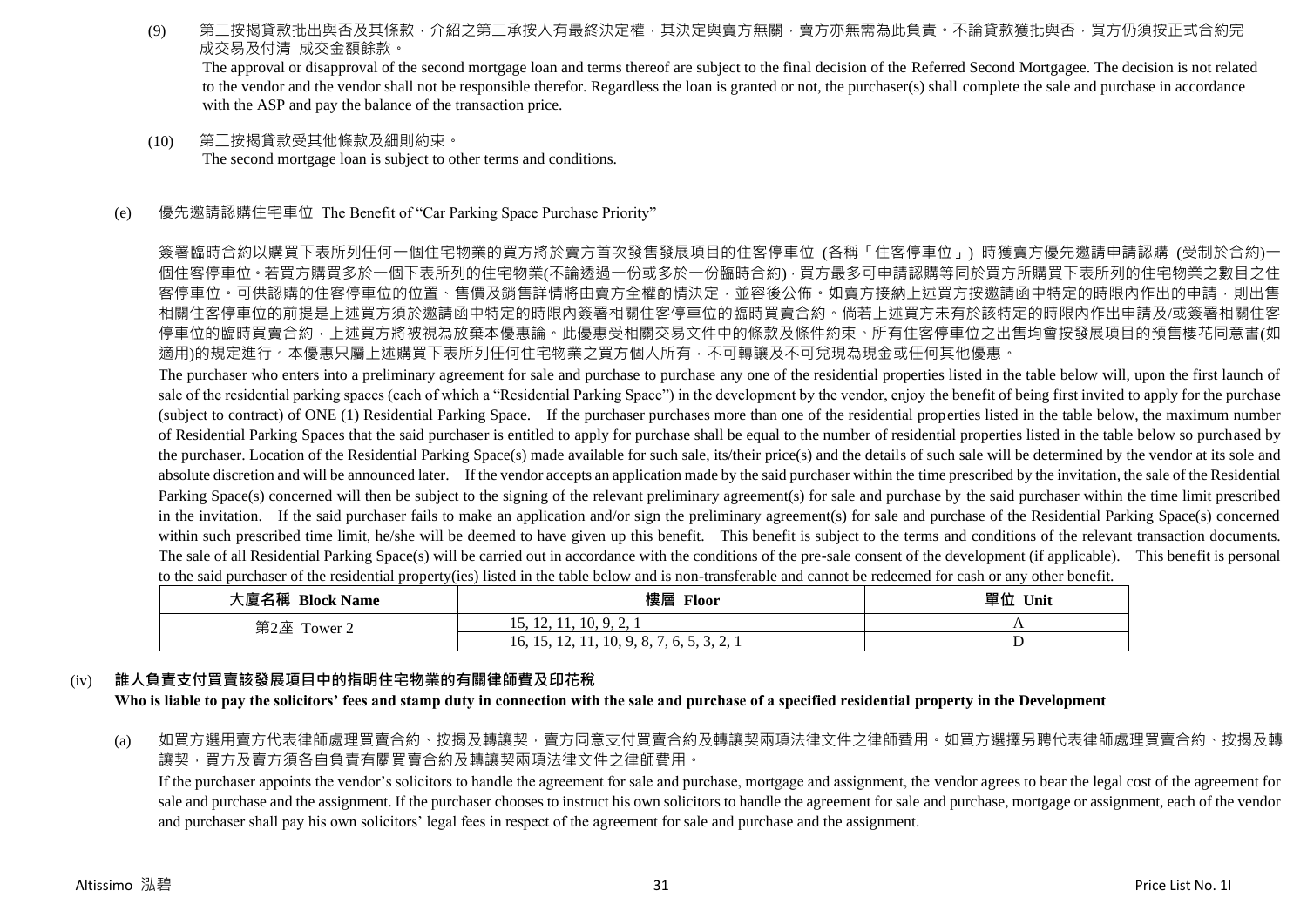(b) 買方須支付一概有關臨時買賣合約、買賣合約及轉讓契的印花稅(包括但不限於任何買方提名書或轉售(如有)的印花稅、額外印花稅、買家印花稅及任何與過期繳付任何 印花稅有關的罰款、利息及附加費等)。

All stamp duties on the preliminary agreement for sale and purchase, the agreement for sale and purchase and the assignment (including without limitation any stamp duty on, if any, nomination or sub-sale, any special stamp duty, any buyer's stamp duty and any penalty, interest and surcharge, etc. for late payment of any stamp duty) will be borne by the purchaser.

## (v) **買方須爲就買賣該發展項目中的指明住宅物業簽立任何文件而支付的費用**

**Any charges that are payable by a purchaser for execution of any document in relation to the sale and purchase of a specified residential property in the Development**

有關其他法律文件之律師費如:附加合約、買方提名書、有關樓宇交易之批地文件、大廈公契及其他樓契之核證費、查冊費、註冊費、圖則費及其他實際支出等等,均由買 方負責,一切有關按揭及其他費用均由買方負責。

All legal costs and charges in relation to other legal documents such as supplemental agreement, nomination, certifying fee for Government Lease, deed of mutual covenant and all other title documents, search fee, registration fee, plan fee and all other disbursements shall be borne by the purchaser. The purchase) shall also pay and bear the legal costs and disbursements in respect of any mortgage.

備註: 買方如因任何原因需更改支付條款,必須得賣方事先同意,並須向賣方繳付\$7,500 不可退還手續費及自付全部相關額外費用。

Remark: If a Purchaser would like to change the payment terms for whatever reasons, the prior consent of the Vendor must be obtained and a non-refundable administrative fee of \$7,500 shall be payable by the Purchaser to the Vendor and the Purchaser shall bear all related extra expenses.

## (5) **賣方已委任地產代理在發展項目中的指明住宅物業的出售過程中行事:**

**The vendor has appointed estate agents to act in the sale of any specified residential property in the Development:**

賣方委任的代理: Agents appointed by the vendor:

中原地產代理有限公司 Centaline Property Agency Limited

美聯物業代理有限公司 Midland Realty International Limited

利嘉閣地產有限公司 Ricacorp Properties Limited

香港置業(地產代理)有限公司 Hong Kong Property Services (Agency) Limited

世紀 21 集團有限公司及旗下特許經營商 Century 21 Group Limited and Franchisees

香港地產代理商總會有限公司及其特許會員 Hong Kong Real Estate Agencies General Association Limited and Chartered Members